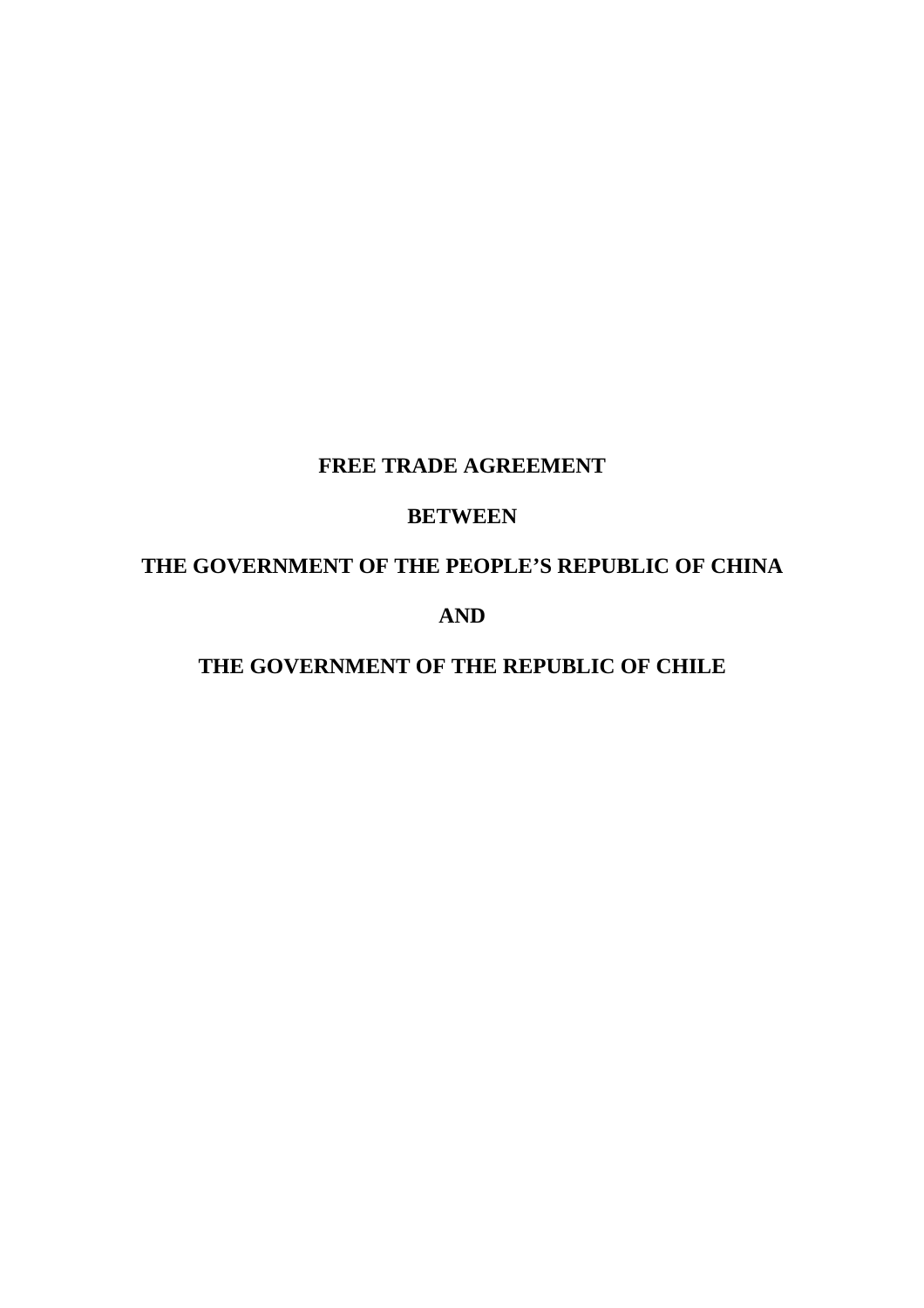# **Preamble**

The Government of the People's Republic of China ("China") and the Government of the Republic of Chile ("Chile"), hereinafter referred to as "the Parties";

*Committed* to strengthening the special bonds of friendship and cooperation between their countries;

*Sharing* the belief that a free trade agreement shall produce mutual benefits to each Party and contribute to the expansion and development of world trade under the multilateral trading system embodied in the *Marrakesh Agreement Establishing the World Trade Organization* ("the WTO Agreement");

*Building* on their respective rights and obligations under the WTO Agreement and other multilateral, regional and bilateral instruments of cooperation;

*Supporting* the wider liberalization process in the *Asia-Pacific Economic Cooperation* (APEC) and in particular the efforts of all APEC economies to meet the Bogor goals of free and open trade and the actions subscribed on the *Osaka Action Agenda*;

*Recognizing* the contribution, guidance and meaningful reference of the *APEC Best Practices for Regional Trade Arrangements (RTAs), Free Trade Agreements (FTAs), and other Preferential Arrangements;* 

*Resolved* to promote reciprocal trade through the establishment of clear and mutually advantageous trade rules and the avoidance of trade barriers;

*Recognizing* that this Agreement should be implemented with a view toward raising the standard of living, creating new job opportunities, and promoting sustainable development in a manner consistent with environmental protection and conservation; and

*Committed* to promoting the public welfare within each of their countries;

*Have agreed* as follows: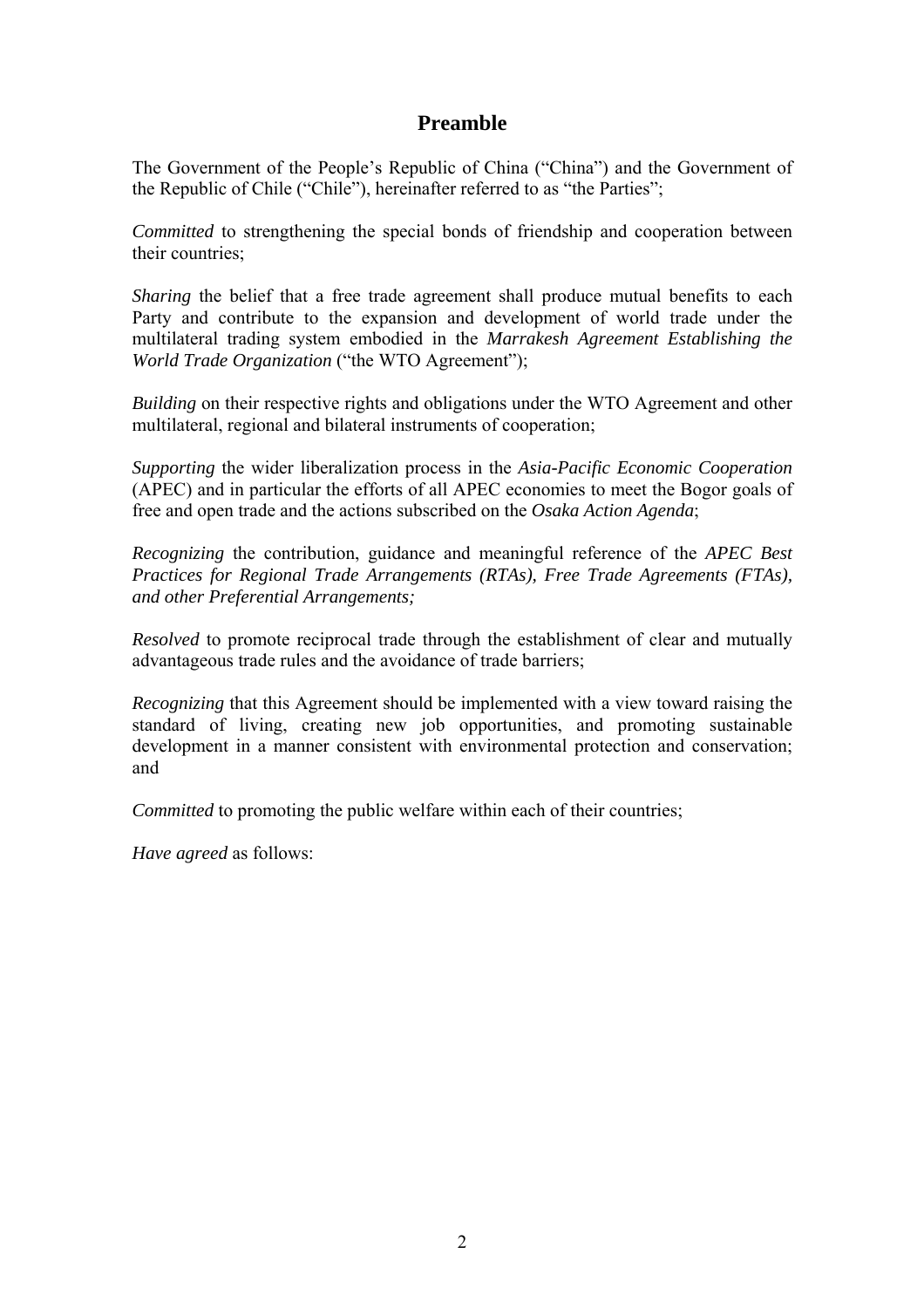# **Chapter I**

# **Initial Provisions**

### **Article 1 Establishment of a Free Trade Area**

The Parties to this Agreement, consistent with Article XXIV of the *General Agreement on Tariffs and Trade 1994*, hereby establish a free trade area.

#### **Article 2 Objectives**

1. The objectives of this Agreement, as elaborated more specifically through its principles and rules, including national treatment, most-favored-nation (MFN) treatment, and transparency, are to:

- (a) encourage expansion and diversification of trade between the Parties;
- (b) eliminate barriers to trade in, and facilitate the cross-border movement of, goods between the Parties;
- (c) promote conditions of fair competition in the free trade area;
- (d) create effective procedures for the implementation and application of this Agreement, for its joint administration, and for the resolution of disputes; and
- (e) establish a framework for further bilateral, regional, and multilateral cooperation to expand and enhance the benefits of this Agreement.

2. The Parties shall interpret and apply the provisions of this Agreement in the light of its objectives set out in paragraph 1 and in accordance with customary rules of interpretation of public international law.

### **Article 3 Relation to Other Agreements**

The Parties affirm their existing rights and obligations with respect to each other under the WTO Agreement and other agreements to which both Parties are parties.

### **Article 4 Extent of Obligations**

The Parties shall ensure that all necessary measures are taken in order to give effect to the provisions of this Agreement in their respective territories.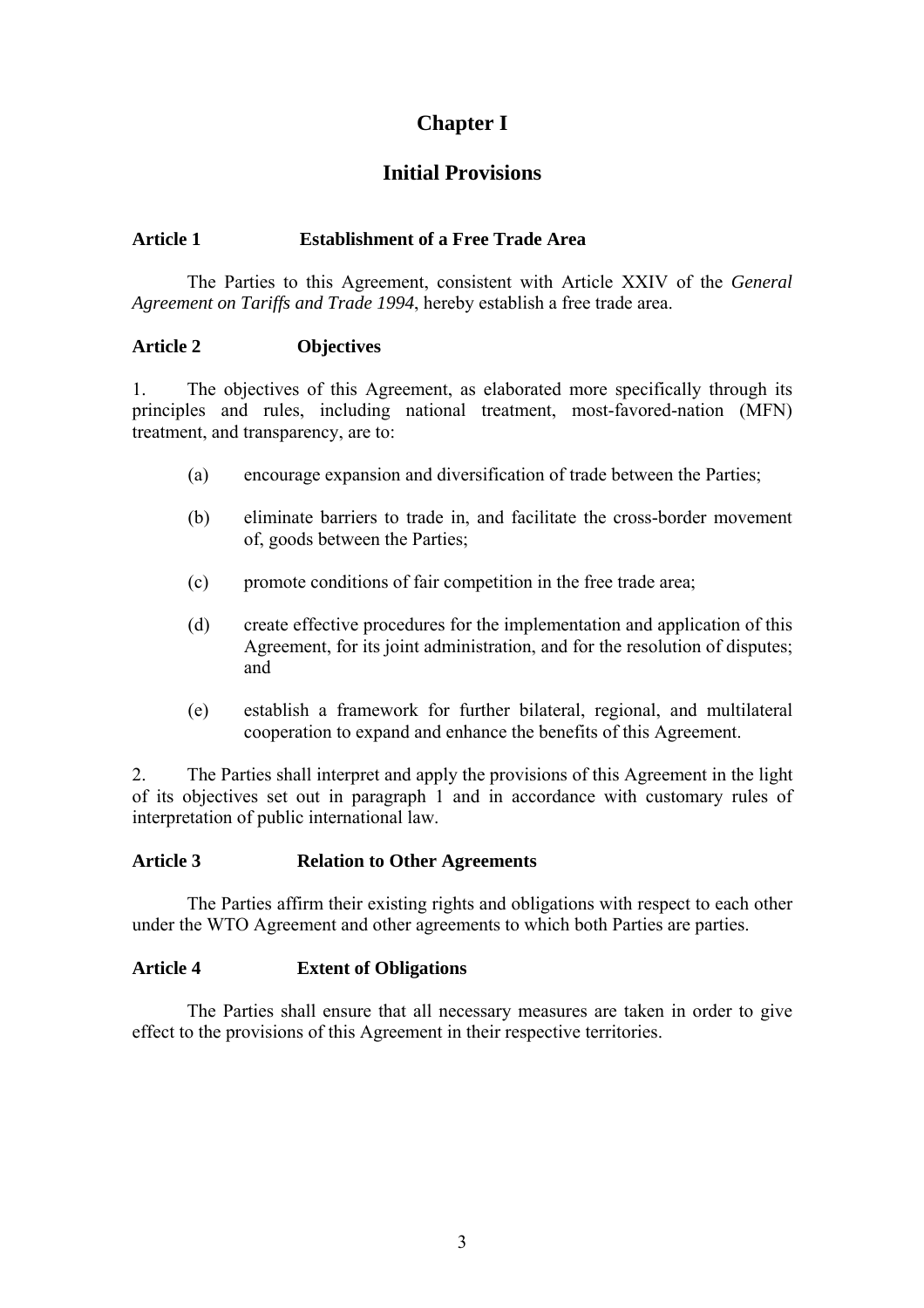# **Chapter II**

# **General Definitions**

#### **Article 5 Definitions of General Application**

For purposes of this Agreement, unless otherwise specified:

**Commission** means the Free Trade Commission established under Article 97;

**customs authorities** means the competent authority, which is responsible for the enforcement national customs legislation;

**days** mean calendar days;

**existing** means in effect on the date of entry into force of this Agreement;

**GATT 1994** means the *General Agreement on Tariffs and Trade 1994*, which is part of the WTO Agreement;

**goods of a Party** means domestic products as these are understood in the GATT 1994 or such goods as the Parties may agree and includes originating goods of that Party;

**Harmonized System (HS)** means the *Harmonized Commodity Description and Coding System*, adopted by World Customs Organization;

**heading** means the first four digits in the tariff classification number under the Harmonized System;

**import customs duty** means the duties which are collected in connection with the importation of a good, but does not include:

- (a) charge equivalent to an internal tax imposed consistently with Article III:2 of the GATT 1994; in respect of like, directly competitive or substitutable goods of the Party, or in respect of goods from which the imported good has been manufactured or produced in whole or in part;
- (b) anti-dumping or countervailing duty; and
- (c) fee or other charge in connection with importation commensurate with the cost of services rendered.

**measure** includes any law, regulation, procedure, requirement, or practice;

**originating** means qualifying under the Rules of Origin set out in Chapter IV;

**person** means a natural person or a legal person, or any other entity established in accordance with domestic law;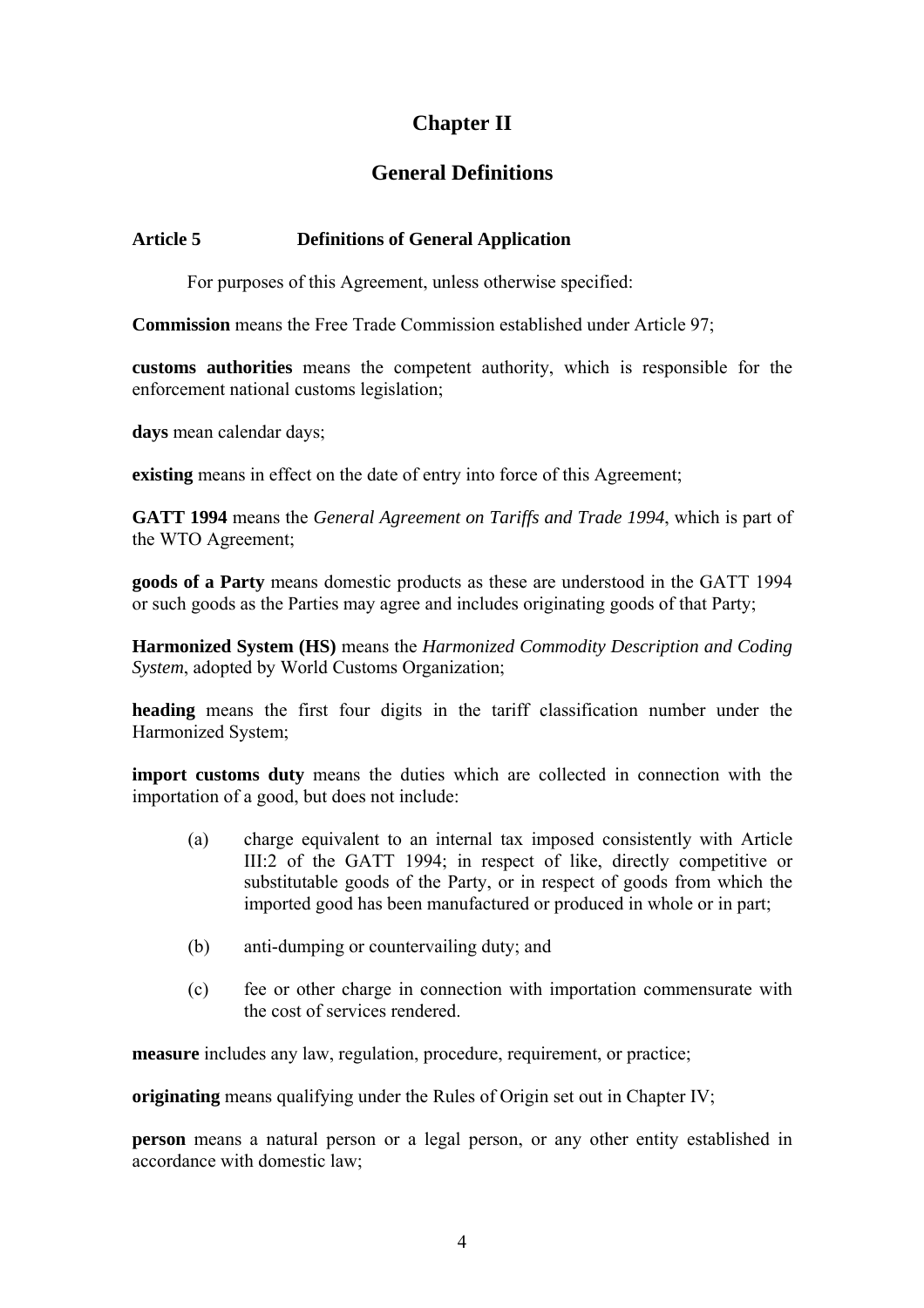**preferential tariff** means the import customs duty rate applicable under this Agreement to an originating good;

**subheading** means the first six digits in the tariff classification number under the Harmonized System;

**territory** means:

- (a) with respect to China, the entire customs territory of People's Republic of China, including land, maritime and air space, and the exclusive economic zone and the continental shelf within which it exercises sovereign rights and jurisdiction in accordance with international law and its domestic law; and
- (b) with respect to Chile, the land, maritime, and air space under its sovereignty, and the exclusive economic zone and the continental shelf within which it exercises sovereign rights and jurisdiction in accordance with international law and its domestic law.

**TRIPS Agreement** means the *Agreement on Trade-Related Aspects of Intellectual Property Rights*, which is part of the WTO Agreement;

**WTO** means the World Trade Organization; and

**WTO Agreement** means the *Marrakesh Agreement Establishing the World Trade Organization*, done on April 15, 1994.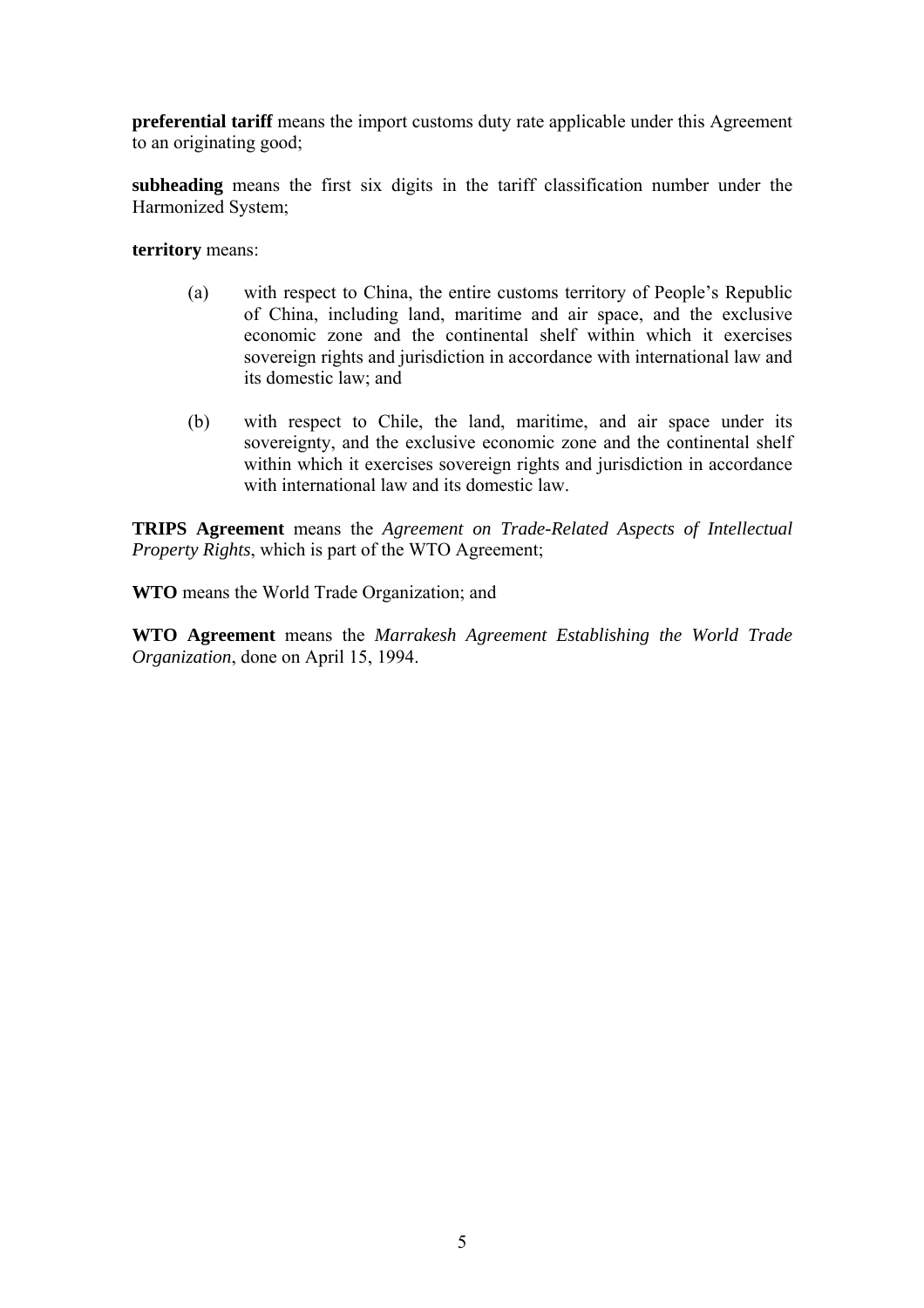# **Chapter III**

# **National Treatment and Market Access for Goods**

## **Article 6 Scope and Coverage**

Except as otherwise provided, this Chapter applies to trade in goods between the Parties.

### **Article 7 National Treatment**

Each Party shall accord national treatment to the goods of the other Party in accordance with Article III of the GATT 1994, including its interpretative notes, and to this end Article III of GATT 1994, and its interpretative notes, are incorporated into and made part of this Agreement, *mutatis mutandis*.

## **Article 8 Tariff Elimination**

1. Except as otherwise provided in this Agreement, neither Party may increase any existing import customs duty, or adopt any new import customs duty, on a good of the other Party.

2. Except as otherwise provided in this Agreement, each Party shall progressively eliminate its import customs duties on originating goods in accordance with Annex 1.

3. If a Party reduces its applied most favored nation import customs duty rate (except for the interim duty rate referred in the Article 4 and 9 of *Regulation on Import and Export Tariff of the People's Republic of China*) after the entry into force of this Agreement and before the end of the tariff elimination period, the tariff elimination schedule (Schedule) of that Party shall apply to the reduced rate.

4. On the request of either Party, the Parties shall consult to consider accelerating the elimination of import customs duties set out in their Schedules. An agreement between the Parties to accelerate the elimination of an import customs duty on a good shall supersede any duty rate or staging category determined pursuant to their Schedules for such good when approved by each Party in accordance with their respective applicable legal procedures and subparagraph b of paragraph 3 of Article 97.

## **Article 9 Administrative Fees and Formalities**

1. Each Party shall ensure, in accordance with Article VIII:1 of the GATT 1994 and its interpretive notes, that all fees and charges of whatever character (other than import customs duties, charges equivalent to an internal tax or other internal charge applied consistently with Article III:2 of the GATT 1994, and antidumping and countervailing duties) imposed on or in connection with importation or exportation are limited in amount to the approximate cost of services rendered and do not represent an indirect protection to domestic goods or a taxation of imports or exports for fiscal purposes.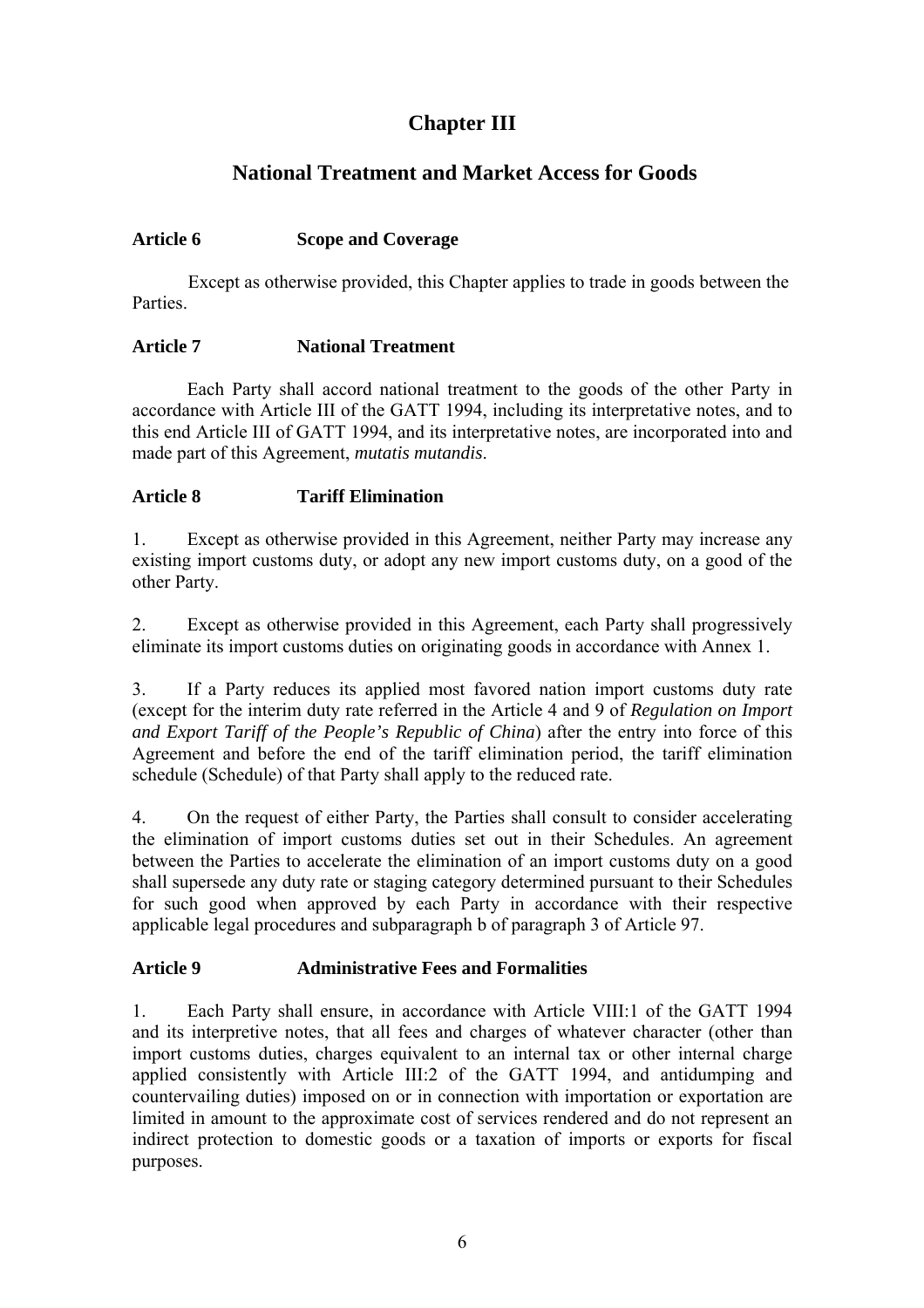2. Neither Party may require consular transactions, including related fees and charges, in connection with the importation of any good of the other Party.

3. Each Party shall make available through the *Internet* or a comparable computerbased telecommunications network a current list of the fees and charges it imposes in connection with importation or exportation.

## **Article 10 Geographical Indications**

1. The terms listed in Annex 2A are geographical indications in China, within the meaning of paragraph 1 of Article 22 of the TRIPS Agreement. Subject to domestic laws and regulations, in a manner that is consistent with the TRIPS Agreement, such terms will be protected as geographical indications in the territory of the other Party.

2. The terms listed in Annex 2B are geographical indications in Chile, within the meaning of paragraph 1 of Article 22 of the TRIPS Agreement. Subject to domestic laws and regulations, in a manner that is consistent with the TRIPS Agreement, such terms will be protected as geographical indications in the territory of the other Party.

## **Article 11 Special Requirements Related to Border Measures**

1. Each Party shall provide that any right holder initiating procedures for suspension by the customs authorities of the release of suspected counterfeit trademark or pirated copyright goods<sup>1</sup> into free circulation is required to provide adequate evidence to satisfy the competent authorities that, under the laws of the Party of importation, there is *prima facie* an infringement of the right holder's intellectual property right and to supply sufficient information to make the suspected goods reasonably recognizable to the customs authorities. The sufficient information required shall not unreasonably deter recourse to these procedures.

2. Each Party shall provide the competent authorities with the authority to require an applicant to provide a reasonable security or equivalent assurance sufficient to protect the defendant and the competent authorities and to prevent abuse. Such security or equivalent assurance shall not unreasonably deter recourse to these procedures.

3. Where the competent authorities have made a determination that goods are counterfeit or pirated, a Party shall grant the competent authorities the authority to inform the right holder, at the right holder's request, of the names and addresses of the consignor, the importer, and the consignee, and of the quantity of the goods in question.

4. Each Party shall provide that the competent authorities are permitted to initiate border measures *ex officio*, without the need for a formal complaint from a person or

 $\overline{a}$ 

<span id="page-6-0"></span><sup>&</sup>lt;sup>1</sup> For the purposes of this Article:

<sup>(</sup>a) **counterfeit trademark goods** means any goods, including packaging, bearing without authorization a trademark which is identical to the trademark validly registered in respect of such goods, or which cannot be distinguished in its essential aspects from such a trademark, and which thereby infringes the rights of the owner of the trademark in question under the law of the Party of importation;

<sup>(</sup>b) **pirated copyright goods** means any goods which are copies made without the consent of the right holder or person duly authorized by the right holder in the Party of production and which are made directly or indirectly from an article where the making of that copy would have constituted an infringement of a copyright or a related right under the law of the Party of importation.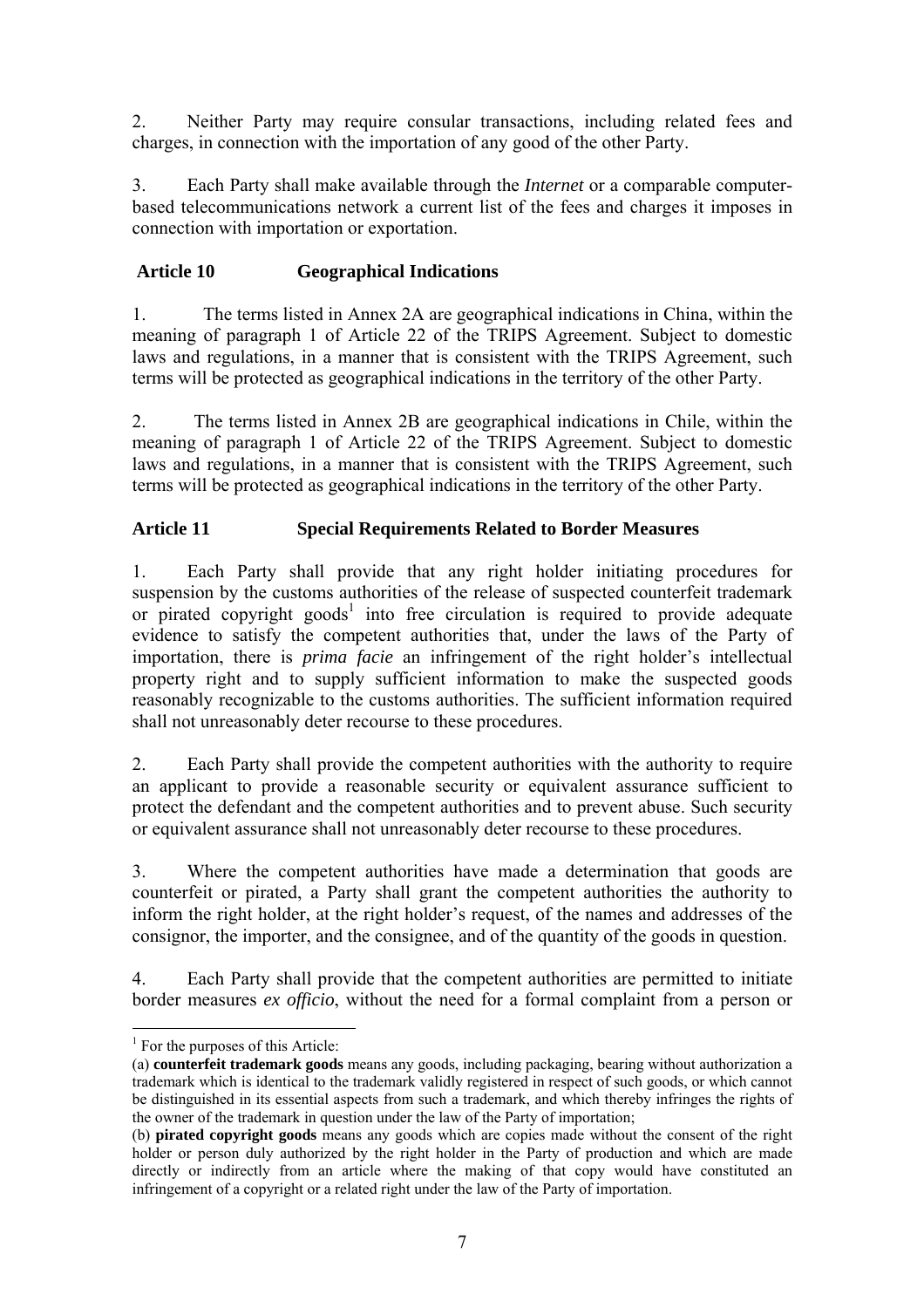right holder. Such measures shall be used when there is reason to believe or suspect that goods being imported, or destined for export are counterfeit or pirated.

5. This Article shall be implemented no later than two years upon entry into force of this Agreement.

## **Article 12 Agricultural Export Subsidies**

1. The Parties share the objective of the multilateral elimination of export subsidies for agricultural goods and shall work together toward an agreement in the World Trade Organization to eliminate those subsidies and prevent their reintroduction in any form.

2. Neither Party shall introduce or maintain any export subsidy on any agricultural good destined for the territory of the other Party.

## **Article 13 Committee on Trade in Goods**

1. The Parties hereby establish a Committee on Trade in Goods, comprising representatives of each Party.

2. The Committee shall meet on the request of either Party or the Commission to consider any matter arising under this Chapter, Chapter IV or Chapter V.

3. The Committee's functions shall include:

- (a) promoting trade in goods between the Parties, including through consultations on accelerating tariff elimination under this Agreement and other issues as appropriate; and
- (b) addressing barriers to trade in goods between the Parties, especially those related to the application of non-tariff measures, and, if appropriate, referring such matters to the Commission for its consideration.

### **Article 14 Definitions**

For purposes of this Chapter:

**agricultural goods** means those goods referred to in Article 2 of the *Agreement on Agriculture*, which is part of the WTO Agreement;

**consular transactions** means requirements that goods of a Party intended for export to the territory of the other Party must first be submitted to the supervision of the consul of the importing Party in the territory of the exporting Party for the purpose of obtaining consular invoices or consular visas for commercial invoices, certificates of origin, manifests, shippers' export declarations or any other customs documentation required on or in connection with importation; and

**export subsidies** shall have the meaning assigned to that term in Article 1(e) of the *Agreement on Agriculture*, which is part of the WTO Agreement, including any amendment of that Article.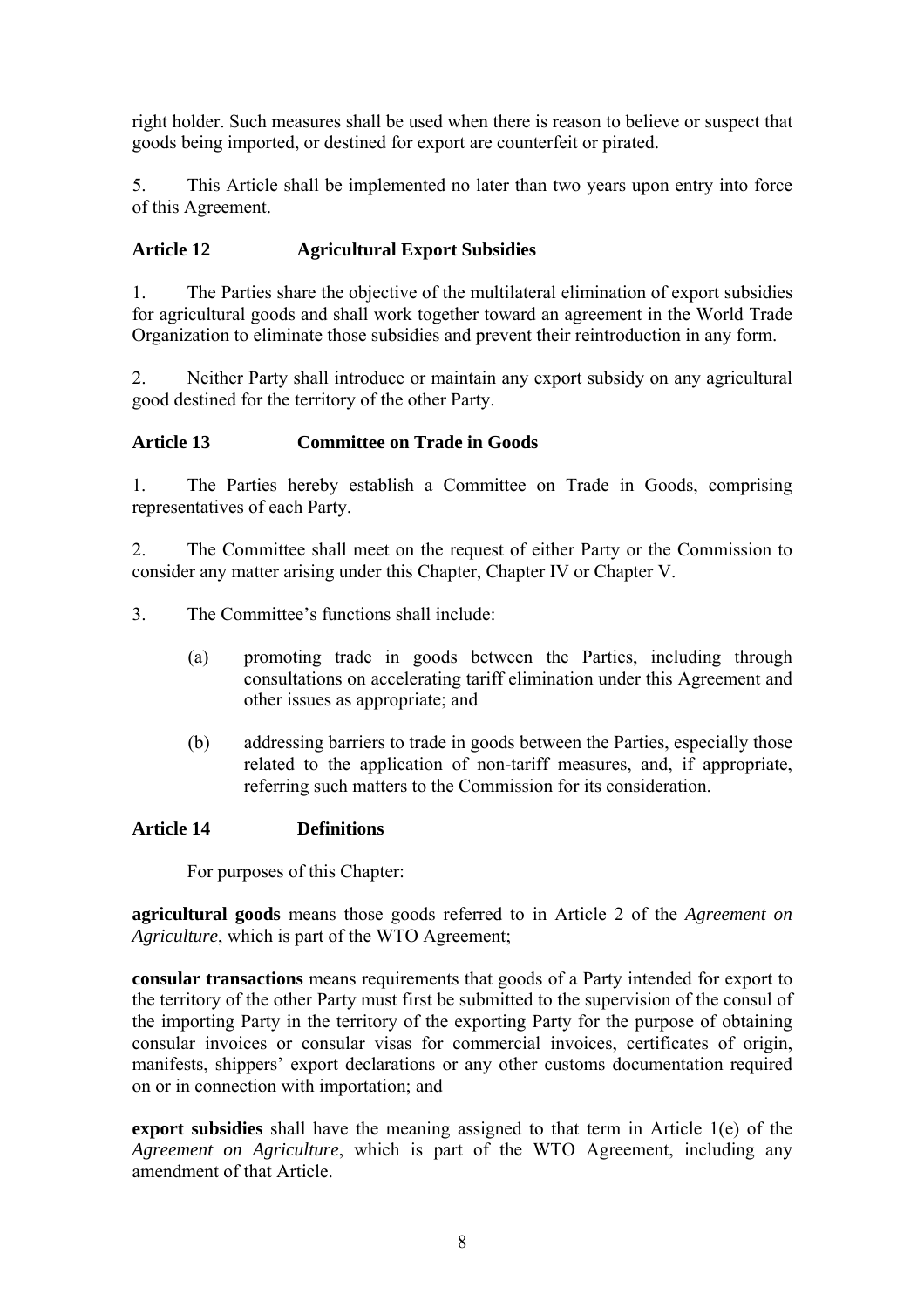# **Chapter IV**

# **Rules of Origin**

#### **Article 15 Originating Goods**

For the purpose of this Agreement, a good shall be regarded as originating in China or in Chile when:

- (a) the good is wholly obtained or produced entirely in the territory of one Party, within the meaning of Article 16;
- (b) the good is produced entirely in the territory of one or both Parties, exclusively from materials whose origin conforms to the provisions of this Chapter; or
- (c) the good is produced in the territory of one or both Parties, using nonoriginating materials that conform to a regional value content not less than 40%, except for the goods listed in the Annex 3, which must comply with the requirements specified therein. All goods must meet the other applicable requirements of this Chapter.

#### **Article 16 Wholly Obtained Goods**

 $\overline{a}$ 

For the purpose of subparagraph (a) of Article 15, the following goods shall be regarded as wholly obtained or produced in the territory of one Party:

- (a) mineral products extracted from the soil or from the seabed of China or Chile;
- (b) plants and plants products harvested in China or Chile;
- (c) live animals, born and raised in China or Chile;
- (d) products from live animals raised in China or Chile;
- (e) products obtained by hunting, trapping or fishing in inland waters conducted in China or Chile;
- (f) products of sea fishing and other products taken from the territorial sea or the exclusive economic zone of China or Chile;  $<sup>2</sup>$ </sup>
- (g) products of sea fishing and other products taken from the sea beyond the exclusive economic zone by a vessel flying the flag of China or Chile;

<span id="page-8-0"></span><sup>&</sup>lt;sup>2</sup> Products of sea fishing and other products, if exclusively taken by a vessel registered or recorded within a Party and flying its flag, from the sea within its exclusive economic zone shall be regarded as wholly obtained in that Party.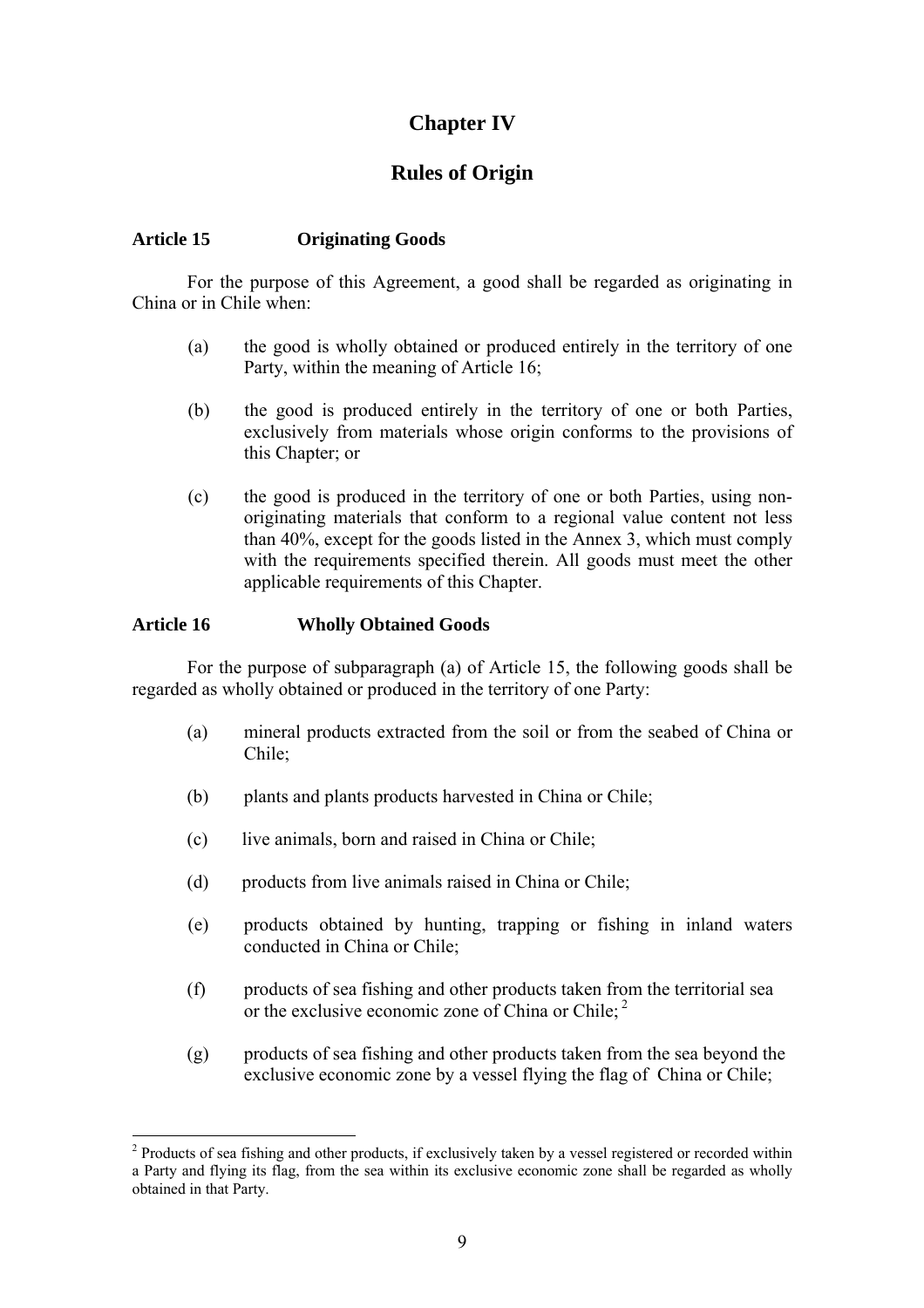- (h) products manufactured on board a factory ship flying the flag of China or Chile, exclusively from products referred to in subparagraphs (f) and (g);
- (i) used articles collected in China or Chile fit only for the recovery of raw materials;
- (j) waste and scrap resulting from manufacturing operations conducted in China or Chile and are fit only for the recovery of raw materials;
- (k) products extracted from the seabed or beneath the seabed outside the territorial sea of China or Chile, provided that they have sole rights to exploit such seabed; and
- (l) products manufactured in China or Chile exclusively from products specified in subparagraphs (a) to (k).

#### **Article 17 Regional Value Content (RVC)**

1. The regional value content of a good shall be calculated on the basis of the following method:

$$
RVC = \frac{V - VNM}{V} \times 100
$$

where:

- RVC means the regional value content expressed as a percentage;
- V means the value of the good, as defined in the Customs Valuation Agreement, adjusted on an FOB basis; and
- VNM means the value, as defined in the Customs Valuation Agreement, of the non-originating materials, adjusted on a CIF basis, except as provided in paragraph 4.

2. The percentage of regional value content shall not be less than 40%, except for the goods listed in Annex 3, which shall comply with the Product Specific Rules as provided under Article 18.

3. The value of the non-originating materials used by the producer in the production of a good shall not include, for purposes of calculating the regional value content of the good, pursuant to paragraph 1, the value of non-originating materials used to produce originating materials that are subsequently used in the production of the good.

4. When the producer of the good acquires a non-originating material within the Party's territory where it is located, the value of such material shall not include freight, insurance, packing costs, and any other costs incurred in transporting the material from the supplier's warehouse to the producer's location.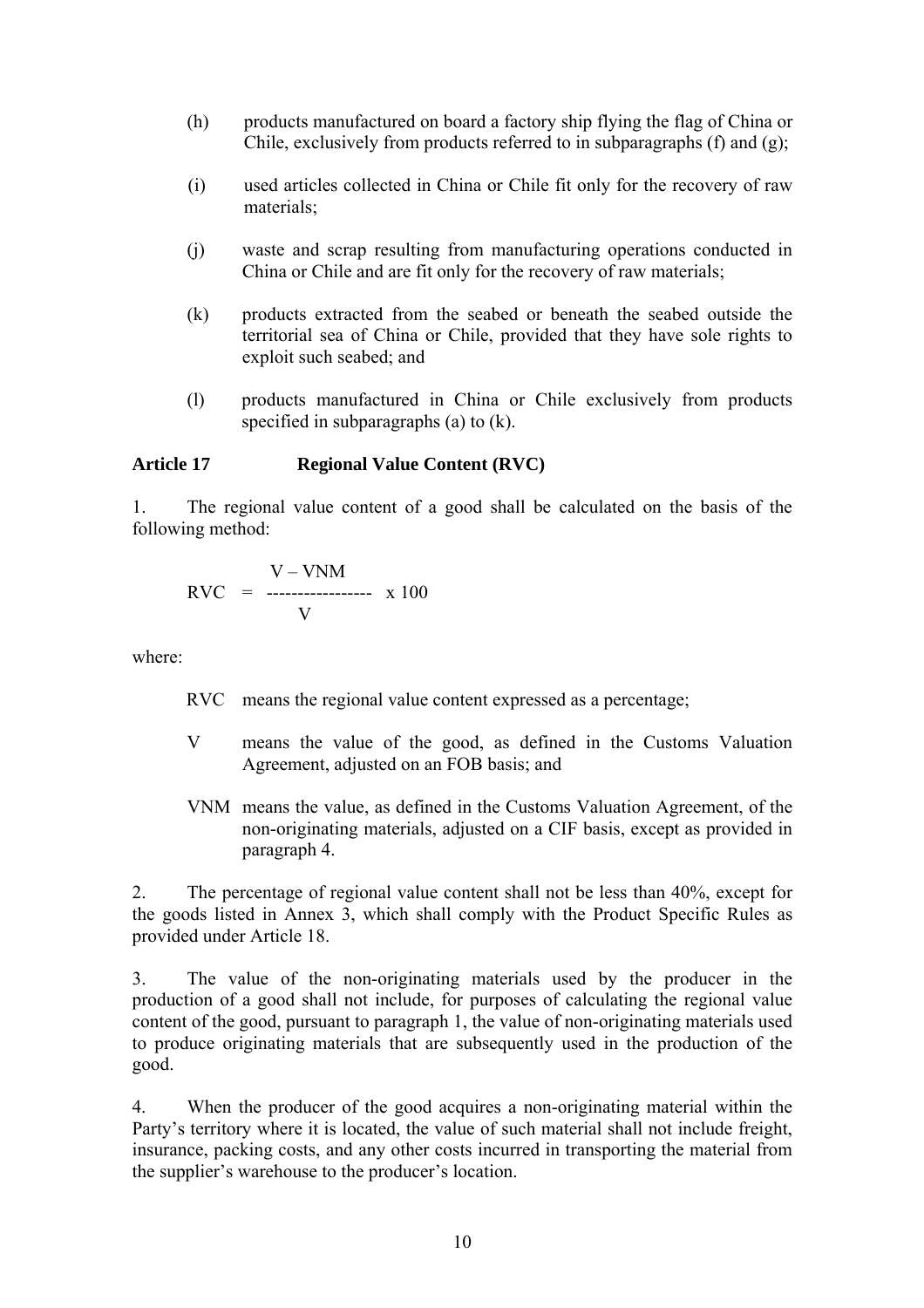#### **Article 18 Product Specific Rules**

For the purpose of determining the origin of the goods, the goods listed in Annex 3 shall comply with the corresponding origin criteria specified therein*.*

#### **Article 19 Operations that Do Not Confer Origin**

1. The following operations shall be considered as insufficient working or processing to confer the status of originating products:

- (a) preserving operations to ensure that the products remain in good condition during transport and storage;
- (b) breaking-up and assembly of packages;
- (c) washing, cleaning, removal of dust, oxide, oil, paint or other coverings;
- (d) ironing or pressing of textiles;
- (e) simple painting and polishing operations;
- (f) husking, partial or total bleaching, polishing, and glazing of cereals and rice;
- (g) operations to color sugar or form sugar lumps;
- (h) peeling, stoning and shelling, of fruits, nuts and vegetables;
- (i) sharpening, simple grinding or simple cutting;
- (j) sifting, screening, sorting, classifying, grading, matching; (including the making-up of sets of articles);
- (k) simple placing in bottles, cans, flasks, bags, cases, boxes, fixing on cards or boards and all other simple packaging operations;
- (l) affixing or printing marks, labels, logos and other like distinguishing signs on products or their packaging;
- (m) simple mixing of products, whether or not of different kinds;
- (n) simple assembly of parts of articles to constitute a complete article or disassembly of products into parts;
- (o) operations whose sole purpose is to ease port handling;
- (p) a combination of two or more operations specified in subparagraphs (a) to (o); and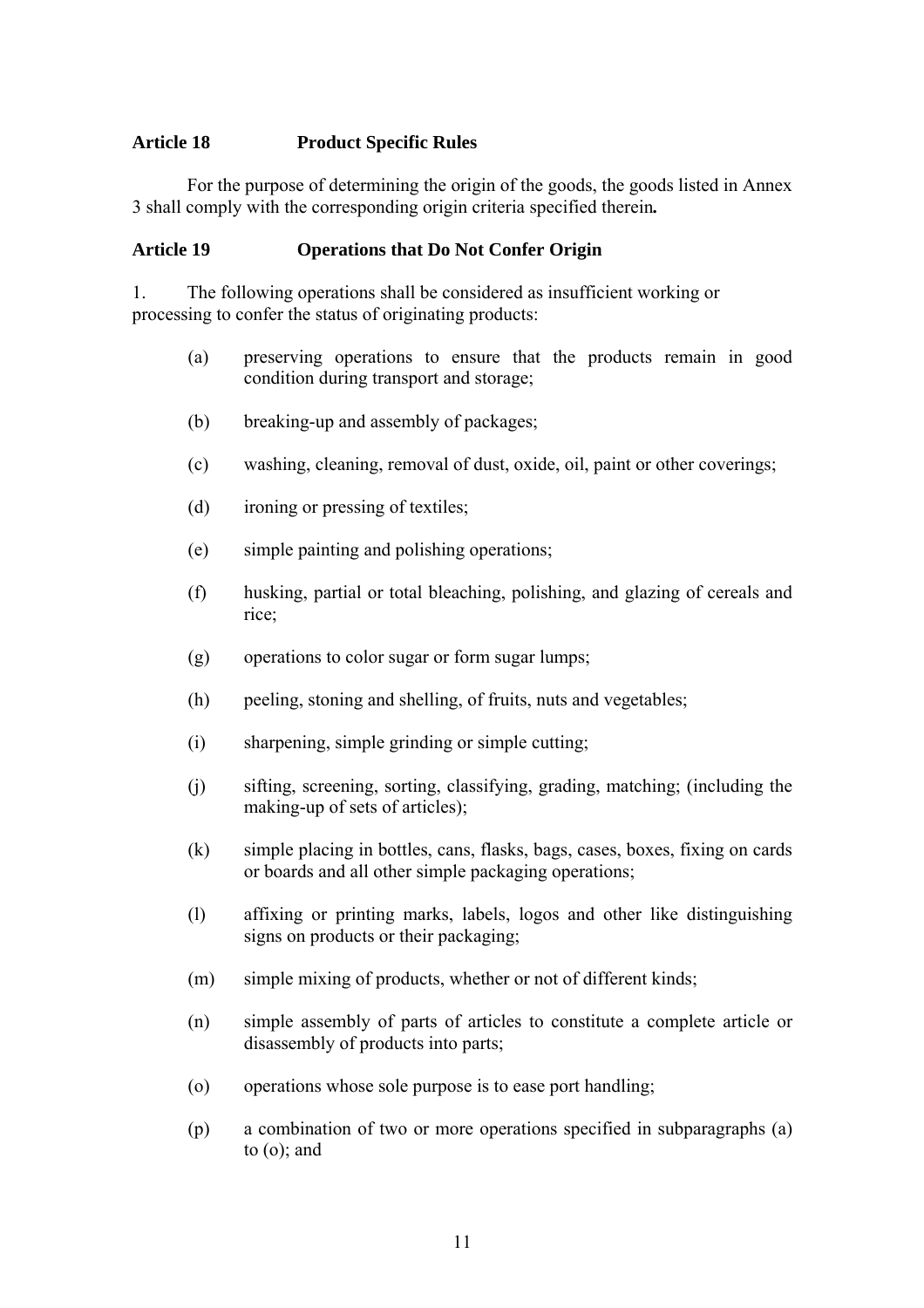- (q) slaughter of animals.
- 2. For purposes of this Article:
	- (a) **simple,** generally describes activities which need neither special skills nor special machines, apparatus or equipment specially produced or installed for carrying out the activity; and
	- (b) **simple mixing**, generally describes activities which need neither special skills nor machines, apparatus or equipment especially produced or installed for carrying out the activity. However, simple mixing does not include chemical reaction.

#### **Article 20 Accumulation**

Where originating goods or materials of a Party are incorporated into a good in the other Party's territory, the goods or materials so incorporated shall be regarded to be originating in the latter's territory.

#### **Article 21 De Minimis.**

A good that does not conform to the tariff classification change, pursuant to the provisions of Annex 3, shall be considered to be originating even if the value of all nonoriginating materials used in its production not meeting the tariff classification change requirement does not exceed 8% of the value of the given good, determined pursuant to Article 17.

#### **Article 22 Sets**

Sets, as defined in General Rule 3 of the Harmonized System, shall be regarded as originating when all the components of the sets are originating. Nevertheless, when a set is composed of originating and non-originating products, the set as a whole shall be regarded as originating, provided that the value of the non-originating products does not exceed 15% of the total value of the set, determined pursuant to Article 17.

#### **Article 23 Accessories, Spare Parts, and Tools**

Accessories, spare parts, or tools presented as part of the good upon importation shall be disregarded when determining the origin of the good, provided that:

- (a) the accessories, spare parts, or tools are classified with and not invoiced separately from the good; and
- (b) the quantities and the value of said accessories, spare parts, or tools are the normal ones for the good.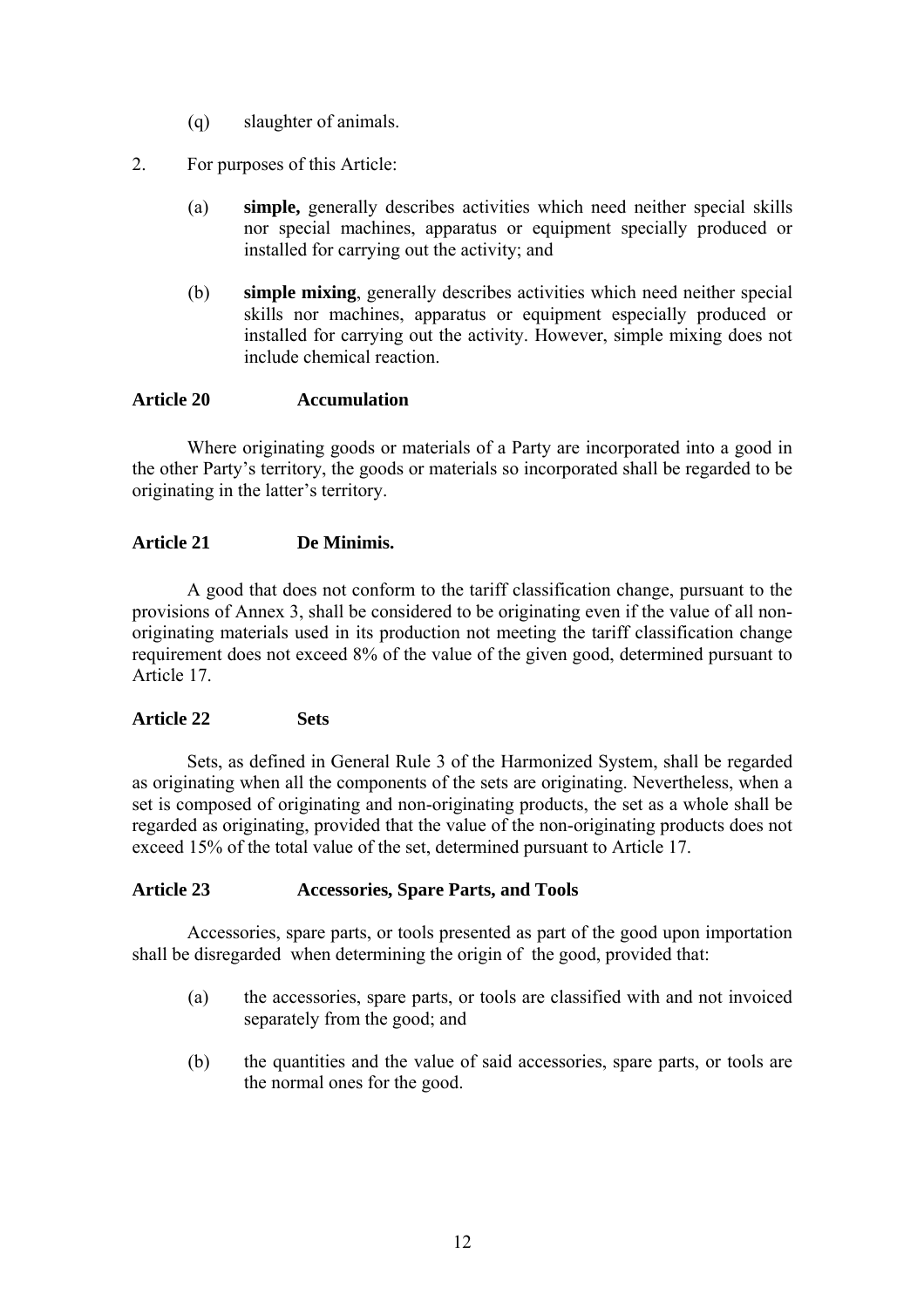#### **Article 24 Packaging Materials and Containers for Retail Sale**

If the goods are subject to a change in tariff classification criteria set out in Annex 3, the origin of the packaging materials and containers in which goods are packaged for retail sale shall be disregarded in determining the origin of the goods, provided that the packaging materials and containers are classified with the goods. However, if the goods are subject to a regional value content requirement, the value of the packaging materials and containers used for retail sale shall be taken into account when determining the origin of the goods.

#### **Article 25 Packing Materials and Containers for Shipment**

The packing materials and containers used to protect a good during its transportation, shall not be taken into account when determining the origin of the good.

#### **Article 26 Neutral Elements**

1. In order to determine whether a product originates, the origin of the neutral elements defined in paragraph 2 shall not be taken into account.

2. Neutral element mean articles used in the production of a good which are, not physically incorporated into it, neither form part of it, including:

- (a) fuel, energy, catalysts and solvents;
- (b) equipment, devices, and supplies used for testing or inspecting the goods;
- (c) gloves, glasses, footwear, clothing, safety equipment and supplies;
- (d) tools, dies and molds;
- (e) spare parts and materials used in the maintenance of equipment and buildings;
- (f) lubricants, greases, compounding materials and other materials used in production or used to operate equipment and buildings; and
- (g) any other goods that are not incorporated into the good but whose use in the production of the good can reasonably be demonstrated to be a part of that production.

#### **Article 27 Direct Transport**

1. Preferential tariff treatment provided for in this Agreement shall be applied to goods which satisfy the requirements of this Chapter and are directly transported between the Parties.

2.Notwithstanding paragraph 1, where the transit of goods takes place through non-Parties for storage, with or without transshipment, a maximum length of time not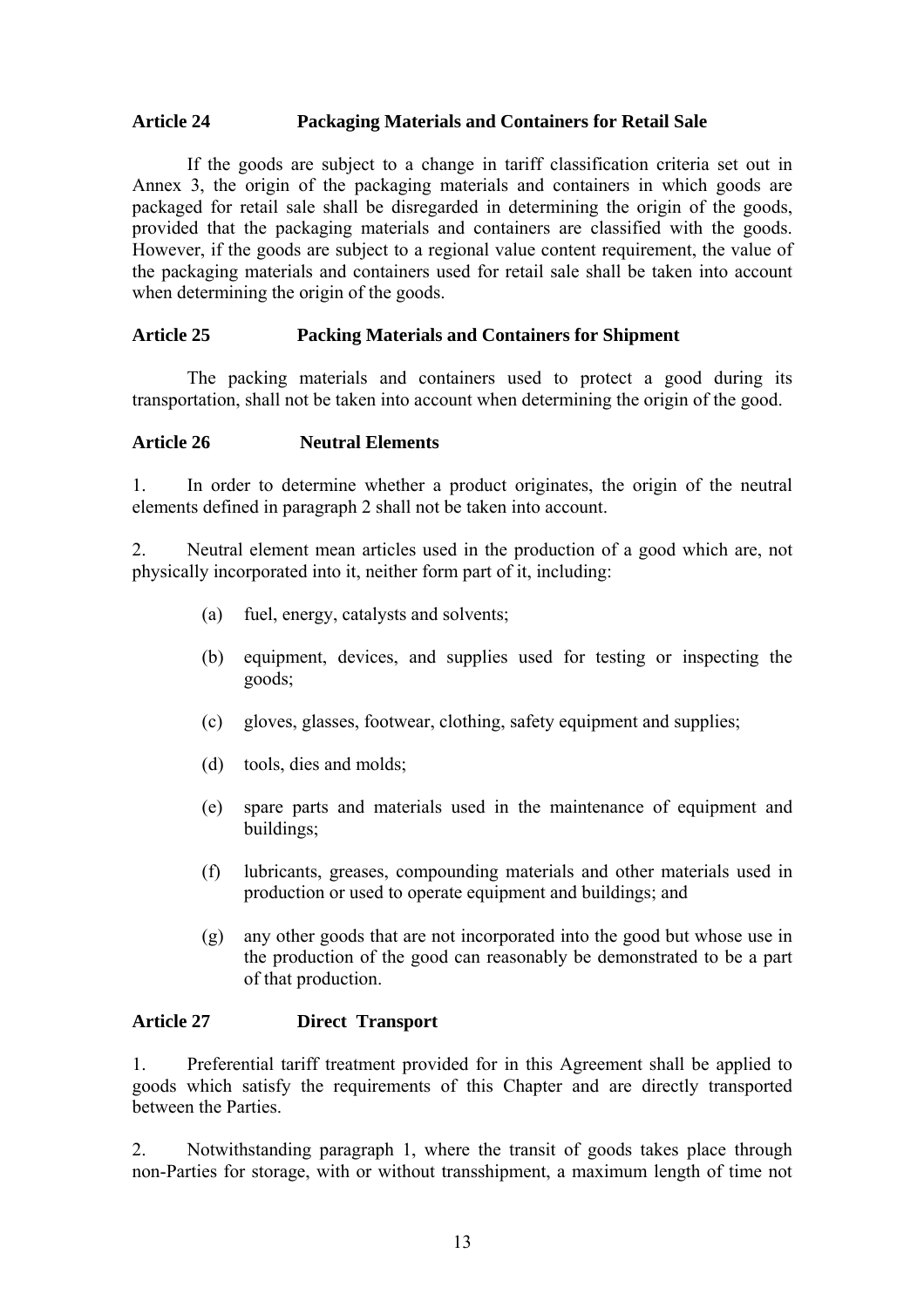exceeding three months shall be imposed on the duration of stay of the goods since its entry into non-Parties.

3. To be eligible for preferential tariff treatment, goods shall not undergo any processing or production process in a non-Party except for loading, unloading, reloading, packing, packaging, repackaging or any other operation necessary for preservation in good condition or transportation.

4. Compliance with the provisions set out in paragraph 2 and 3 shall be authenticated by presenting to the customs authorities of the importing Party either with customs documents of the non-Parties or with any other documents so provided to the satisfaction of the customs authorities of the importing Party.

### **Article 28 Exhibitions**

1. Preferential tariff treatment as provided for under this Agreement shall be granted to originating products, sent for exhibition in a non-Party and sold after the exhibition for importation in China or Chile when the following conditions are met to the satisfaction of the customs authorities of the importing Party:

- (a) an exporter has consigned these products from China or Chile to the non-Party where the exhibition has actually taken place;
- (b) the products have been sold or otherwise disposed of by that exporter to a person in China or Chile;
- (c) the products have been consigned during the exhibition or immediately thereafter in the state in which they were sent for exhibition;
- (d) the products have not been used for any purpose other than demonstration at the exhibition since they were consigned for exhibition; and
- (e) the products have remained during the exhibition under customs authorities control.

2. For the purpose of application of paragraph 1, a certificate of origin shall be issued in accordance with the provisions of Chapter V and submitted to the customs authorities of the importing Party, with the name and address of the exhibition being attached thereon. Where necessary, additional documentary evidence related to the exhibition may be required.

3. Paragraph 1 shall apply to any trade, industrial, agricultural or crafts exhibition, fair or similar public show or display which is not organized for private purposes in shops or business premises with a view to the sale of foreign products.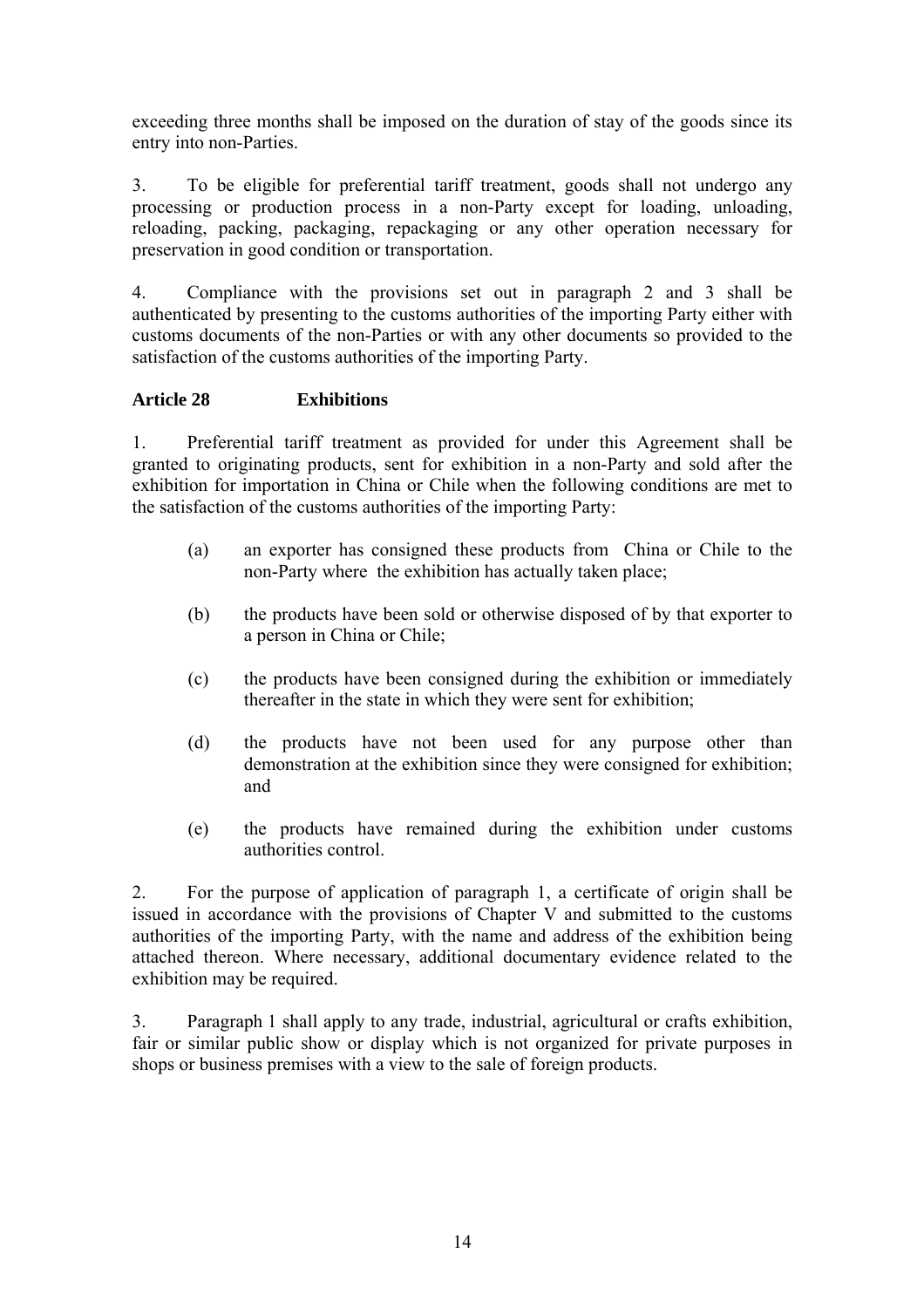#### **Article 29 Definitions**

For the purposes of this Chapter:

**CIF** means the value of the good imported, inclusive of the cost of freight and insurance up to the port or place of entry into the country of importation;

**Customs Valuation Agreement** means the *Agreement on Implementation of Article VII of the General Agreement on Tariffs and Trade 1994*, which is part of the WTO Agreement;

**FOB** means the value of the good free on board, independent of the means of transportation, at the port or site of final shipment abroad;

**material** means a good that is used in the production or transformation of another good, including a part or an ingredient;

**production** means growing, raising, mining, harvesting, fishing, trapping, hunting, manufacturing, processing, or assembling a good; and

**producer** means a person who grows, raises, mines, harvests, fishes, hunts, manufactures, processes or assembles a good.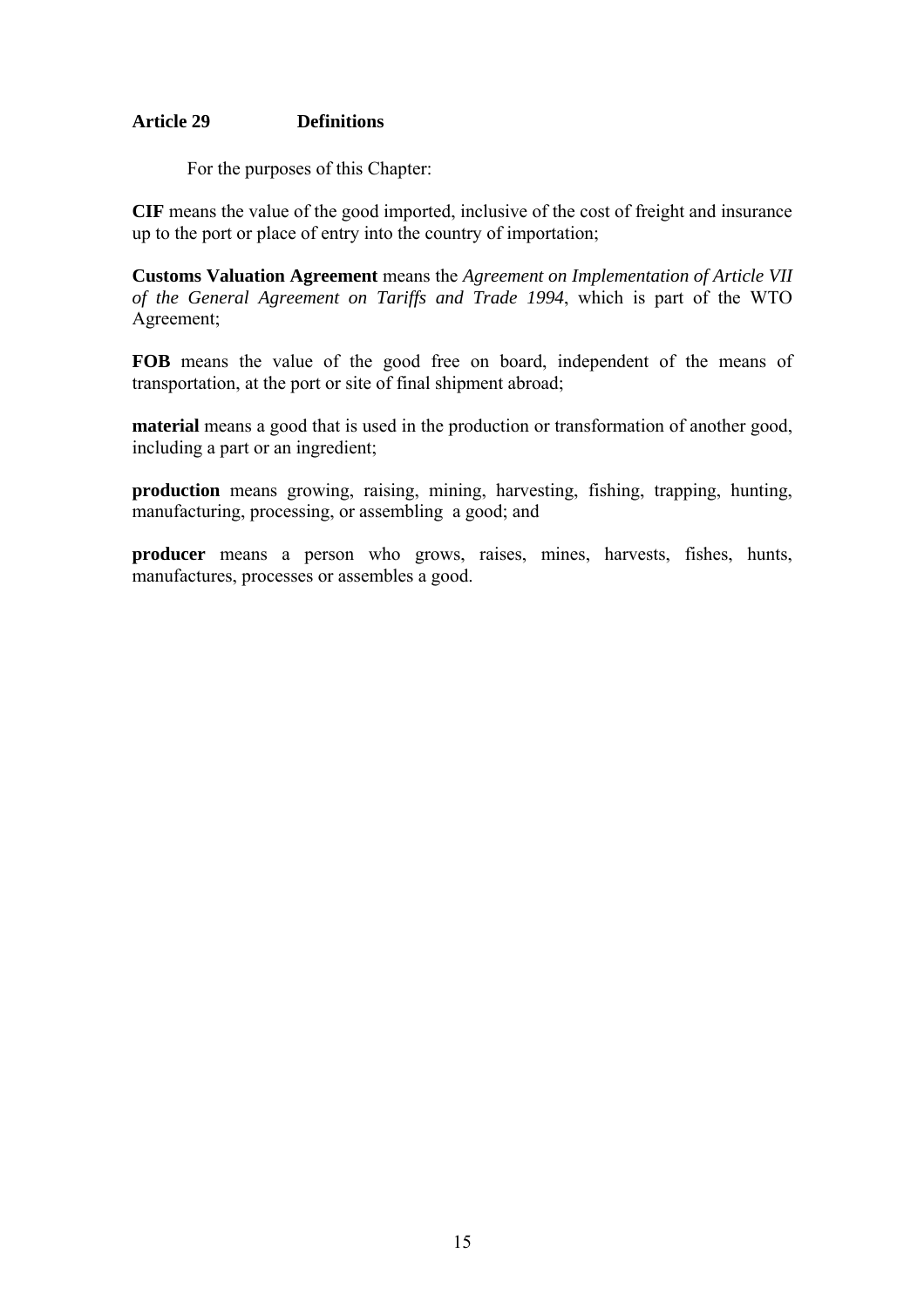# **Chapter V**

# **Procedures Related to Rules of Origin**

## **Article 30 Certificate of Origin**

1. To qualify originating goods for preferential tariff treatment, Certificate of Origin as set out in Annex 4 shall be submitted on importation.

2. A Certificate of Origin shall be issued by the competent governmental authorities, for China by the General Administration of Quality Supervision, Inspection and Quarantine, and for Chile as defined in the Annex 5, on the written application presented by the exporter. The Certificate of Origin must be completed in English and duly signed, covering one or more goods under one consignment. The original Certificate of Origin must be submitted to the customs authorities of the importing Party.

3. The exporter applying for a Certificate of Origin shall provide all necessary documents to prove the originating status of the products concerned as required by the competent governmental authorities, and undertake to fulfill the other requirements as laid down under this Chapter.

4. The issuing competent governmental authorities shall have the rights, by taking any appropriate measures prior to the exportation, to examine the originating status of the products and the fulfillment of the other requirements of this Chapter. For this purpose, they shall have the rights to request any supportive evidence and to carry out any inspection of the exporter's accounts or any other check considered appropriate.

5. A Certificate of Origin as referred to in paragraph 1 shall be valid for one year from the date of issue in the exporting Party. The original Certificate of Origin must be submitted within the said period to the customs authorities of the importing Party. In the case of China, the original Certificate of Origin without the stamp of "ORIGINAL" shall be presented to the customs authorities of Chile. In the case of Chile, there shall be only one copy of the Certificate of Origin bearing the stamp of "ORIGINAL" to be presented to the customs authorities of China.

6. The Parties shall implement a Certification and Verification Networking System on the Certificate of Origin (CVNSCO) in two years after the signature of this Agreement as laid down under the Annex 6.

## **Article 31 Refund of Import Customs Duties or Deposit**

Each Party shall provide that, where a good would had been qualified as an originating good when it was imported into the territory of that Party but without Certificate of Origin under this Agreement at that time, the importing customs authorities may impose general import customs duty or deposit on that good, where applicable. In this case, the importer may apply for a refund of any excess import customs duties paid or deposit imposed, where applicable, as the result of the good not having been accorded with preferential tariff treatment, within one year for the duty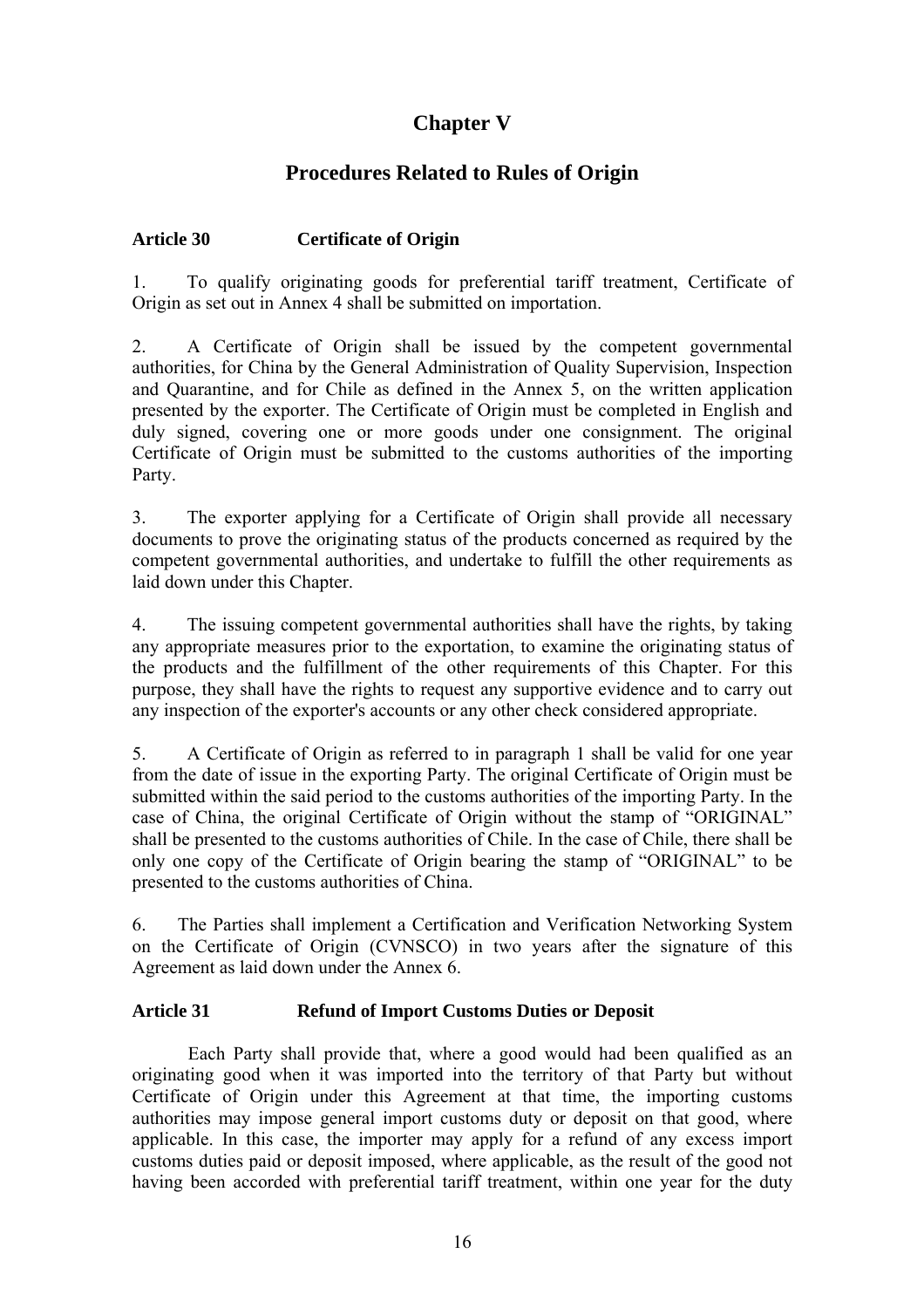paid or three months for the deposit imposed, where applicable, after the date on which the good was imported, on presentation of:

- (a) a written declaration at the time of importation that the good presented is qualified as an originating good;
- (b) the original Certificate of Origin which was issued prior to or within 30 days after the exportation; and
- (c) other documentation relating to the importation of the good as the customs authorities of the importing Party may require.

## **Article 32: Exceptions from Certificate of Origin**

- 1. Each Party shall provide that a Certificate of Origin shall not be required for:
	- (a) a commercial importation of a good whose value does not exceed US\$ 600 or its equivalent amount in the Party's currency, except that it may require that the invoice accompanying the importation include a statement certifying that the good is qualified as an originating good;
	- (b) a non-commercial importation of a good whose value does not exceed US\$ 600 or its equivalent amount in the Party's currency; or
	- (c) an importation of a good for which the Party into whose territory the good is imported has waived the requirement for a Certificate of Origin. If a Party decides to apply this provision it shall notify the exporting Party.

2. Exceptions established in subparagraphs (a), (b), and (c), shall be applicable provided that the importation does not form part of one or more importations that may reasonably be considered to have been undertaken or arranged for the purpose of avoiding the certification requirements of Article 30.

### **Article 33 Supporting Documents**

The documents referred to in paragraph 3 of Article 30 used for the purpose of proving that products covered by a Certificate of Origin can be considered as products originating and fulfill the other requirements of this Chapter may include but not limited to the following:

- (a) direct evidence of the processes carried out by the exporter or supplier to obtain the goods concerned, contained for example in his accounts or internal book-keeping;
- (b) documents proving the originating status of materials used, where these documents are used in accordance with the domestic legislation;
- (c) documents proving the working or processing of materials, where these documents are used in accordance with the domestic legislation; or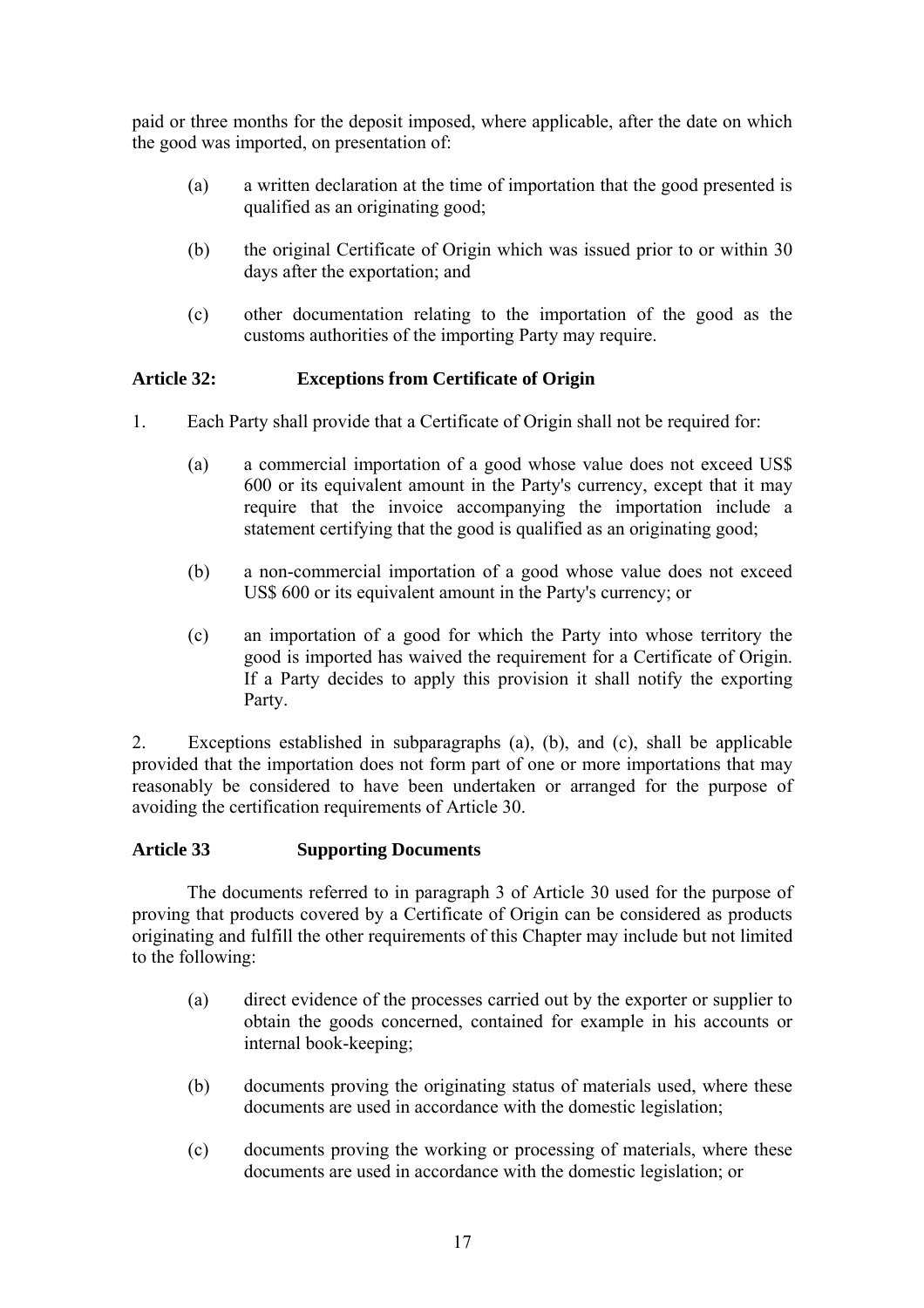(d) certificates of origin proving the originating status of materials used.

### **Article 34 Obligations Regarding Importations**

1. Each Party's customs authorities shall require that an importer claiming preferential tariff treatment for a good to:

- (a) make a written declaration, in the importation document established in its legislation, based on a valid Certificate of Origin, that the good is qualified as an originating good;
- (b) have a Certificate of Origin in its possession at the time the import declaration referred to in subparagraph (a);
- (c) provide, upon request of the customs authorities, the original Certificate of Origin; and
- (d) promptly make a corrected declaration and pay any duties owed, where the importer has reason to believe that a Certificate of Origin on which a declaration was based contains information that is not correct.

2. Each Party shall provide that, when an importer in its territory does not comply with any requirement established in Chapter III, Chapter IV and this Chapter, the claimed preferential tariff treatment shall be denied for the imported goods from the territory of the other Party.

### **Article 35 Invoicing by a Non-Party Operator**

When a good to be traded is invoiced by a non-Party operator, the exporter of the originating Party shall indicate, in the field title "Remarks" of the respective Certificate of Origin, the following data of the producer in the originating Party: name, address and country. The consignee written in the Certificate of Origin must be from China or Chile.

#### **Article 36: Preservation of Certificate of Origin and Supporting Documents**

1. The exporter applying for the issue of a Certificate of Origin shall keep for at least three years the documents referred to in paragraph 3 of Article 30 and Article 34.

2. The competent governmental authorities of the exporting Party issuing a Certificate of Origin shall keep a copy of the Certificate of Origin for at least three years.

### **Article 37 Cooperation and Mutual Assistance**

1. The competent governmental authority of the exporting Party shall provide to the customs authorities of the importing Party with specimen impression of stamps used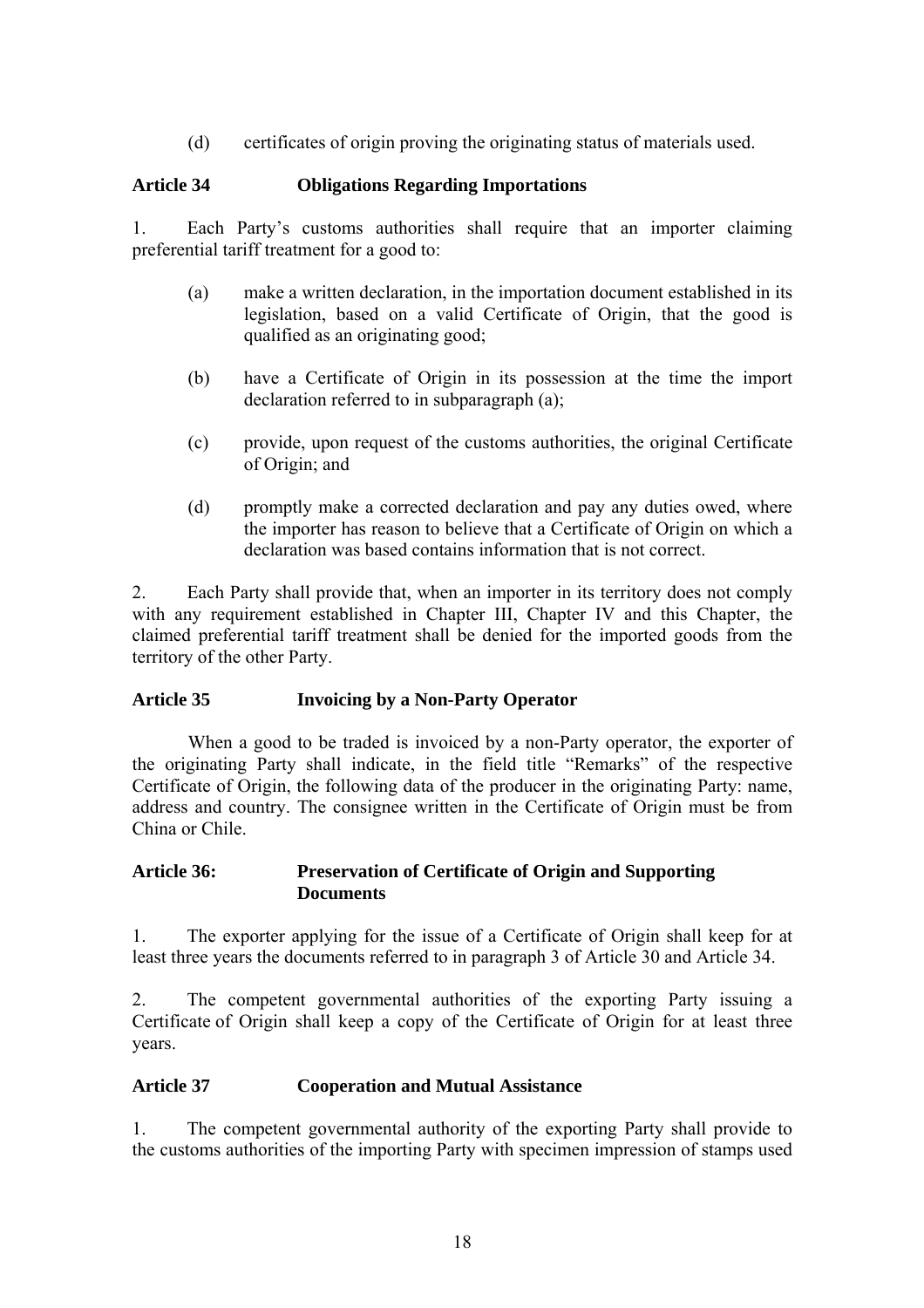for the issuing of Certificate of Origin, and the specimen of the stamp of "ORIGINAL" from Chile, and with the address of the competent governmental authorities.

2. In order to ensure the proper application of this Chapter, the Parties shall assist each other, in checking the authenticity of Certificate of Origin and the correctness of the information given in this certificate and supporting documents as established in paragraph 3 of Article 30 and may use electronic means in this process.

3. The customs authorities of the Parties shall negotiate a Mutual Administrative Assistance Agreement that will cover relevant customs issues.

## **Article 38 Verification of Origin**

1. Verification of origin shall be carried out whenever the customs authorities of the importing Party have doubts as to the authenticity of Certificate of Origin, the originating status of the products concerned or the fulfillment of the other requirements of this Chapter.

2. For the purposes of implementing the provisions of paragraph 1, the customs authorities of the importing Party shall return a photo-copy of Certificate of Origin, to the competent governmental authorities of the exporting Party, indicating the reasons for the enquiry. Any documents and information obtained establishing that the information given on the Certificate of Origin is incorrect shall be forwarded in support of the request for verification.

3. The verification shall be carried out by the competent governmental authorities of the exporting Party. For this purpose, they shall have the rights to call for any evidence and to carry out any inspection of the exporter's accounts or any other check considered appropriate.

4. The customs authorities requesting the verification shall be informed of the results of this verification as soon as possible. These results must indicate clearly whether the documents are authentic, whether the products concerned can be considered as products originating and fulfill the other requirements of this Chapter, including the findings of facts and the legal basis for the determination.

5. If no reply within six months of the date of the verification request was received or if the reply does not contain sufficient information to determine the authenticity of the document in question or the real origin of the products, the requesting customs authorities shall deny preferential tariff treatment.

6. Where the customs authorities of the importing Party determines that it has been certified more than once falsely or without substantiation that a good qualifies as originating, the customs authorities of the importing Party may suspend preferential tariff treatment to identical goods imported by the same importer, until it demonstrates that it has complied with the provisions under this Agreement.

7. All the information requested, supporting documents, and all other related information exchange between the customs authorities of the importing Party and the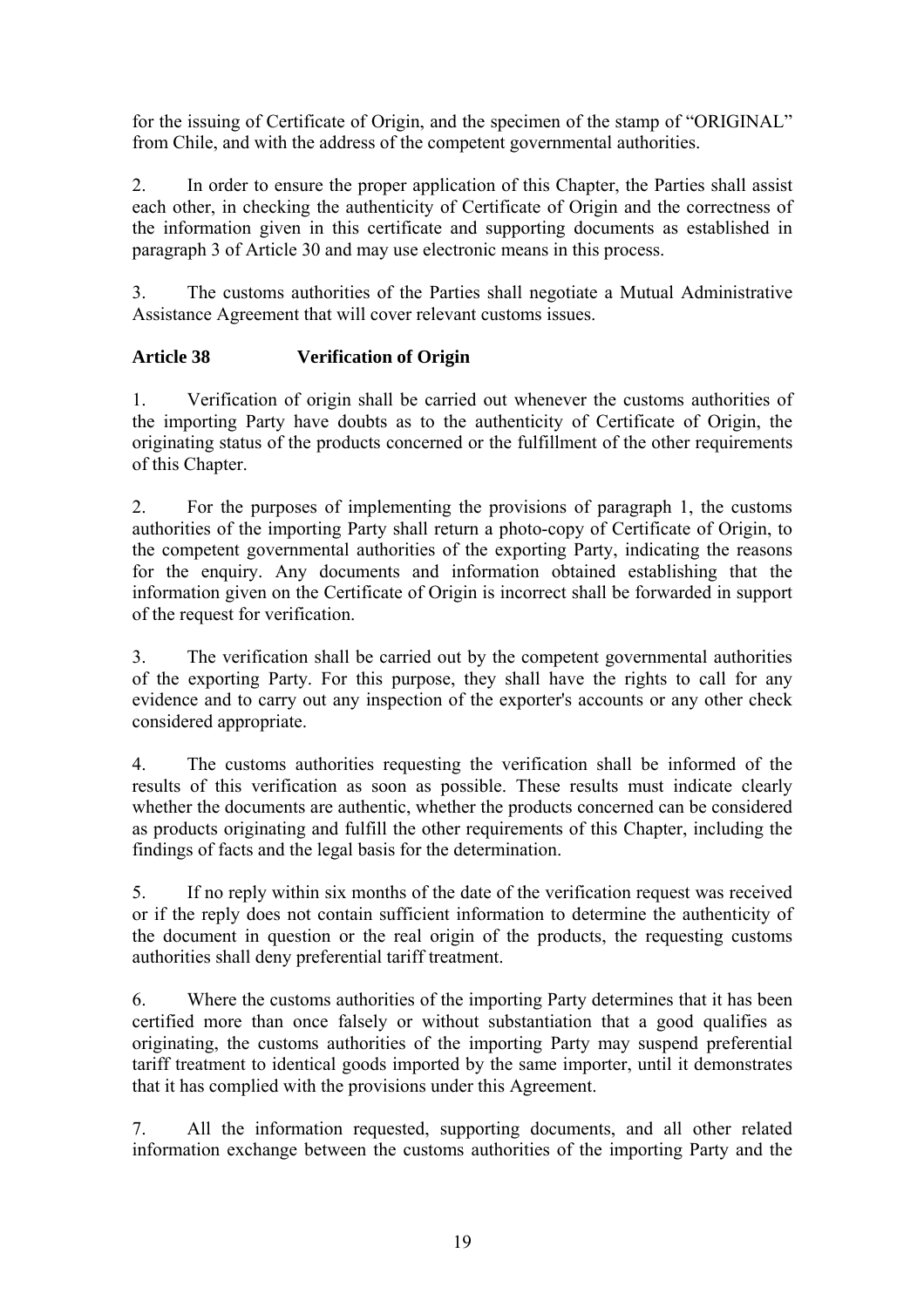competent governmental authorities regarding this Article may be communicated electronically.

## **Article 39 Penalties**

Penalties shall be imposed in accordance with domestic legislation of each Party for infringement on the provisions of this Chapter.

## **Article 40 Confidentiality**

1. The Parties shall maintain the confidentiality of confidential business information acquired pursuant to this Chapter. Any violation of the confidentiality shall be treated in accordance with the domestic legislation of each Party.

2. This information may only be disclosed to those customs and revenue authorities, or in the context of judicial proceedings*.* 

## **Article 41 Advance Rulings**

1. Customs authorities of each Party, shall issue written advance rulings prior to the importation of a good into its territory upon written request of an importer in its territory, or an exporter in the territory of the other Party<sup>[3](#page-19-0)</sup>, on the basis of the facts and circumstances provided by the requester, including a detailed description of the information required to process a request for an advance ruling, concerning:

- (a) tariff classification; or
- (b) whether a good qualifies as an originating good under the provision established in this Agreement.

2. The customs authorities shall issue advance rulings after receiving a written request, provided that the requester has submitted all necessary information. The issuance of advance ruling on determination of origin of a good shall be made within 150 days.

3. Each Party shall provide that advance rulings shall be in force from their date of issuance, or such other date specified by the ruling, for at least one year, provided that the facts or circumstances on which the ruling is based remain unchanged.

4. The customs authorities issuing the advance ruling may modify or revoke an advance ruling where facts or circumstances prove that the information on which the advance ruling is based is false or inaccurate.

5. Where an importer claims that the treatment accorded to an imported good should be governed by an advance ruling, the customs authorities may evaluate whether the facts and circumstances of the importation are consistent with the facts and circumstances upon which the advance ruling was based.

<span id="page-19-0"></span> $\overline{a}$ <sup>3</sup> For China, the applicant of an advance ruling on tariff classification shall be registered with a local customs authority of China.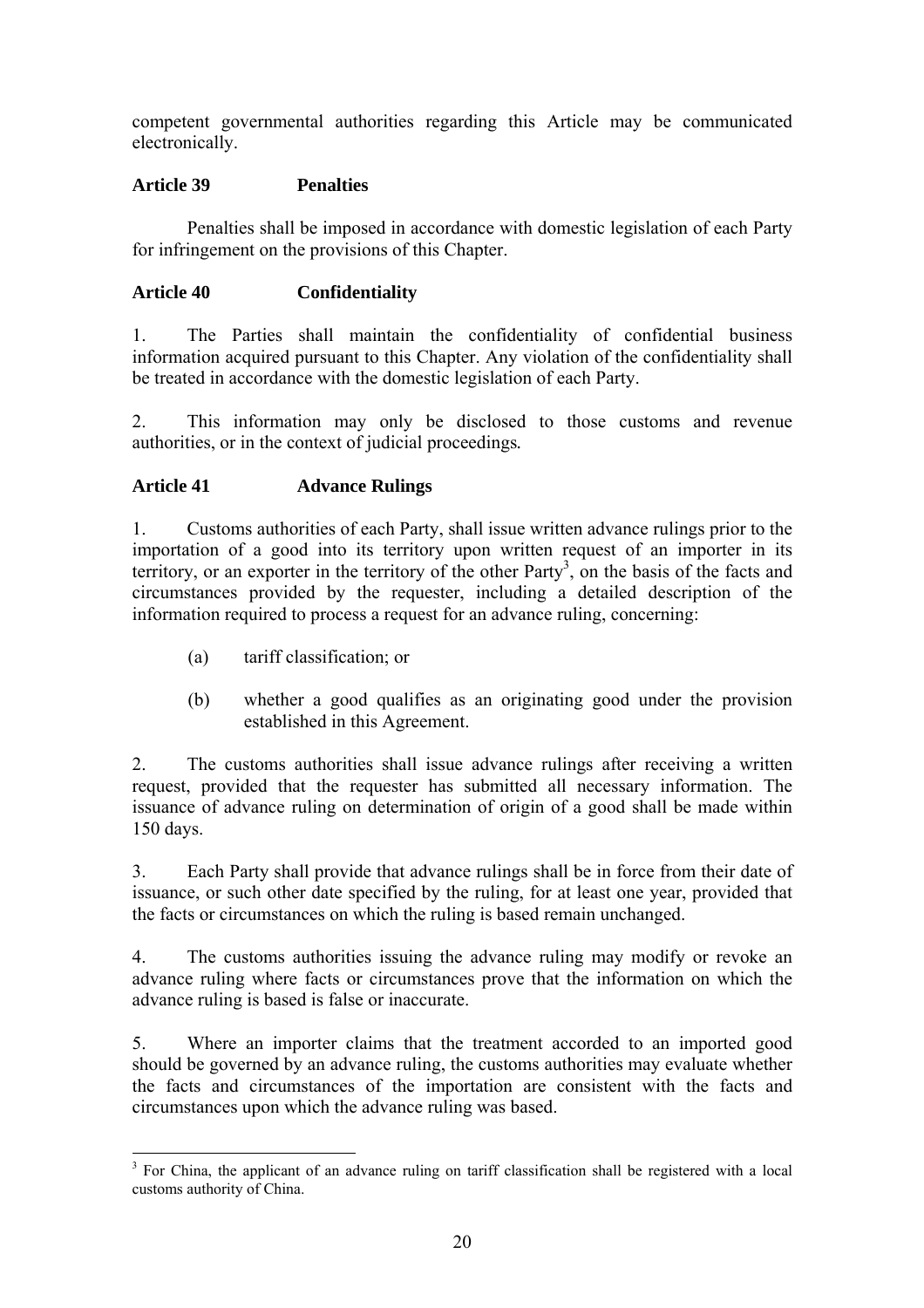6. Each Party shall make its advance rulings publicly available, subject to confidentiality requirements in its domestic law, for purposes of promoting the consistent application of advance rulings to other goods.

7. If a requester provides false information or omits relevant circumstances or facts in its request for an advance ruling, or does not act in accordance with the ruling's terms and conditions, the importing Party may apply appropriate measures, including civil, criminal, and administrative actions, penalties, or other sanctions in accordance with its domestic laws.

### **Article 42 Other Customs Issues Related to Rules of Origin**

Each Party:

- (a) subject to its domestic law, shall publish its customs laws, regulations, and customs procedures of general application which are related to Rules of Origin, on the websites and designate one or more inquiry points to address inquiries from interested persons concerning origin matters, consulting by *Internet* or other means;
- (b) shall exchange the statistics regarding the imports under this Agreement from the other Party as early as possible, and at least before the end of February; and
- (c) shall designate focal points between the two customs authorities to ensure the effective and efficient implementation of Rules of Origin under this Agreement.

#### **Article 43: Transitional Provision for Goods in Transit or Storage**

The provisions of this Agreement may be applied to goods which comply with the provisions of this Chapter and which on the date of entry into force of this Agreement are either in transit from China or Chile, or in temporary storage in customs warehouses or in free zones. The importer shall submit to the customs authorities of the importing Party, within four months of the said date, a Certificate of Origin, and shall be prepared to submit all documents supporting that good is originating. In this case, the competent governmental authorities may issue retroactively Certificates of Origin within this transitional period.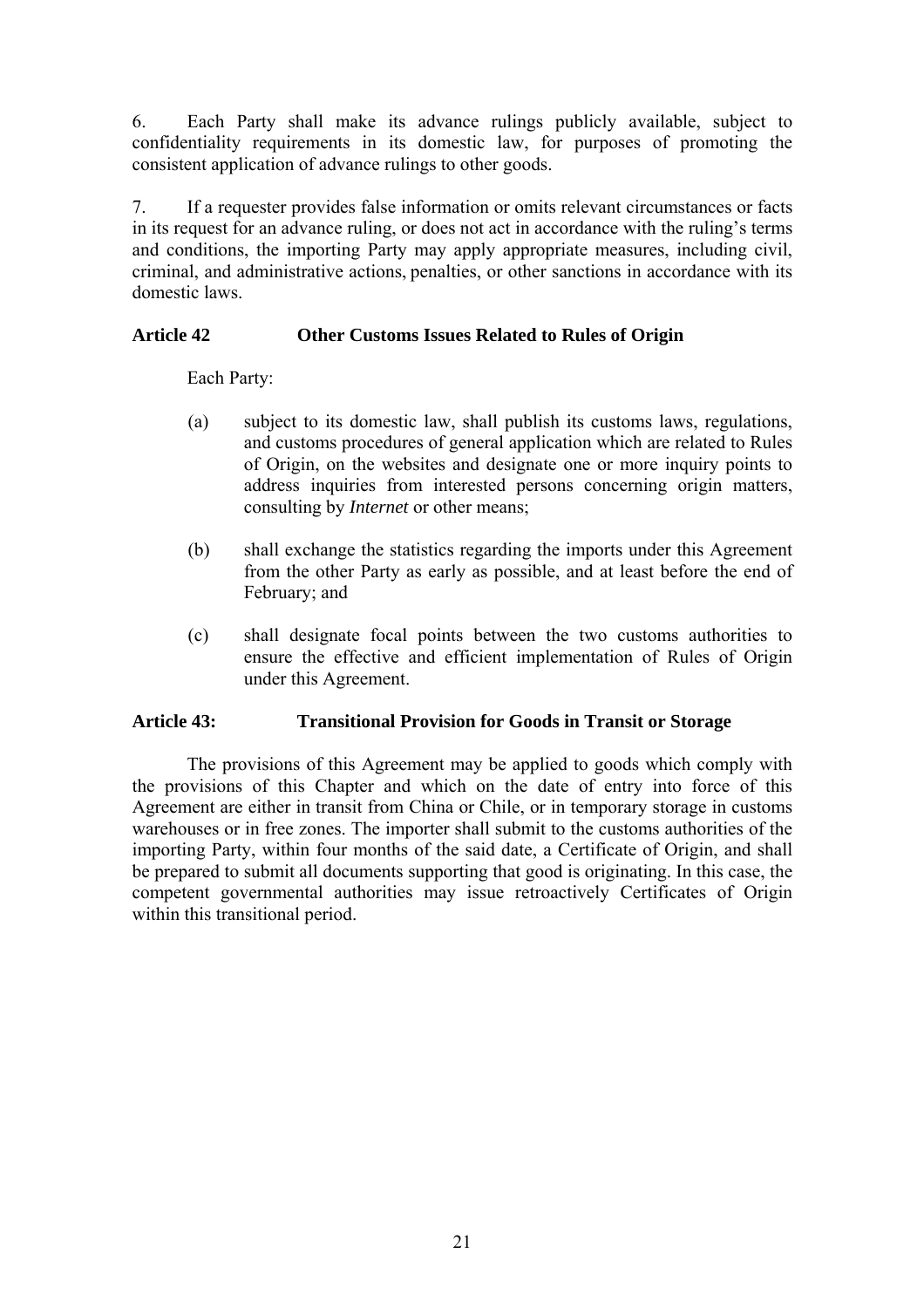# **Chapter VI**

# **Trade Remedies**

#### **Section 1 Bilateral Safeguards**

### **Article 44 Imposition of a Bilateral Safeguard Measure**

l. If, as a result of the reduction or elimination of a duty provided for in this Agreement, a product benefiting from preferential tariff treatment under this Agreement is being imported into the territory of a Party in such increased quantities, in absolute terms or relative to the domestic production and under such conditions as to constitute a substantial cause of serious injury or threat thereof to a domestic industry producing a like or directly competitive product, the importing Party may impose a safeguard measure described in paragraph 2, during the transition period only.

2. If the conditions in paragraph 1 are met, a Party may, to the extent as may be necessary to prevent or remedy serious injury, or threat thereof, and to facilitate adjustment:

- (a) suspend the further reduction of any rate of duty on the product provided for under this Agreement; or
- (b) increase the rate of duty on the product to a level not to exceed the lesser of
	- i) the MFN applied rate of duty in effect at the time the action is taken; or
	- ii) the MFN applied rate of duty in effect on the date of entry into force of this Agreement.<sup>4</sup>

### **Article 45 Standards for a Definitive Bilateral Safeguard**

 $\overline{a}$ 

1. A Party may apply a definitive safeguard measure for an initial period of one year, with an extension not exceeding one year. Regardless of its duration, such measure shall terminate at the end of the transition period.

2. Neither Party may impose a safeguard measure more than once on the same product.

3. Notwithstanding paragraph 2, in the case of a product for which the transition period is over five years, a Party may impose a safeguard measure for a second time on the same product, provided that a period equal to that of the previously imposed measure has elapsed.

<span id="page-21-0"></span><sup>&</sup>lt;sup>4</sup> The Parties understand that neither tariff rate quotas nor quantitative restrictions would be a permissible form of a safeguard measure.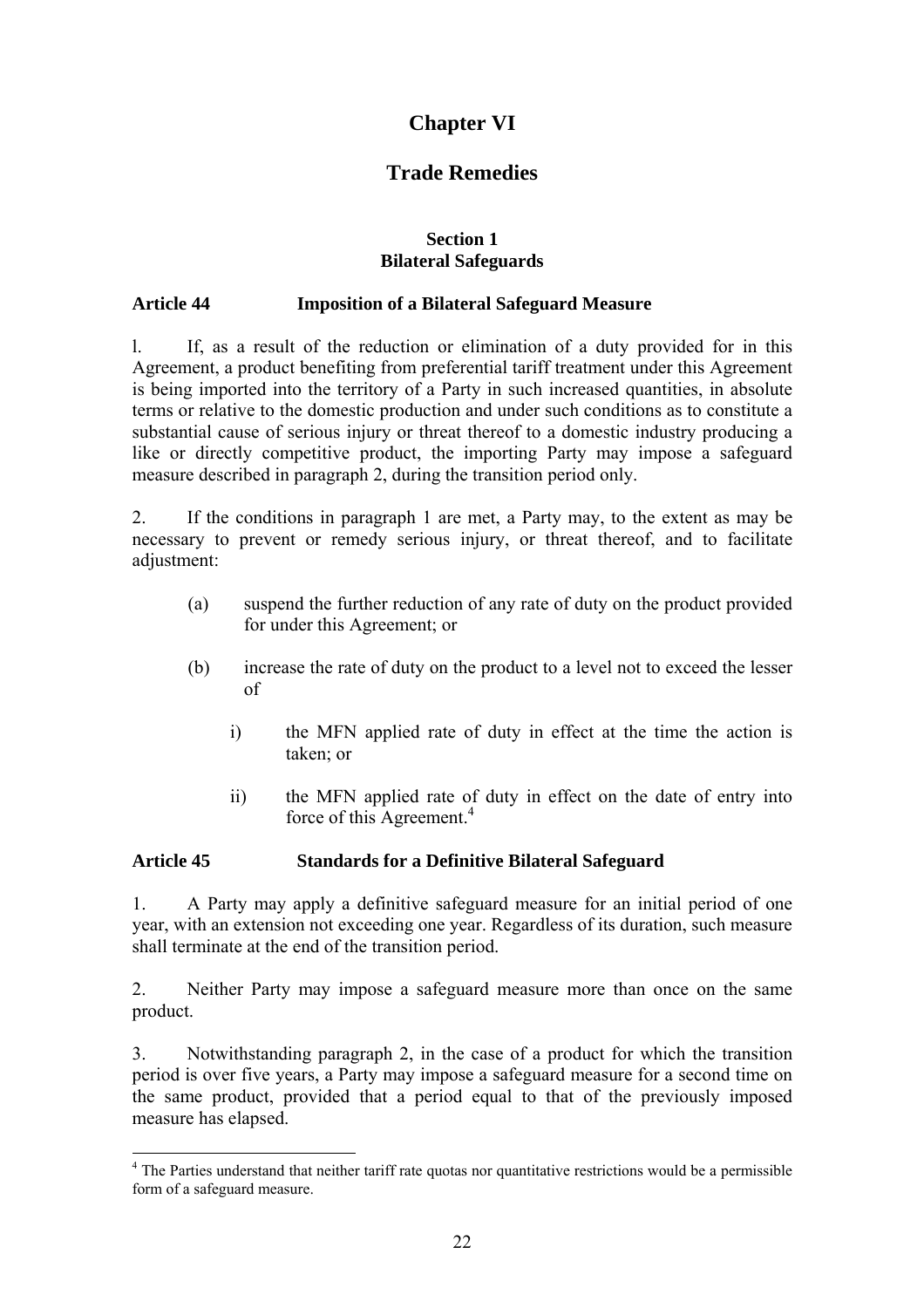4. Neither Party may impose a safeguard measure on a product that is subject to a measure that the Party has imposed pursuant to Article XIX of GATT 1994 and the Safeguards Agreement, and neither Party may continue maintaining a safeguard measure on a product that becomes subject to a measure that the Party imposes pursuant to Article XIX of GATT l994 and the Safeguards Agreement.

5. On the termination of a safeguard measure, the rate of duty shall be the duty set out in the Party's schedu1e to Annex 1 of this Agreement as if the measure had never been applied.

## **Article 46 Investigation Procedures and Transparency Requirements**

1. The importing Party may take a safeguard measure under this Section only following an investigation by its competent authorities and in accordance with Article 3 of the Safeguards Agreement; and to this end Article 3 of the Safeguards Agreement is incorporated into and made a part of this Agreement, *mutatis mutandis*.

2. In determining whether increased imports of an originating product of the other Party have caused serious injury or are threatening to cause serious injury to a domestic industry, the competent authority of the importing Party shall, based on objective evidence, evaluate the effect of the increased imports on the domestic industry by considering the following economic factors: the rate and amount of the increase in imports of the originating product, the share of the domestic market taken by the increased imports, changes in the level of sales, production, productivity, capacity utilization, profits and losses, and employment. The list is not exhaustive, nor can one or several of these factors necessarily give decisive guidance.

3. When factors other than increased imports of an originating product of the other Party resulting from the reduction or elimination of an import custom duty pursuant to this Agreement are simultaneously causing injury to the domestic industry, the injury caused by other factors shall not be attributed to the increased imports of the product from the other Party.

### **Article 47 Provisional Measures**

In critical circumstances where delay would cause damage which it would be difficult to repair, a Party may take a provisional safeguard measure pursuant to a preliminary determination that there is clear evidence that increased imports have caused or are threatening to cause serious injury. The duration of the provisional measure shall not exceed 200 days. Such a measure should take the form of tariff increase to be promptly refunded if the subsequent investigation does not determine that increased imports have caused or threatened to cause serious injury to a domestic industry. The duration of any such provisional measure shall be counted as a part of the initial period and any extension of a definitive measure.

## **Article 48 Notification**

1. A Party shall promptly notify the other Party, in writing, on: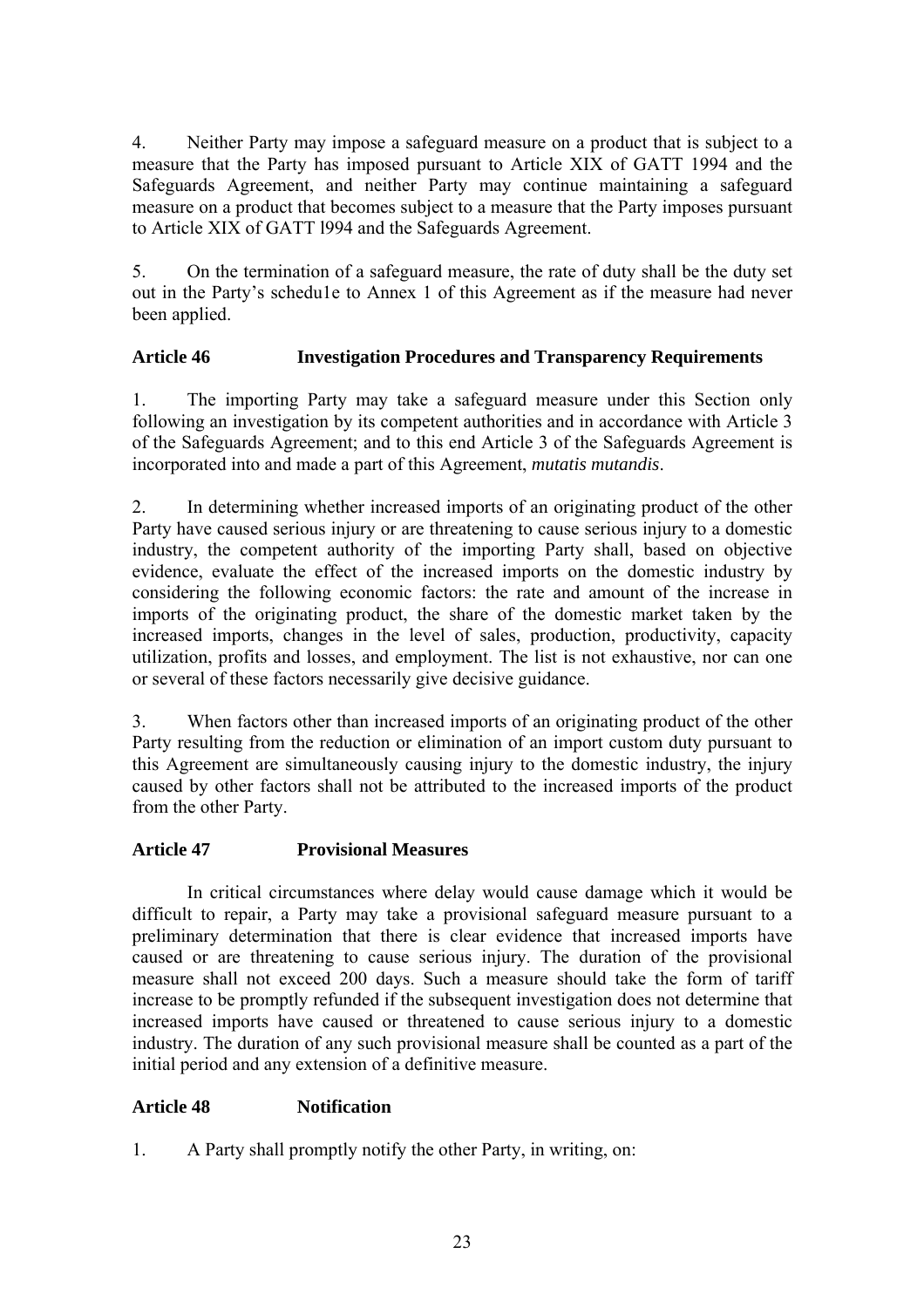- (a) initiating an investigation;
- (b) taking a provisional safeguard measure;
- (c) making a finding of serious injury or threat thereof caused by increased imports;
- (d) taking a decision to impose or extend a definitive measure; and
- (e) taking a decision to modify a measure previously undertaken.

2. In making the notifications referred to in subparagraphs (d) and (e) of paragraph 1, the Party applying the measure shall provide the other Party all pertinent information, such as a precise description of the product involved, the proposed measure, the grounds for introducing such a measure, the proposed date of introduction and its expected duration. The notifying Party shall provide a courtesy non-official English translation of the notification.

3. A Party applying a provisional or definitive measure or extending a safeguard measure shall provide adequate opportunity for exchange of information and views on the measure with the other Party.

## **Article 49 Compensation**

l. Upon the request of the Party whose product is subject to a safeguard measure, **t**he Party taking a safeguard measure shall hold consultations in order to provide to the other Party mutually agreed trade liberalizing compensation in the form of concessions having substantially equivalent trade effects or equivalent to the value of the additional duties expected to result from the measure.

2. If the Parties are unable to reach agreement on compensation within 45 days after the request under paragraph 1, the exporting Party shall be free to suspend the application of substantially equivalent concessions to the trade of the Party applying the safeguard measure. The right of suspension referred to in this paragraph shall not be exercised for the first year that a safeguard measure is in effect, provided that the safeguard measure has been taken as a result of an absolute increase in imports and that such a measure conforms to the provisions of this Chapter.

3. A Party shall notify the other Party in writing at least 30 days before suspending concessions under paragraph 2.

4. The obligation to provide compensation under paragraph l and the right to suspend substantially equivalent concessions under paragraph 2 shall terminate on the date of the termination of the safeguard measure.

### **Article 50 Definitions**

For purposes of this Section: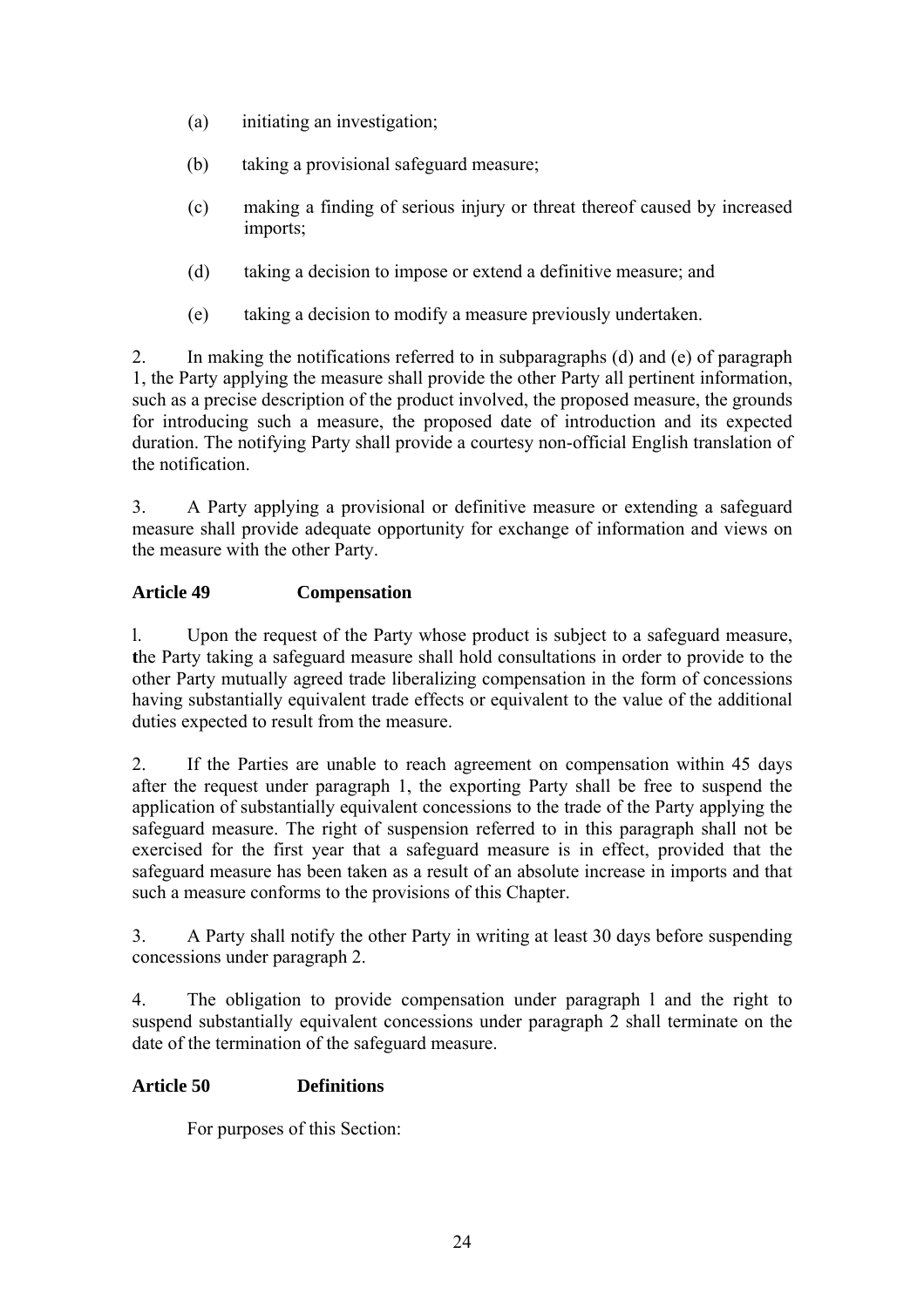#### **competent authority** means:

- (a) in the case of China, Ministry of Commerce, or its successor; and
- (b) in the case of Chile, the National Commission in Charge of the Investigation of the Existence of Price Distortions in Imported Products (*Comisión Nacional Encargada de Investigar la Existencia de Distorsiones en el Precio de las Mercaderías Importadas*), or its successor;

**domestic industry** means, with respect to an imported product, the producers as a whole of the like or directly competitive product or those producers whose collective production of the like or directly competitive product constitutes a major proportion of the total domestic production of such product;

**Safeguards Agreement** means the *Agreement on Safeguards*, which is part of the WTO Agreement;

**safeguard measure** means a safeguard measure described in paragraph 2 of Article 44;

**serious injury** means a significant overall impairment in the position of a domestic industry;

**threat of serious injury** means serious injury that, on the basis of facts and not merely on allegation, conjecture or remote possibility, is clearly imminent; and

**transition period** means the three year period beginning on the date of entry into force of this Agreement, except in the case of a product where the liberalization process lasts five or more years, the transition period shall be equal to the period in which such a product reaches zero tariff according to the Schedule to Annex 1 of this Agreement.

### **Section 2 Global Safeguards, Antidumping and Countervailing**

### **Article 51 Global Safeguard Measures**

1. The Parties maintain their rights and obligations under Article XIX of GATT l994 and the Safeguards Agreement as defined in Article 50.

2. Actions taken pursuant to Article XIX of GATT 1994 and the Safeguards Agreement as defined in Article 50 shall not be subject to Chapter X of this Agreement.

#### **Article 52 Anti-Dumping and Countervailing Duty Matters**

l. The Parties maintain their rights and obligations under the *Agreement on Implementation of Article VI of the GATT 1994* and the *Agreement on Subsidies and Countervailing Measures*, which are parts of the WTO Agreement.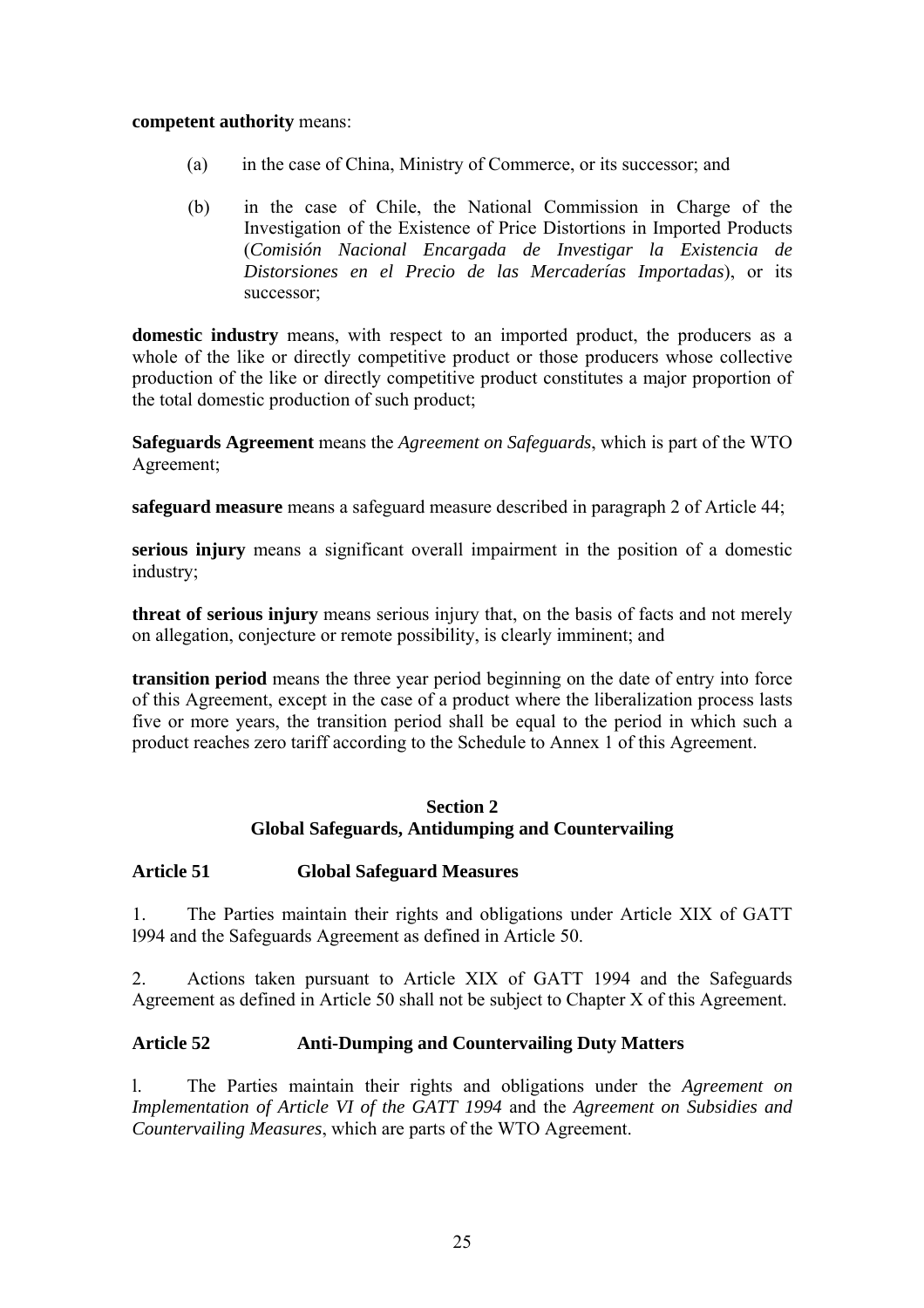2. Antidumping actions taken pursuant to Article VI of GATT l994 and the *Agreement on Implementation of Article VI of the GATT 1994* or countervailing actions taken pursuant to Article VI of GATT l994 and the *Agreement on Subsidies and Countervailing Measures* shall not be subject to Chapter X of this Agreement.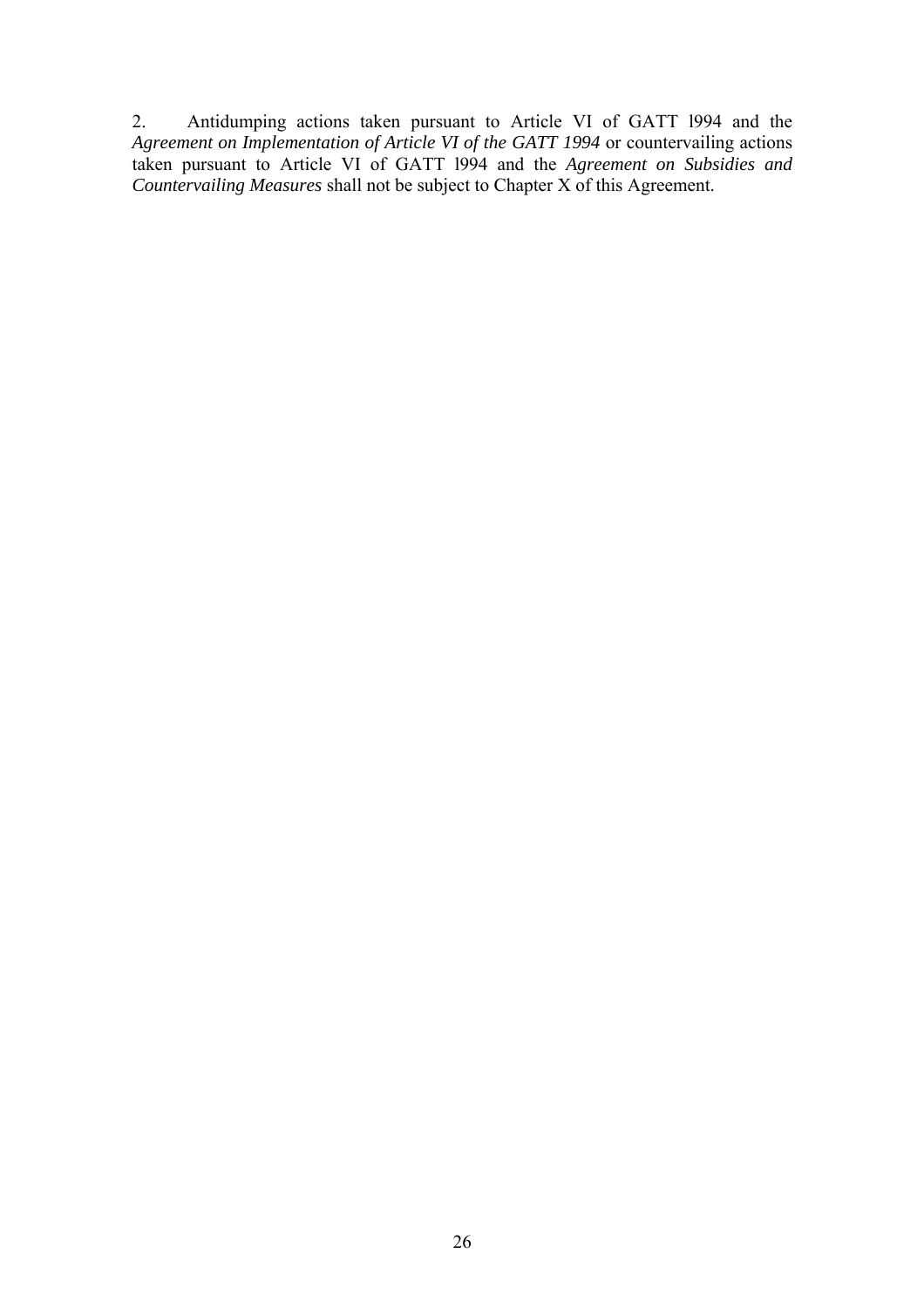# **Chapter VII**

# **Sanitary and Phytosanitary Measures**

## **Article 53 Objectives**

The objectives of this Chapter are to:

- (a) promote and facilitate the trade of animals, products of animal origin, plants and products of vegetal origin between the Parties, protecting at the same time public health, animal and vegetable health;
- (b) improve between the Parties the implementation of the SPS Agreement;
- (c) provide a forum to approach bilateral sanitary and phytosanitary measures, to solve the problems of trade that from them derives, and to expand trade opportunities; and
- (d) provide mechanisms of communication and cooperation to resolve sanitary and phytosanitary issues in a prompt and efficient manner.

## **Article 54 Scope and Coverage**

1. This Chapter applies to all sanitary and phytosanitary measures of a Party which may, directly or indirectly, affect trade between the Parties.

2. The Parties shall ensure that the memoranda and protocols which will be amended or agreed in the future by competent authorities shall be in accordance with the principles and disciplines stipulated in this Chapter.

## **Article 55 Competent Authorities**

1. The competent authorities of the Parties are the authorities competent for the application of the measures of this Chapter, as provided in paragraph 10 of Article 58.

2. The Parties will communicate any significant change in the structure, organization and division of the competent authorities.

3. For the suitable implementation of the Chapter, bilateral contact between the homologous sanitary and phytosanitary agencies will be promoted and strengthened.

## **Article 56 General Provisions**

1. The Parties reaffirm their rights and obligations with respect to each other under the SPS Agreement, which is considered as an integral part of this text, specially that relates to: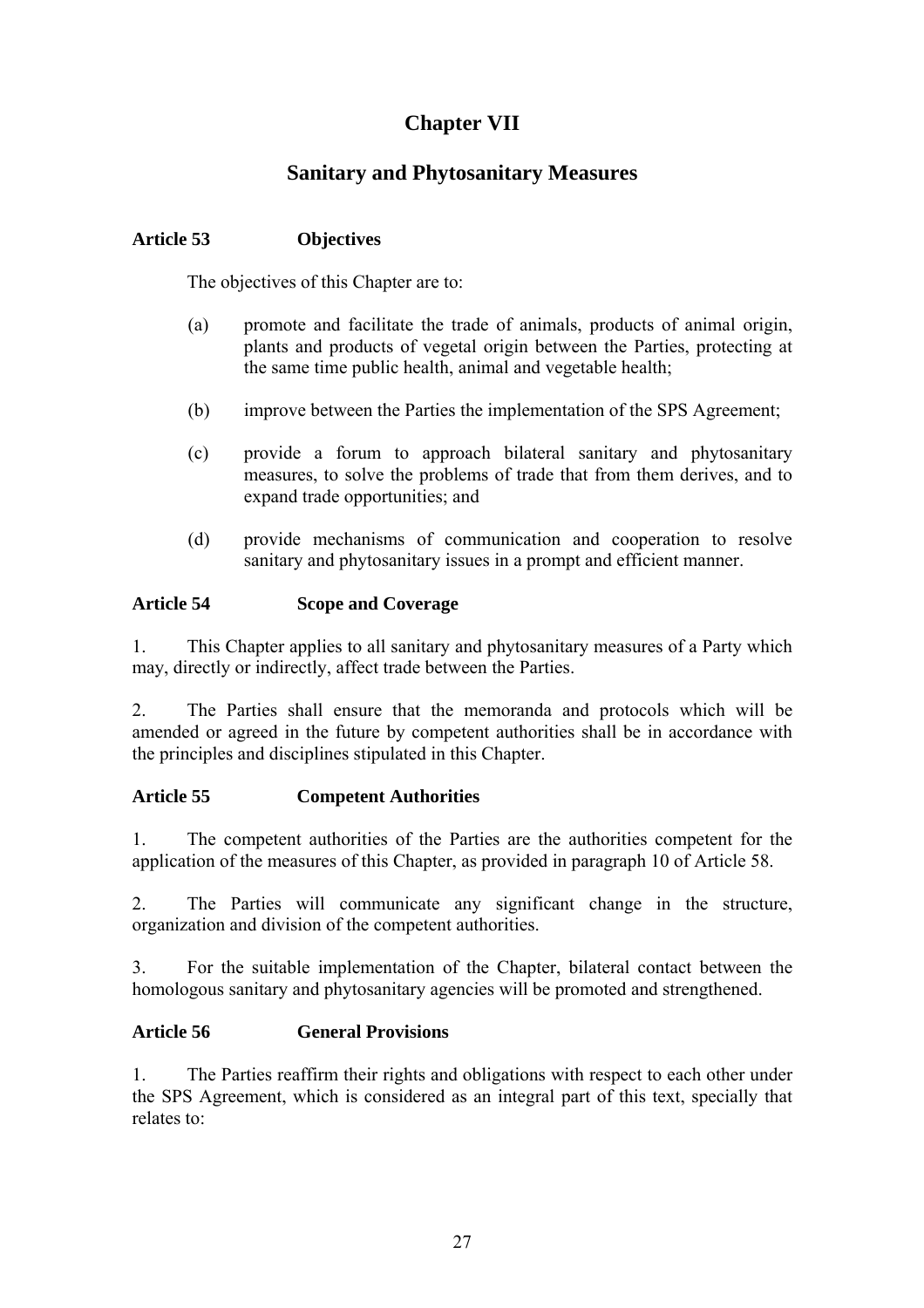- (a) each Party will ensure that its sanitary and phytosanitary measures do not arbitrarily or unjustifiably discriminate between its own and that of the other Party;
- (b) the Parties will tend to harmonize in the highest possible degree their sanitary and phytosanitary measures;
- (c) these measures must have a scientific base, either through the adoption of an international norm, or by means of risk assessment;
- (d) these measures will adapt to regional conditions; and
- (e) these measures should be established in a transparent form, notified opportunely and reasonable period of time should be granted for their coming into effect except otherwise prescribed by the SPS Agreement.

2. In accordance with the provisions of the SPS Agreement, the Parties have the right to establish or maintain their sanitary and phytosanitary measures as their domestic legislation, for the protection of human, animal and plant life or health.

3. For the purpose of trade facilitation, access shall be given, upon request, to the importing Party for inspection, testing and other relevant procedures that may include:

- (a) inspection and quarantine of the shipments of plants and animals and their respective products;
- (b) verification on the procedures of certification and control, and production processes of the other Party; and
- (c) the results of these verifications will be informed in writing to the other Party, in a reasonable period of time, giving sufficient time for the implementation of the corrective measures.

### **Article 57 Transparency**

1. The Parties agree the full implementation of Article 7 of the SPS Agreement in accordance with the provisions of Annex B of the SPS Agreement.

2. The Parties shall work towards increasing the information exchange, including the rule-making procedures for the establishment of the sanitary and phytosanitary measures that needs to be undertaken as well as information regarding noncompliance with sanitary and phytosanitary requirements of importing Party without undue delay.

3. The Parties will opportunely exchange information related to the sanitary and phytosanitary condition in their territories and will provide the necessary information to develop risk assessment and equivalence processes.

4. The sanitary and phytosanitary enquiry points of the Parties established under the SPS Agreement, shall set up a bilateral mechanism for further communication and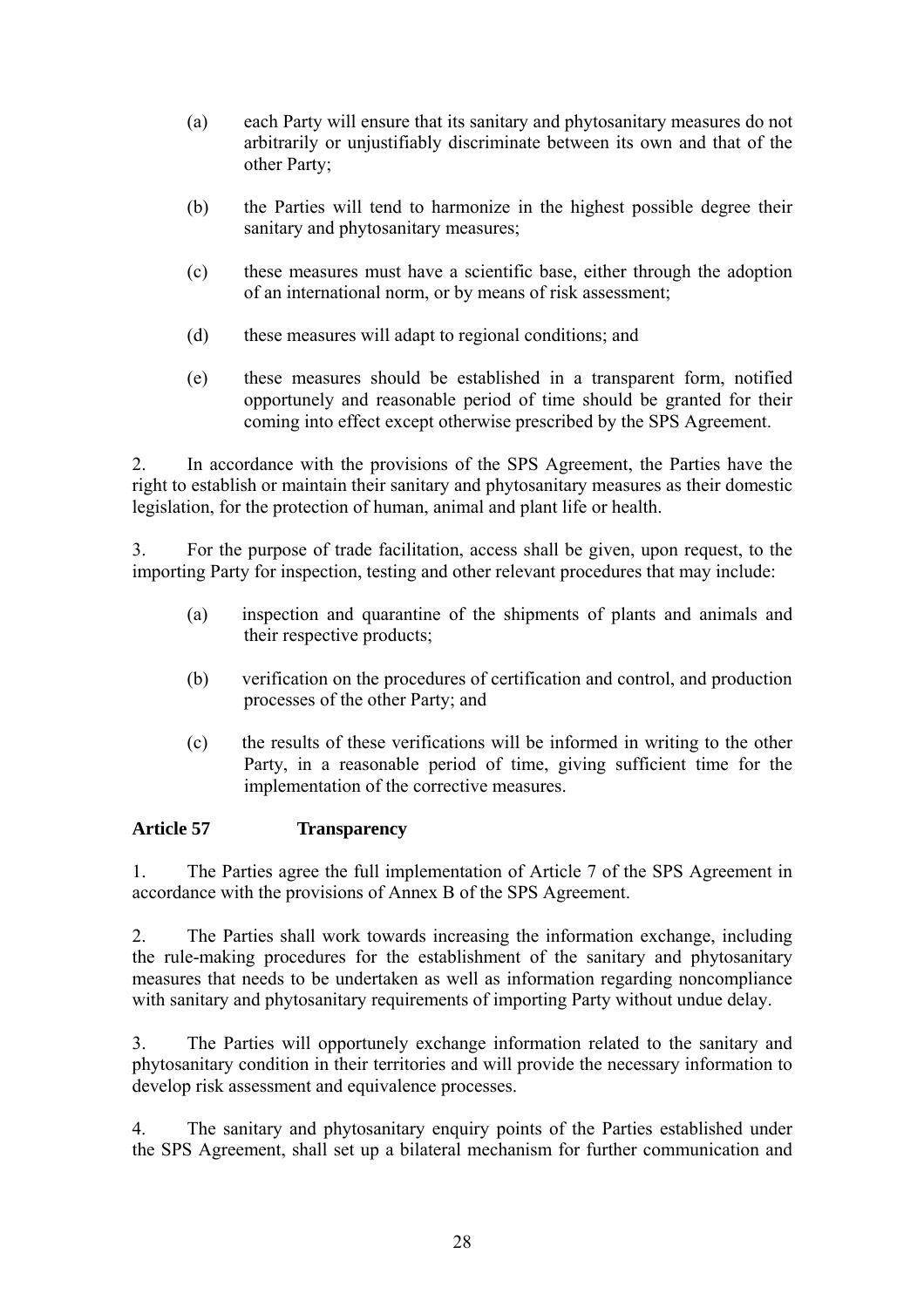transparency. The Parties shall provide upon request a copy of the full text of the proposed regulation notified and allow at least 60 days for comments.

## **Article 58 Committee on Sanitary and Phytosanitary Matters**

1. The Parties hereby agree to establish a Committee on Sanitary and Phytosanitary Matters composed of each Party's representatives who have responsibility for sanitary and phytosanitary matters.

2. The Parties shall establish the Committee in a period not longer than one year after the date of entry into force of this Agreement through an exchange of letters identifying the primary representatives of each Party to the Committee.

3. The objectives of the Committee shall be to ensure the achievement of the objectives stated in this Chapter.

4. The Committee shall seek to enhance any present or future relationship between the Parties' agencies with responsibility for sanitary and phytosanitary matters.

- 5. The Committee shall provide a forum for:
	- (a) enhancing mutual understanding of each Party's sanitary and phytosanitary measures and the regulatory processes related to those measures;
	- (b) consulting on matters related to the development or application of sanitary and phytosanitary measures that affect, or may affect, trade between the Parties;
	- (c) consulting on issues, positions, and agendas for meetings of the WTO SPS Committee, the various Codex committees (including the *Codex Alimentarius Commission*), the *International Plant Protection Convention*, the World *Organization for Animal Health*, and other international and regional fora on food safety and human, animal, and plant health;
	- (d) coordinating technical cooperation programs on sanitary and phytosanitary matters;
	- (e) improving bilateral understanding related to specific implementation issues concerning the SPS Agreement;
	- (f) reviewing progress on addressing sanitary and phytosanitary matters that may arise between the Parties' agencies with responsibility for such matters; and
	- (g) holding consultations on the disputes concerning sanitary and phytosanitary matters, which will constitute consultations under Article 82 of this Agreement.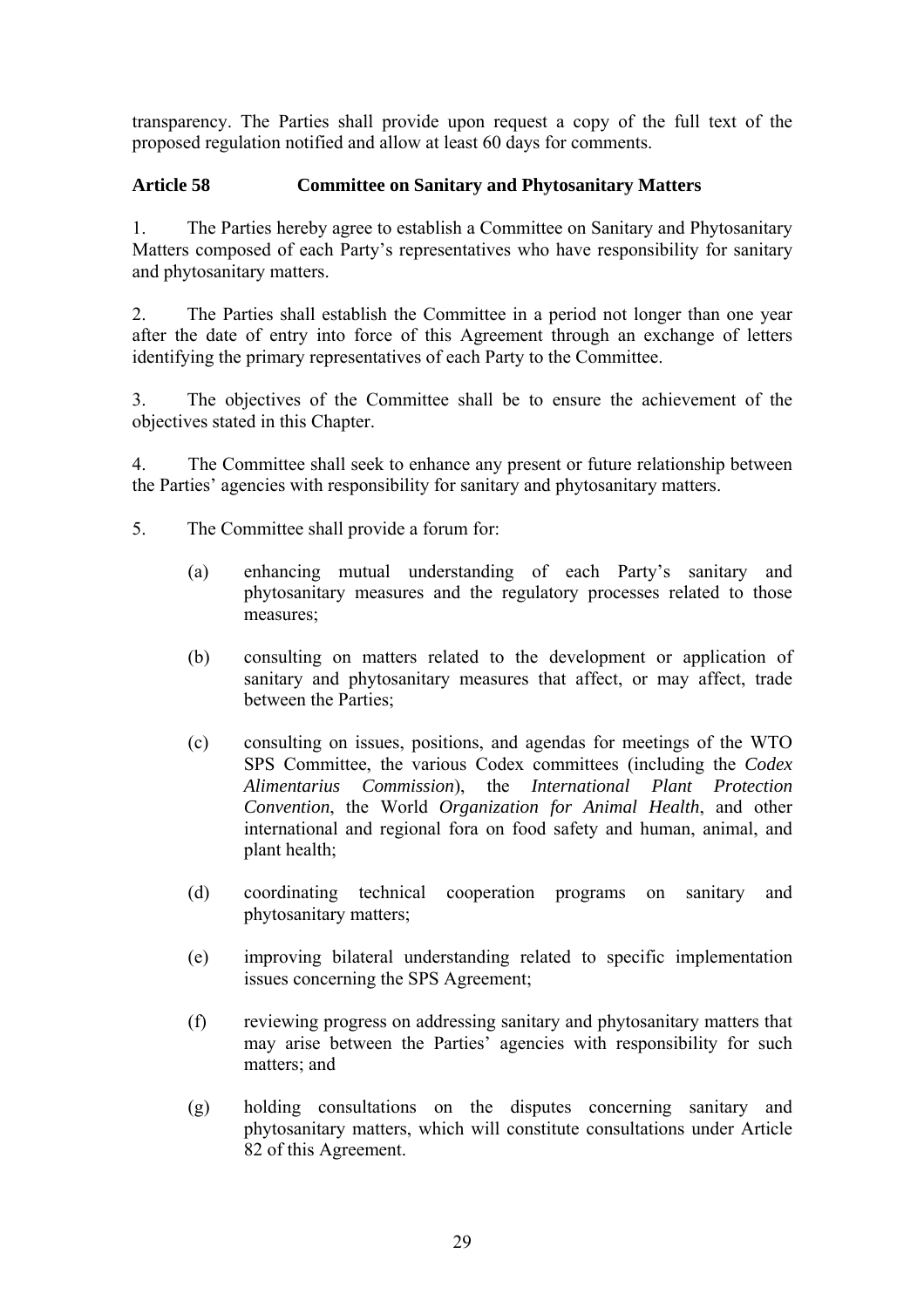6. The Committee shall meet at least once a year unless the Parties otherwise agree.

7. The Committee shall perform its work in accordance with the terms of reference established at its first meeting. The Committee may revise the terms of reference and may develop procedures to guide its operation.

8. Each Party shall ensure that appropriate representatives with responsibility for the development, implementation, and enforcement of sanitary and phytosanitary measures from its relevant trade and regulatory agencies or ministries participate in meetings of the Committee. The official agencies and ministries of each Party responsible for such measures shall be set out in the Committee's terms of reference.

9. The Committee may agree to establish *ad hoc* technical working groups in accordance with the Committee's terms of reference.

- 10. The Committee shall be coordinated by:
	- (a) in the case of China, the Director General of Inspection & Quarantine Clearance Department of General Administration of Quality Supervision Inspection and Quarantine (AQSIQ), or its representative; and
	- (b) in the case of Chile, the General Director of the General Directorate for International Economics Affairs (*Dirección General de Relaciones Económicas Internacionales*) of the Ministry of Foreign Affairs, or its representative.

### **Article 59 Definitions**

1. For purposes of this Chapter, SPS Agreement means the *Agreement on the Application of Sanitary and Phytosanitary Measures*, which is part of the WTO Agreement.

2. The definitions in Annex A of the SPS Agreement will be applied in the implementation of this Chapter.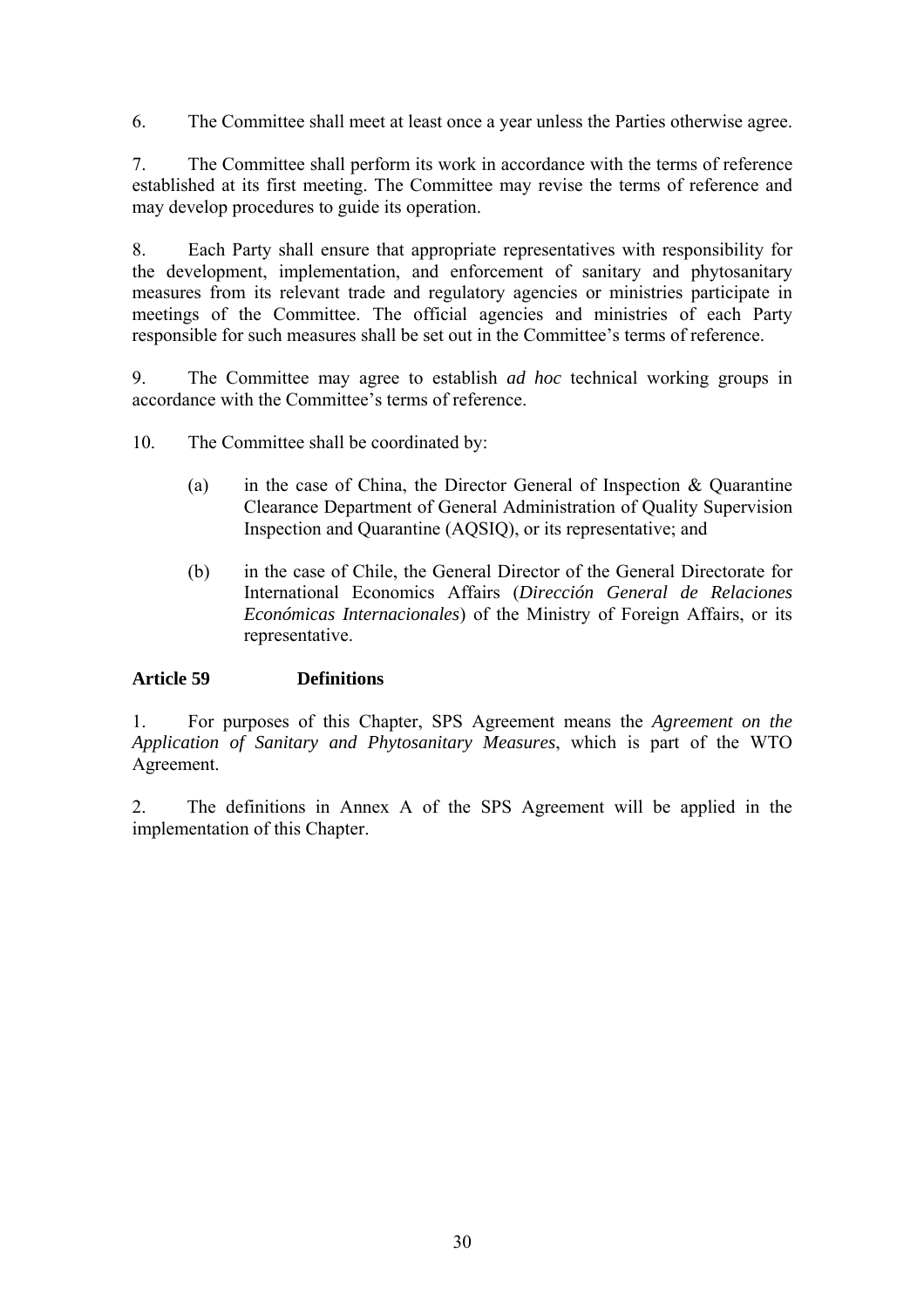# **Chapter VIII**

# **Technical Barriers to Trade**

#### **Article 60 Objectives**

The objectives of this Chapter are to increase and facilitate trade, and to fulfill the objectives of this Agreement, through the improvement of the implementation of the TBT Agreement, the elimination of unnecessary technical barriers to trade, and the enhancement of bilateral cooperation.

#### **Article 61 Scope and Coverage**

1. This Chapter applies to all technical regulations, and conformity assessment procedures that may, directly or indirectly, affect trade in goods except as provided in paragraph 2.

2. This Chapter does not apply to sanitary and phytosanitary measures which are covered by Chapter VII of this Agreement.

### **Article 62 Affirmation of Agreement on Technical Barriers to Trade**

The Parties affirm their existing rights and obligations with respect to each other under the TBT Agreement.

### **Article 63 International Standards**

1. The Parties shall use international standards, or the relevant parts of international standards, as a basis for their technical regulations and related conformity assessment procedures where relevant international standards exist or their completion is imminent, except when such international standards or their relevant parts are ineffective or inappropriate to fulfill legitimate objectives.

2. In this respect, the Parties shall apply the principles set out in the "*Decision of the Committee on Principles for the Development of International Standards, Guides and Recommendations with relation to Articles 2,5 and Annex 3 of the Agreement*", adopted by the WTO Committee on Technical Barriers to Trade *since 1 January 1995*, G/TBT/1/Rev.7, 28 November 2000, Section IX.

#### **Article 64 Trade Facilitation**

1. The Parties shall intensify their joint work in the field of technical regulations, and conformity assessment procedures with a view to facilitating access to each other's markets. In particular, the Parties shall seek to identify bilateral initiatives that are appropriate for particular issues or sectors.

2. The Parties shall ensure that, in cases where a positive assurance of compulsory conformity assessment is required, one Party applies the following provisions to products originating in the territories of the other Party: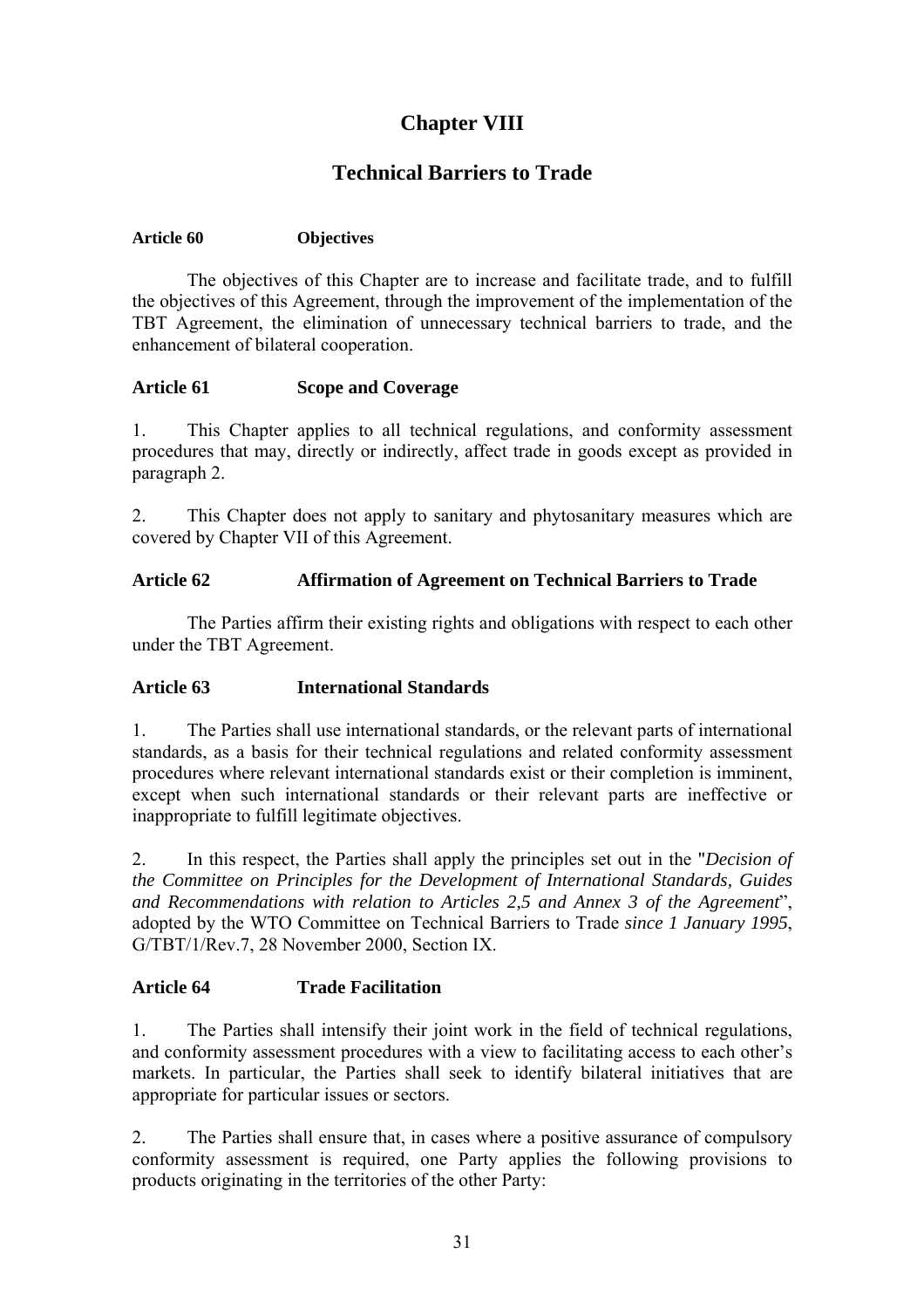- (a) the Parties agreed to start a mutual recognition agreement (MRA) feasibility study within six months following the date of entry into force of this Agreement, referring to APEC framework whenever possible;
- (b) the standard processing period of each compulsory conformity assessment procedure is published or the anticipated processing period is communicated to the applicant upon request;
- (c) notify the other Party of the list of products which are subject to compulsory conformity assessment procedures within six months following the date of entry into force of this Agreement. This notification shall be made in English with its HS code, in eight or more digits;
- (d) any fees imposed for compulsory conformity assessment procedures, by governmental bodies of products originating in the territories of other Party, are no more than any fees chargeable for compulsory conformity assessment procedures by governmental bodies of like products originating in any non-Party and are limited in amount to the approximate cost of services rendered; and
- (e) the Parties shall timely exchange information regarding products which are subject to an authorization process prior to their entry into the other Party's territory, especially when they have been rejected.

### **Article 65 Equivalency of Technical Regulations**

1. Each Party shall give positive consideration to accepting as equivalent technical regulations of the other Party, even if these regulations differ from their own, provided that they are satisfied that these regulations adequately fulfill the objectives of their own regulations.

2. A Party shall, upon request of the other Party, explain the reasons why it has not accepted a technical regulation of that Party as equivalent.

### **Article 66 Conformity Assessment**

1. The Parties recognize that a broad range of mechanisms exists to facilitate the acceptance of conformity assessment procedures and results thereby, including:

- (a) voluntary arrangements between conformity assessment bodies from each Party's territory;
- (b) agreements on mutual acceptance of the results of conformity assessment procedures with respect to specified regulations conducted by bodies located in the other Party's territory;
- (c) recognition by one Party of the results of conformity assessments performed in the other Party's territory;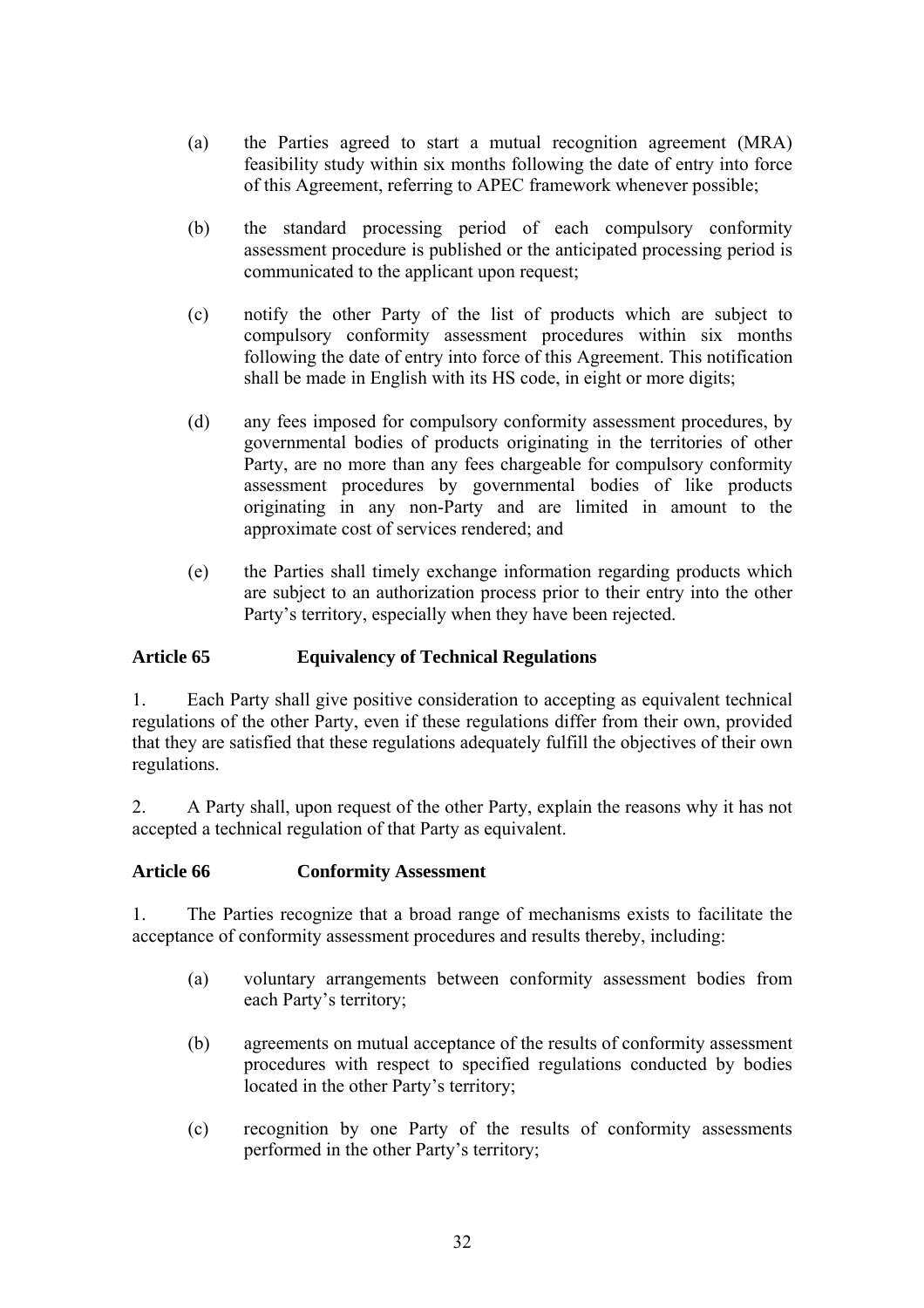- (d) accreditation procedures for qualifying conformity assessment bodies and promotion of the recognition of accreditation and certification bodies under international mutual recognition arrangements; and
- (e) government designation of conformity assessment bodies.

2. The Parties shall intensify their exchange of information on the range of mechanisms to facilitate the acceptance of conformity assessment results.

3. Before accepting the results of a conformity assessment procedure, and to enhance confidence in the continued reliability of each other's conformity assessment results, the Parties may consult on such matters as the technical confidence of the conformity assessment bodies involved, as appropriate.

4. A Party shall, on the request of the other Party, explain its reasons for not accepting the results of a conformity assessment procedure performed in the other Party's territory.

5. Where a Party declines a request from the other Party to engage in or conclude negotiations to reach agreement on facilitating recognition in its territory of the results of conformity assessment procedures conducted by bodies located in the other Party's territory, it shall, on request, explain its reasons.

### **Article 67 Transparency**

1. In order to enhance the opportunity for persons to provide meaningful comments, a Party publishing a notice under Article 2.9 or 5.6 of the TBT Agreement shall:

- (a) include in the notice a statement describing the objective of the proposal and the rationale for the approach the Party is proposing; and
- (b) transmit electronically the proposal to the other Party through the inquiry point established under Article 10 of the TBT Agreement at the same time as it notifies WTO Members of the proposal pursuant to the TBT Agreement.

Each Party should allow at least 60 days from the transmission under subparagraph (b) for persons and the other Party to make comments in writing on the proposal.

2. Where a Party makes a notification under Article 2.10 or 5.7 of the TBT Agreement, it shall at the same time transmit the notification to the other Party, electronically, through the inquiry point referenced in subparagraph (b) of paragraph 1.

3. The Parties agree to publish, in print or electronically, or otherwise make available to the public, responses to significant comments at the same time as the publication of the final technical regulation or conformity assessment procedure.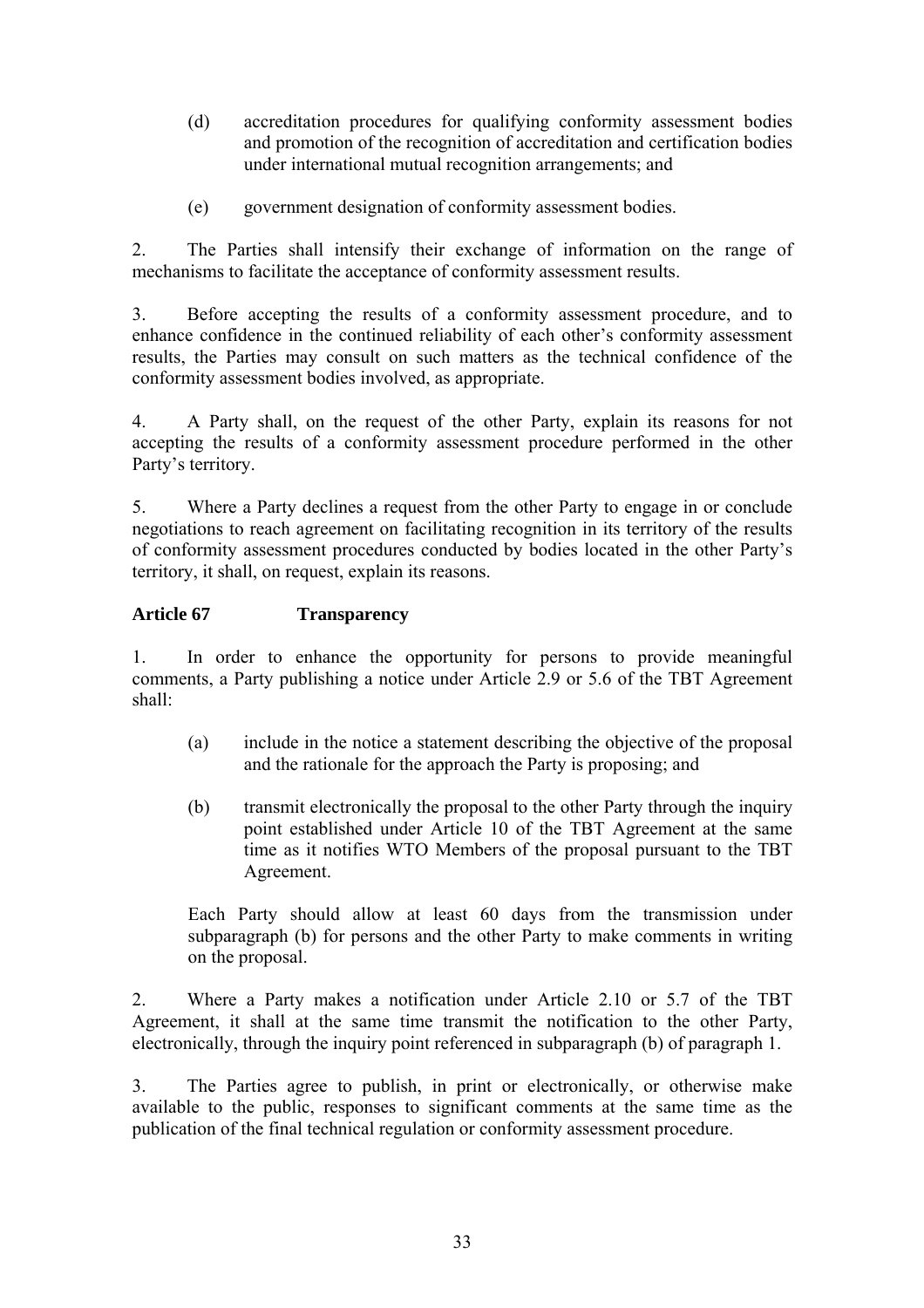4. Each Party shall, on request of the other Party, provide information regarding the objective of, and rationale for, a technical regulation, or conformity assessment procedure that the Party has adopted or is proposing to adopt.

5. The Parties shall promote that their national standardizing bodies provide each other the respective Agenda of Creation and Modification on National Standard, which are notified to ISO information centre.

6. Each Party shall provide and keep updated information about the competent authorities and will communicate any significant change in their structure, organization and division.

7. The obligations contained in this article shall be implemented as soon as practicable and under no event later than eighteen months following the date of entry into force of this Agreement.

## **Article 68 Technical Cooperation**

- 1. Each Party shall, on request of the other Party:
	- (a) provide to that Party technical advice, information and assistance on mutually agreed terms and conditions to enhance that Party's standards, technical regulation and conformity assessment procedures, and related activities, processes and systems; and
	- (b) provide to that Party information on its technical cooperation programs regarding standards, technical regulation and conformity assessment procedures, relating to specific areas of interest.

2. The Parties will study the possibility of strengthening the relationship and links between compulsory and voluntary certification and strengthen the bilateral communication in this regard, as a mean to facilitate market access especially considering international standards such as the ISO 9000 and 14000 series, associated to risk analyses considerations.

3. The Parties shall work towards increasing the information exchange, particularly regarding bilateral non-compliance with technical regulations and conformity assessment procedures.

### **Article 69 Committee on Technical Barriers to Trade**

1. The Parties hereby establish the Committee on Technical Barriers to Trade, comprising representatives of each Party.

- 2. For purposes of this Article, the Committee shall be coordinated by:
	- (a) in the case of China, the Director General of Inspection & Quarantine clearance Department of AQSIQ, or its successor; and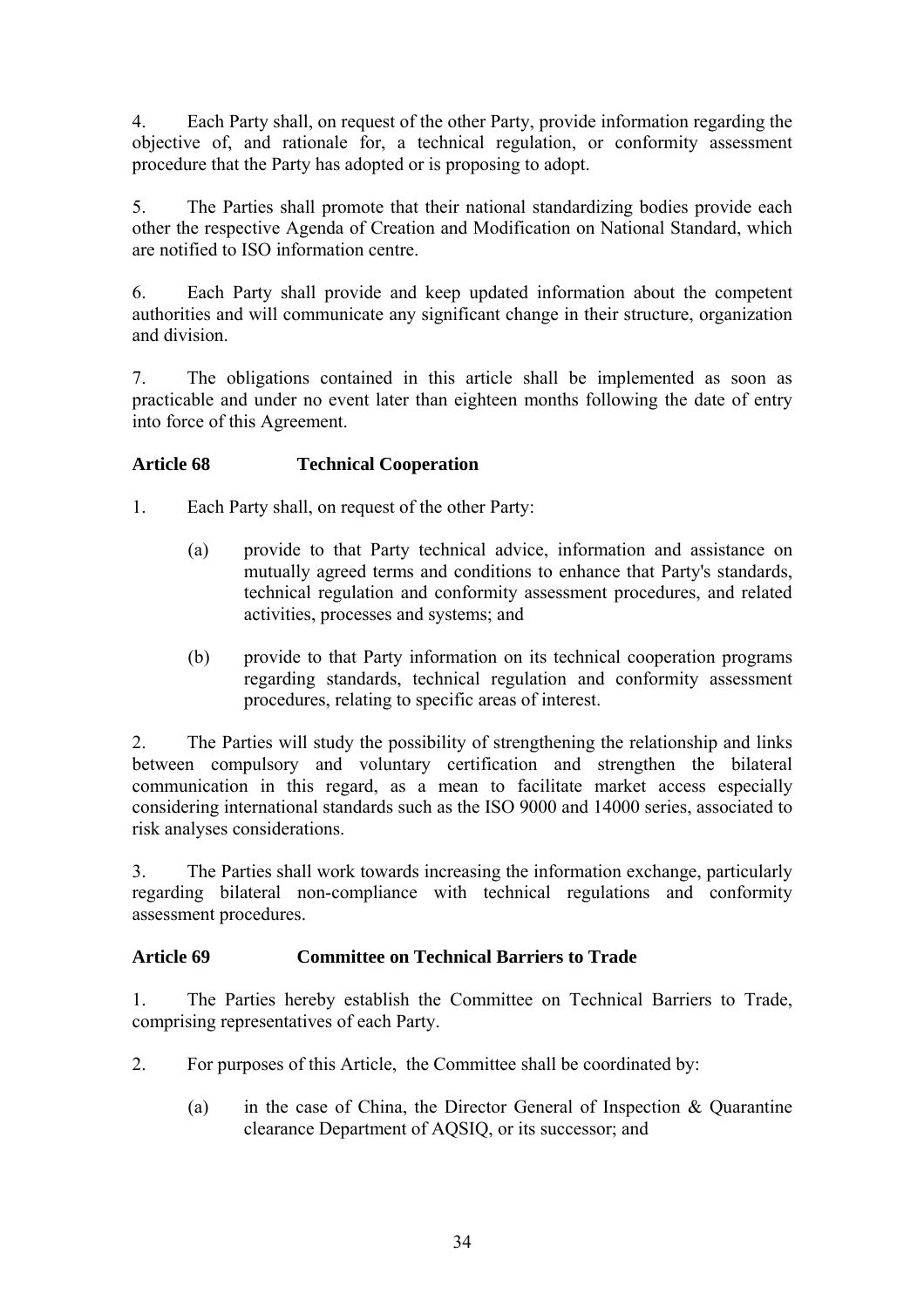(b) in the case of Chile, the Ministry of Economy (*Ministerio de Economia*) through the Head of Foreign Trade Department (*Departamento de Comercio Exterior*, or its successor.

3. In order to facilitate the communication and ensure the proper functioning of the Committee, the Parties will designate a contact person no later than two months following the date of entry into force of this Agreement.

- 4. The Committee's functions shall include:
	- (a) monitoring the implementation and administration of this Chapter;
	- (b) promptly addressing any issue that a Party raises related to the development, adoption, application, or enforcement of technical regulations and conformity assessment procedures;
	- (c) enhancing cooperation in the development and improvement of technical regulations and conformity assessment procedures;
	- (d) where appropriate, facilitating sectorial cooperation among governmental and non-governmental conformity assessment bodies in the Parties' territories;
	- (e) exchanging information on developments in non-governmental, regional, and multilateral fora engaged in activities related to standardization, technical regulations, and conformity assessment procedures;
	- (f) taking any other steps which the Parties consider to assist them in implementing the TBT Agreement and in facilitating trade in goods between them;
	- (g) consulting on any matter arising under this Chapter, upon a Party's request;
	- (h) reviewing this Chapter in light of any developments under the TBT Agreement, and developing recommendations for amendments to this Chapter in light of those developments;
	- (i) reporting to the Commission on the implementation of this Chapter, as it considers appropriate; and
	- (j) exchanging information on charge parameters or services fees of compulsory conformity assessment procedures performed by governmental bodies.

5. Where the Parties have had recourse to consultations under subparagraph (g) of paragraph 4, such consultations shall, upon agreement by the Parties, constitute consultations under Article 82.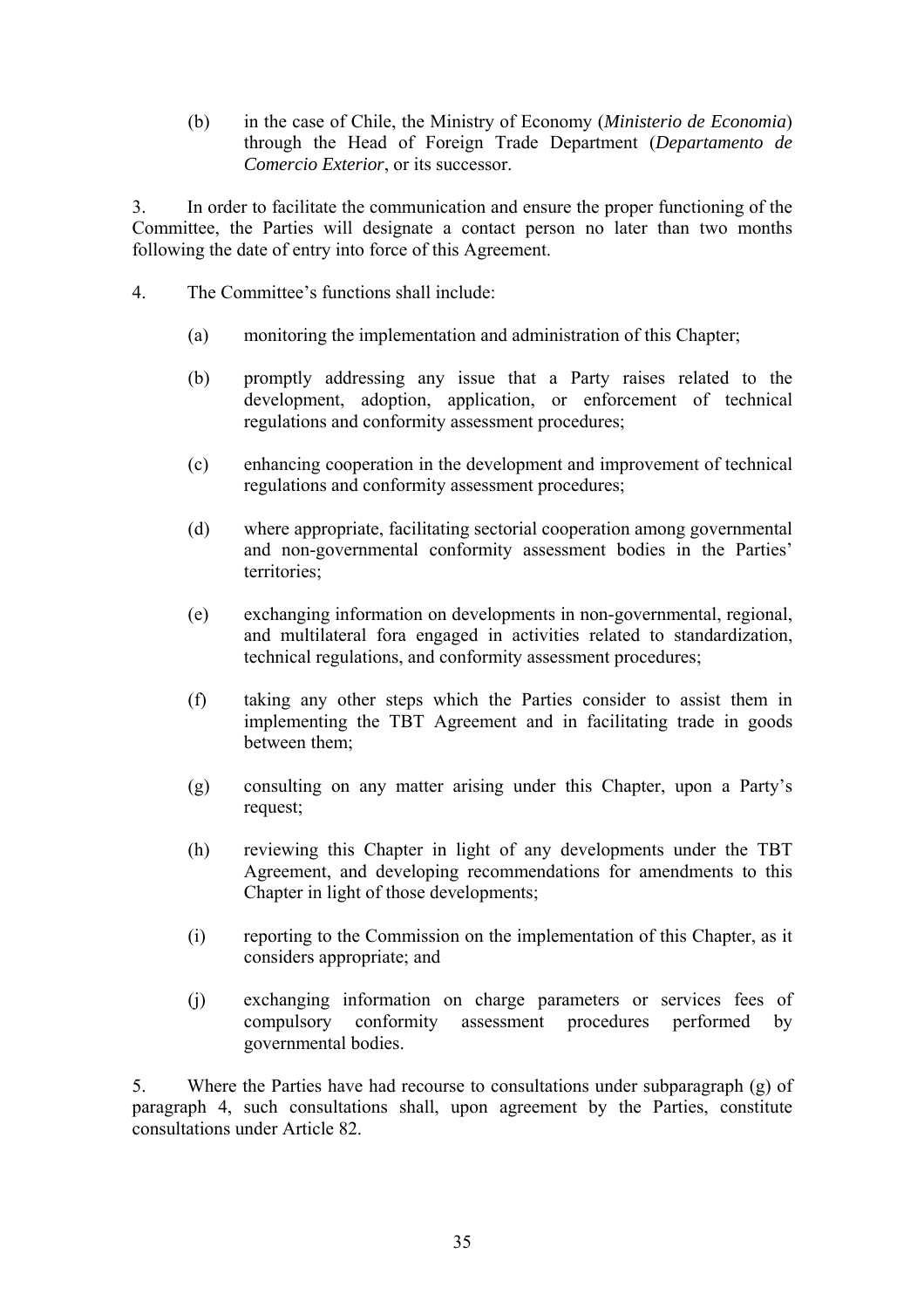6. A Party shall, upon request, give favorable consideration to any sector-specific proposal the other Party makes for further cooperation under this Chapter.

7. The Committee shall meet at least once a year unless the Parties otherwise agree. These meetings may be held via teleconference, videoconference, or through any other means, as mutually determined by the Parties. By mutual agreement, *ad hoc* working groups may be established if necessary.

### **Article 70 Information Exchange**

Any information or explanation provided upon request of a Party pursuant to the provisions of this Chapter, shall be provided in print or electronically within a reasonable period of time agreed between the Parties.

### **Article 71 Definitions**

For purposes of this Chapter:

- (a) TBT Agreement means the *Agreement on Technical Barriers to Trade*, which is part of the WTO Agreement; and
- (b) the definitions of Annex I of the TBT Agreement shall apply.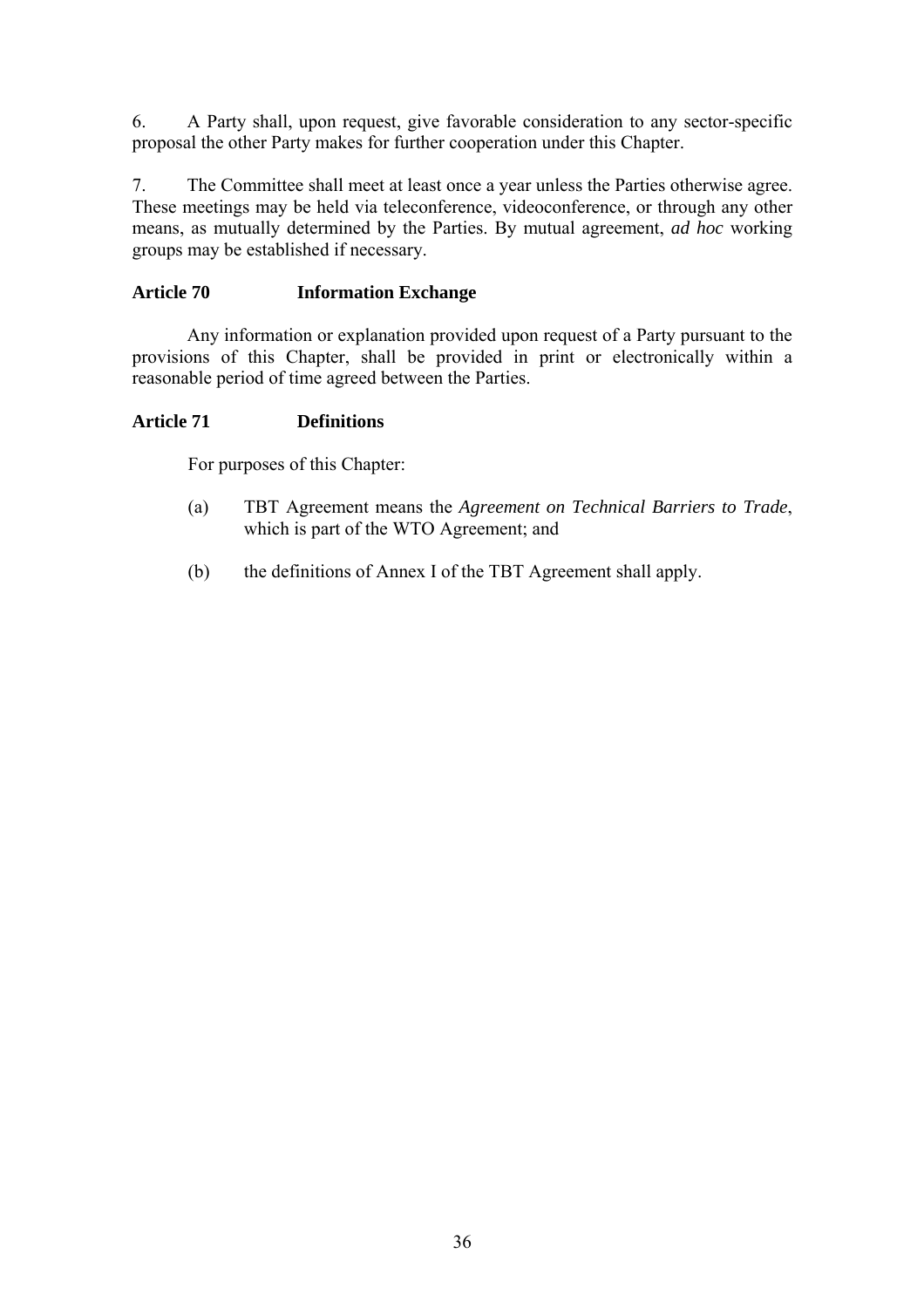## **Chapter IX**

### **Transparency**

#### **Article 72 Contact Points**

1. Each Party shall designate a contact point to facilitate communications between the Parties on any matter covered by this Agreement.

2. Upon request of the other Party, the contact point shall identify the office or official responsible for the matter and assist, as necessary, in facilitating communication with the requesting Party.

#### **Article 73 Publication**

1. Each Party shall ensure that its measures respecting any matter covered by this Agreement are promptly published or otherwise made available in such a manner as to enable interested persons of the other Party and the other Party to become acquainted with them.

2. To the extent possible, each Party shall provide a reasonable period for the other Party and interested persons of the other Party to comment to the appropriate authorities before the aforementioned laws, regulations, procedures and administrative rulings of general application are implemented.

#### **Article 74 Notification and Provision of Information**

1. To the extent possible, each Party shall notify the other Party of any actual measure or proposed measure that the Party considers might materially affect the operation of this Agreement or otherwise substantially affect the other Party's legitimate interests under this Agreement.

2. Upon request of the other Party, to the extent possible, a Party shall promptly provide information and respond to questions pertaining to any actual or proposed measure, that the other Party considers might materially affect the operation of this Agreement or otherwise substantially affect its legitimate interests under this Agreement**,** whether or not the other Party has been previously notified of that measure.

3. Any notification or information provided under this Article shall be without prejudice as to whether the measure is consistent with this Agreement.

4**.** The information referred to under this Article shall be considered to have been provided when it has been made available by appropriate notification to the WTO or when it has been made available on the official, public and fee-free accessible website of the Party concerned.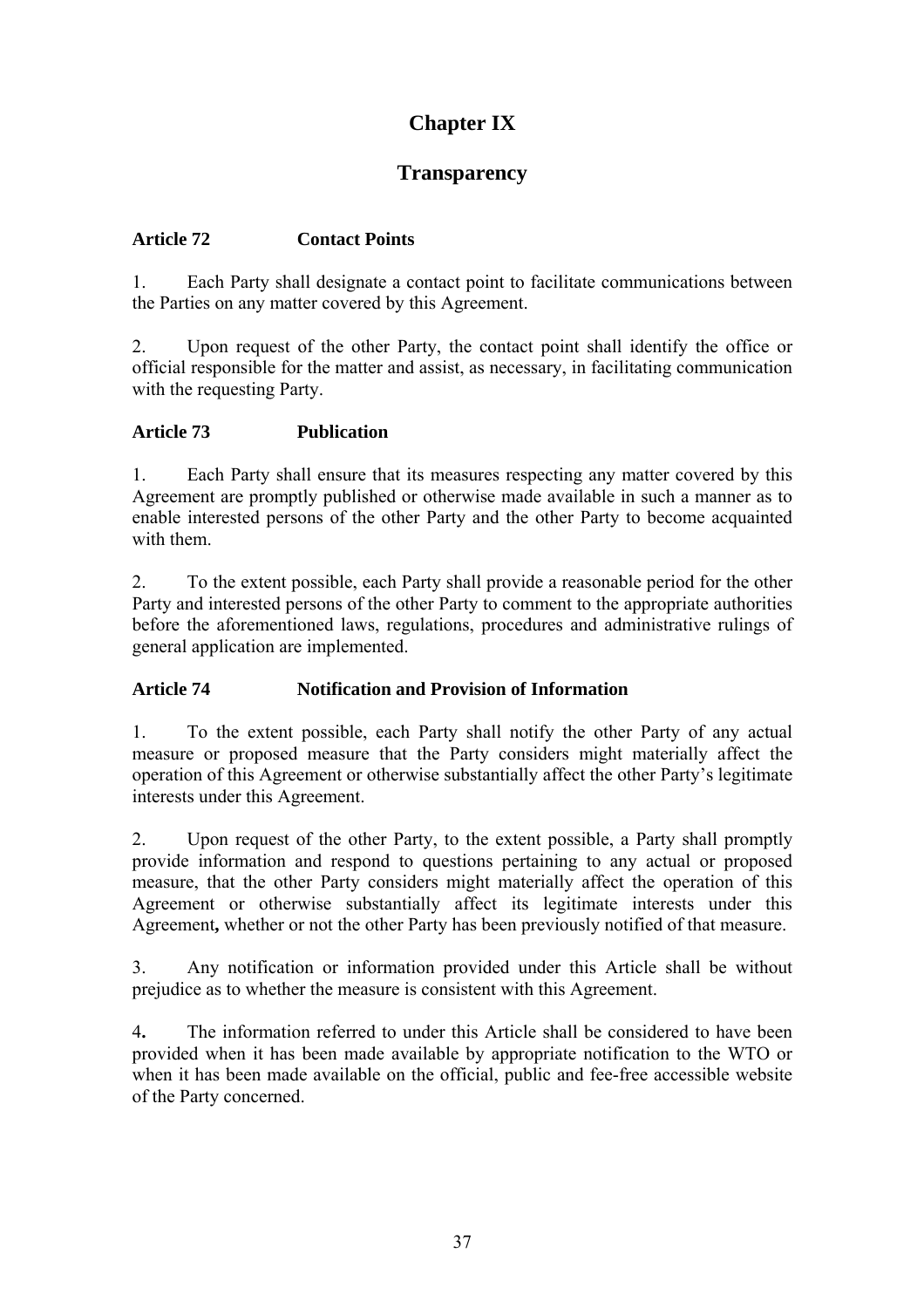#### **Article 75 Administrative Proceedings**

With a view to administering in a consistent, impartial, and reasonable manner all measures of general application affecting matters covered by this Agreement, each Party shall ensure that in its administrative proceedings applying measures referred to in Article 73 to particular persons or goods of the other Party in specific cases that:

- (a) wherever possible, persons of the other Party that are directly affected by a proceeding are provided reasonable notice, in accordance with domestic procedures, when a proceeding is initiated, including a description of the nature of the proceeding, a statement of the legal authority under which the proceeding is initiated, and a general description of any issues in controversy;
- (b) such persons are afforded a reasonable opportunity to present facts and arguments in support of their positions prior to any final administrative action, when time, the nature of the proceeding, and the public interest permit; and
- (c) its procedures are in accordance with domestic law.

#### **Article 76 Review and Appeal**

1. Each Party shall establish or maintain tribunals or procedures for the purpose of the prompt review and, where warranted, correction of final administrative actions relating to the implementation of laws, regulations, procedures, and administrative rulings of general application respecting any matters covered by this Agreement. Such tribunals shall be impartial and independent of the office or authority entrusted with administrative enforcement and shall not have any substantial interest in the outcome of the matter.

2. Each Party shall ensure that, in any such tribunals or procedures, the parties to the proceeding are provided with the right to:

- (a) a reasonable opportunity to support or defend their respective positions; and
- (b) a decision based on the evidence and submissions of record or, where required by domestic law, the record compiled by the administrative authority.

3. Each Party shall ensure, subject to appeal or further review as provided in its domestic law, that such decisions shall be implemented by, and shall govern the practice of, the office or authority with respect to the administrative action that is the subject of the decision.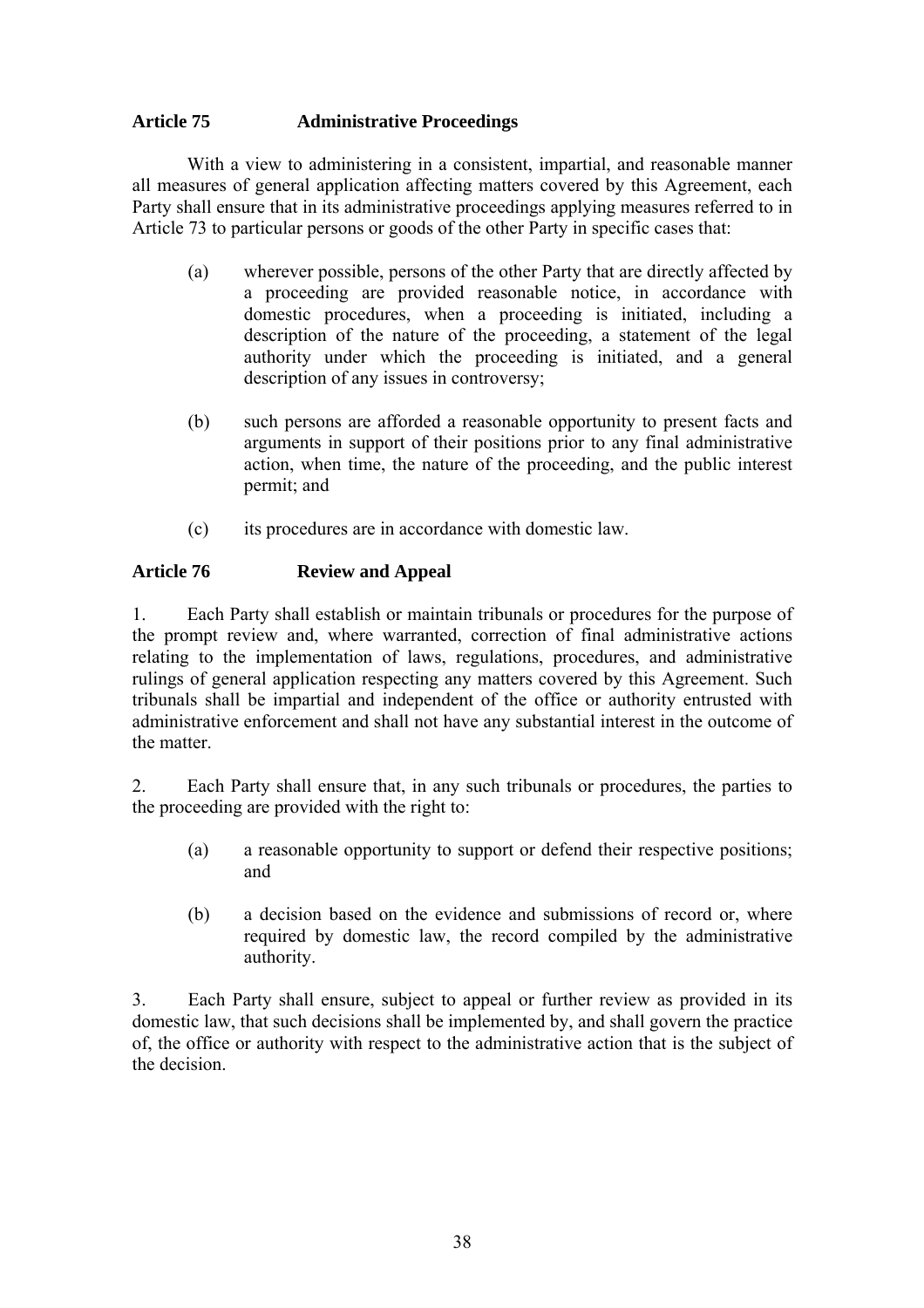### **Article 77 Relation with other Chapters**

1. This Chapter will not apply to Chapter XIII.

2. In the event of any inconsistency between this Chapter and another Chapter in this Agreement, the other Chapter shall prevail to the extent of the inconsistency.

#### **Article 78 Definitions**

For purposes of this Chapter:

**administrative ruling of general application** means an administrative ruling or interpretation that applies to all persons and fact situations that fall generally within its ambit and that establishes a norm of conduct but does not include:

- (a) a determination or ruling made in an administrative or quasi-judicial proceeding ,where applicable, that applies to a particular person, good, or service of the other Party in a specific case; or
- (b) a ruling that adjudicates with respect to a particular act or practice; and

**measures** means laws, regulations, procedures, and administrative rulings of general application.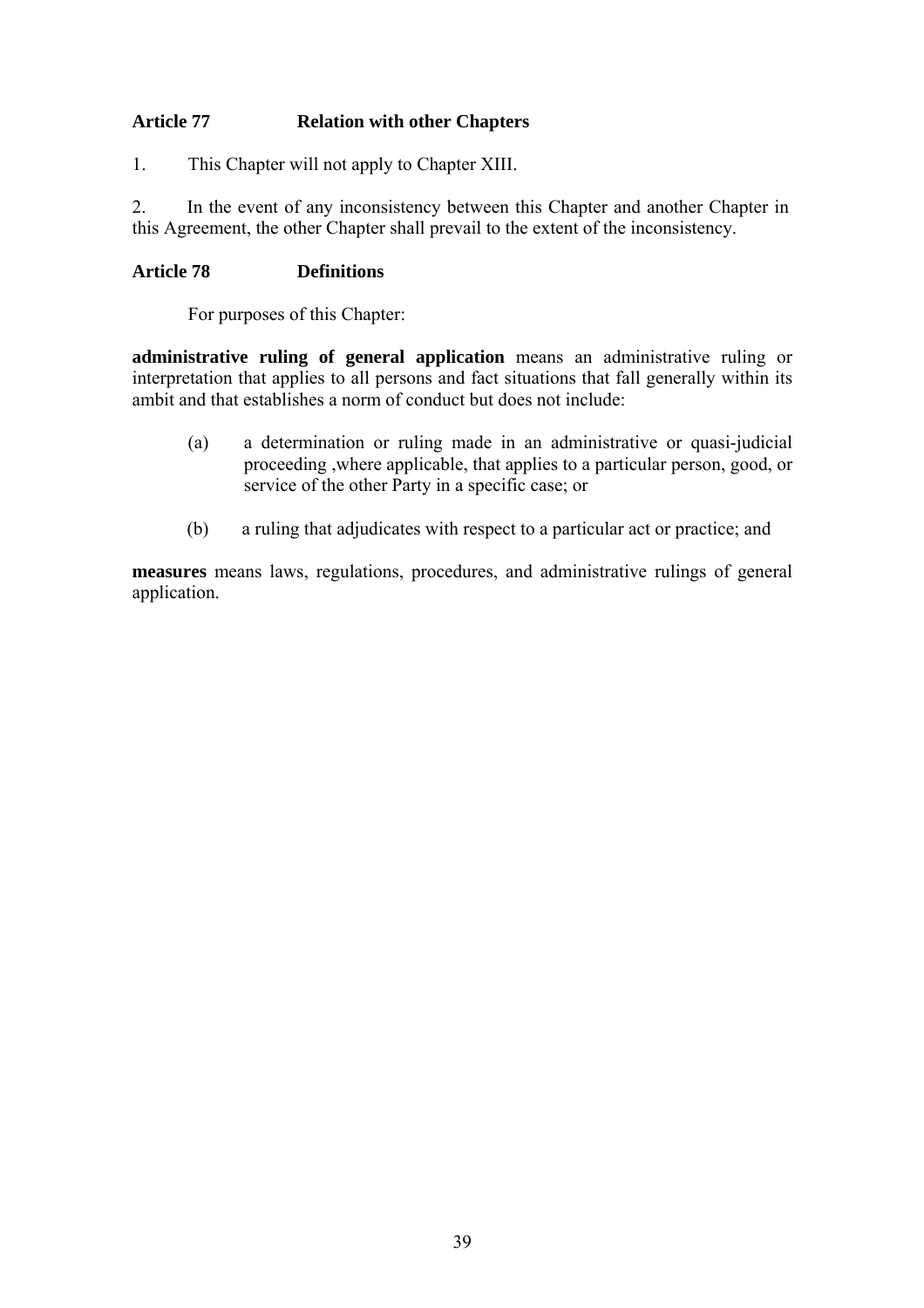## **Chapter X**

## **Dispute Settlement**

#### **Article 79 Cooperation**

The Parties shall at all times endeavor to agree on the interpretation and application of this Agreement, and shall make every attempt through cooperation and consultations to arrive at a mutually satisfactory resolution of any matter that might affect its operation.

#### **Article 80 Scope of Application**

Except as otherwise provided in this Agreement, the dispute settlement provisions of this Chapter shall apply:

- (a) with respect to the avoidance or settlement of all disputes between the Parties regarding the interpretation or application of this Agreement; and
- (b) wherever a Party considers that a measure of the other Party is inconsistent with the obligations of this Agreement or that the other Party has failed to carry out its obligations under this Agreement.

#### **Article 81 Choice of Forum**

1. Where a dispute regarding any matter arises under this Agreement and under another free trade agreement to which both Parties are parties or the WTO Agreement, the complaining Party may select the forum in which to settle the dispute.

2. Once the complaining Party has requested a panel under an agreement referred to in paragraph 1, the forum selected shall be used to the exclusion of the others.

#### **Article 82 Consultations**

1. Either Party may request in writing consultations with the other Party with respect to any measure that it considers might affect the operation of this Agreement.

2. The requesting Party shall set out the reasons for the request, including identification of the measure at issue and an indication of the legal basis for the complaint, and shall deliver the request to the other Party.

3. The Parties shall make every attempt to arrive at a mutually satisfactory resolution of any matter through consultations under this Article or other consultative provisions of this Agreement. To this end, the Parties shall:

(a) provide sufficient information to enable a full examination of how the measure might affect the operation and application of this Agreement; and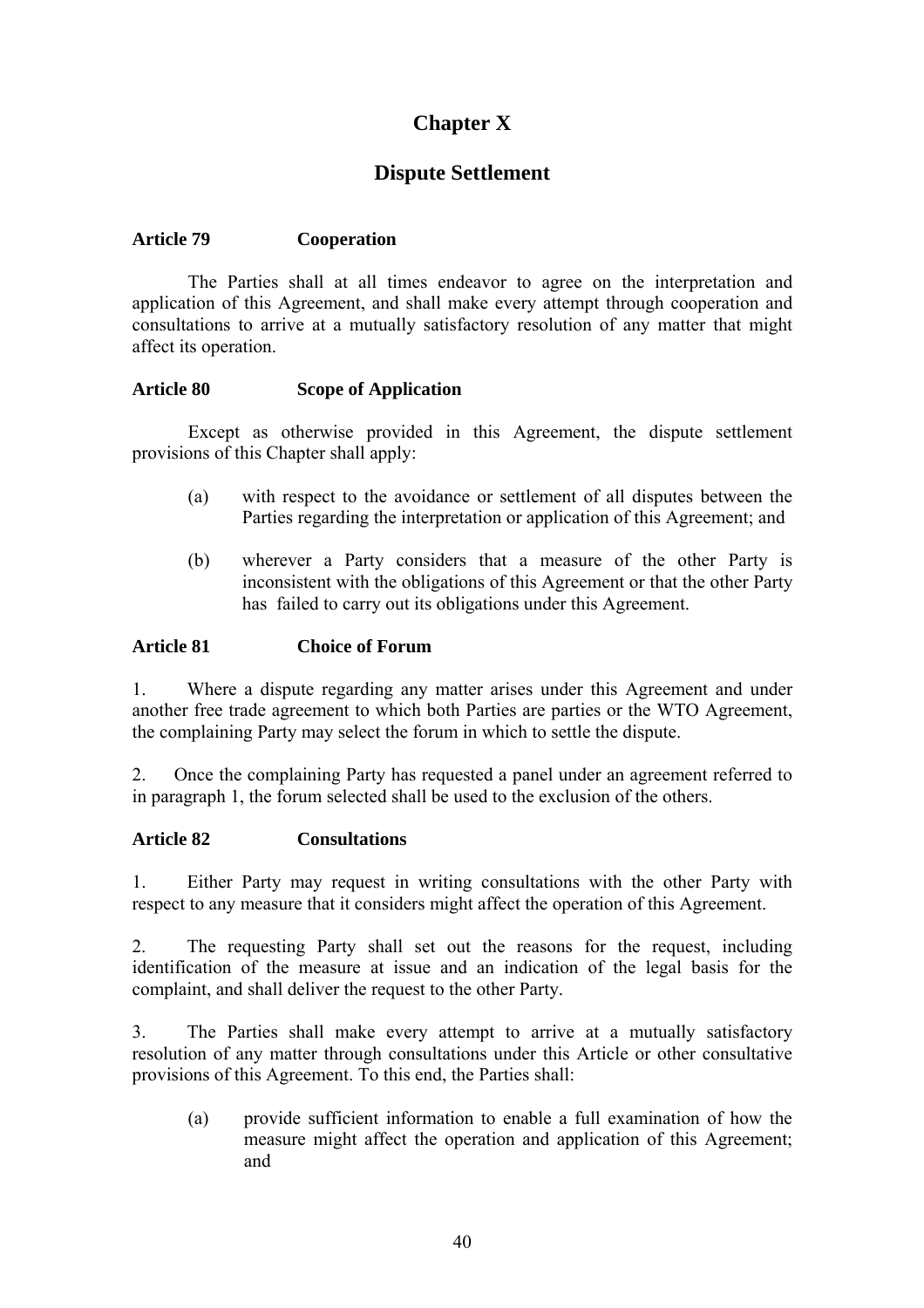(b) treat any confidential information exchanged in the course of consultations on the same basis as the Party providing the information.

4. In consultations under this Article, a Party may request the other Party to make available personnel of its government agencies or other regulatory bodies who have expertise in the matter subject to consultations.

5. The consultations shall be confidential and are without prejudice to the rights of any Party in any further proceedings.

#### **Article 83 Commission - Good Offices, Conciliation, and Mediation**

1. A Party may request in writing a meeting of the Commission if the Parties fail to resolve a matter pursuant to Article 82 within:

- (a) 60 days of receipt of a request for consultations;
- (b) 15 days of receipt of a request for consultations in matters regarding perishable goods; or
- (c) such other period as they may agree.

2. A Party may also request in writing a meeting of the Commission where consultations have been held pursuant to Article 58 or 69.

3. The requesting Party shall state in the request the measure complained of and the provisions of this Agreement considered relevant and deliver the request to the other Party.

4. Unless it decides otherwise, the Commission shall convene within 10 days of receipt of the request and shall endeavor to resolve the dispute promptly. The Commission may:

- (a) call on such technical advisers or create such working groups or expert groups as it deems necessary;
- (b) have recourse to good offices, conciliation, mediation; or
- (c) make recommendations,

as may assist the Parties to reach a mutually satisfactory resolution of the dispute.

5. The proceedings under this Article and the positions taken by the Parties during these proceedings shall be confidential and are without prejudice to the rights of any Party in any further proceedings.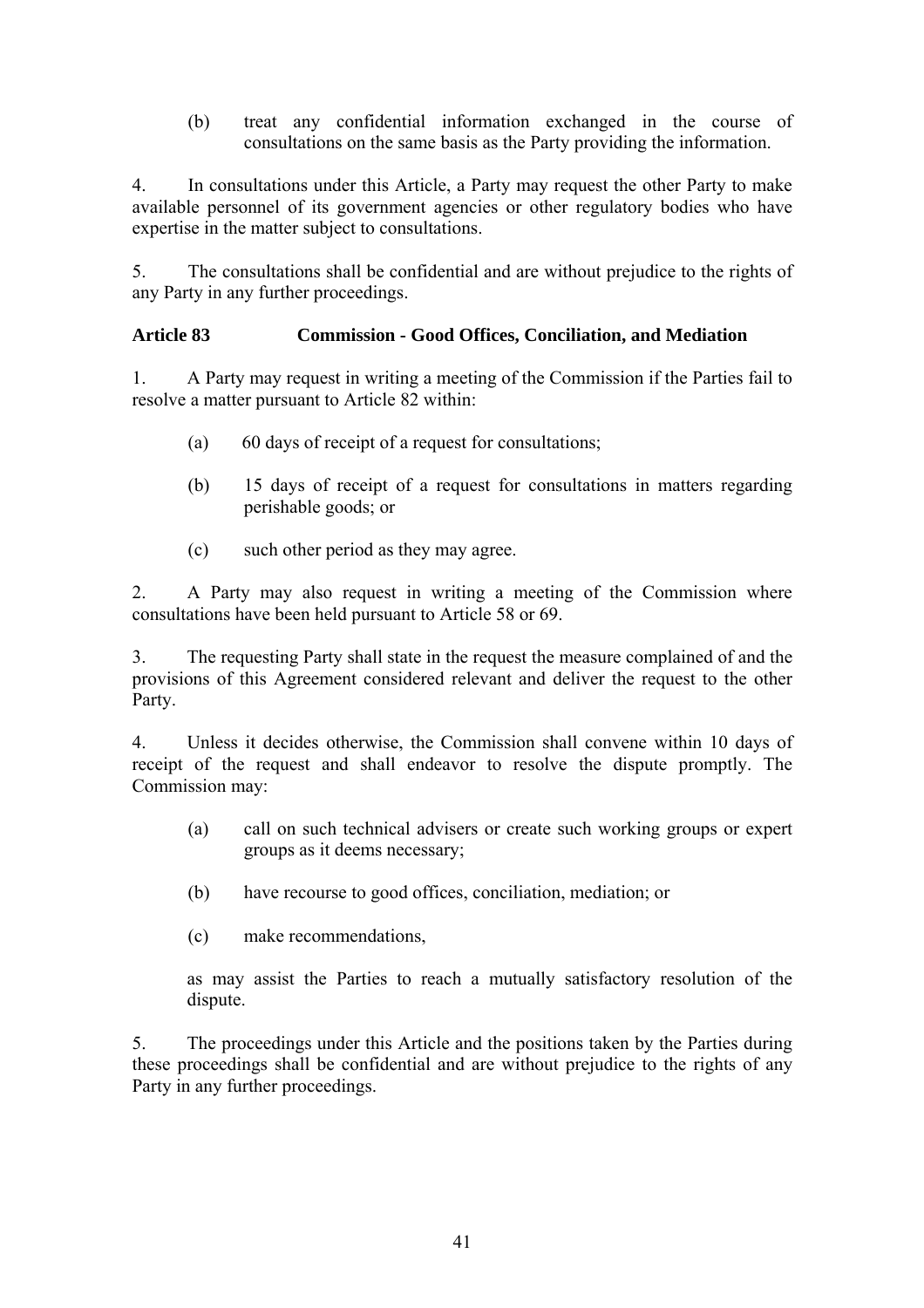#### **Article 84 Request for an Arbitral Panel**

- 1. If the Parties fail to resolve a matter within:
	- (a) 30 days of the Commission convening pursuant to Article 83;
	- (b) 75 days after receipt of the request for consultations under Article 82, if the Commission has not convened pursuant to Article 83;
	- (c) 30 days after receipt of the request for consultations under Article 82 in a matter regarding perishable goods, if the Commission has not convened pursuant to Article 83; or
	- (d) such other period as the Parties agree,

either Party may request in writing the establishment of an arbitral panel to consider the matter. The requesting Party shall state in the request the measure complained of and indicate the provisions of this Agreement that it considers relevant, and shall deliver the request to the other Party. An arbitral panel shall be established upon receipt of a request.

2. Unless the Parties otherwise agree, the arbitral panel shall be established and perform its functions in a manner consistent with the provisions of this Chapter.

#### **Article 85 Composition of an Arbitral Panel**

1. An arbitral panel shall comprise three members.

2. In the written request under Article 84, the Party requesting the establishment of an arbitral panel shall designate one member of that arbitral panel.

3. Within 15 days of the receipt of the request referred to in paragraph 2, the Party to which it was addressed shall designate one member of the arbitral panel.

4. The Parties shall designate by common agreement the appointment of the third panelist within 15 days of the appointment of the second panelist. The panelist thus appointed shall chair the arbitral panel.

5. If any member of the arbitral panel has not been designated or appointed within 30 days from the date of receipt of the request referred to in paragraph 2, at the request of any Party to the dispute the necessary designations shall be made by the Director-General of the WTO within a further 30 days.

6. The Chair of the arbitral panel shall not be a national of any of the Parties, nor have his or her usual place of residence in the territory of any of the Parties, nor be employed by any of the Parties, nor have dealt with the matter in any capacity.

7. All panelists shall: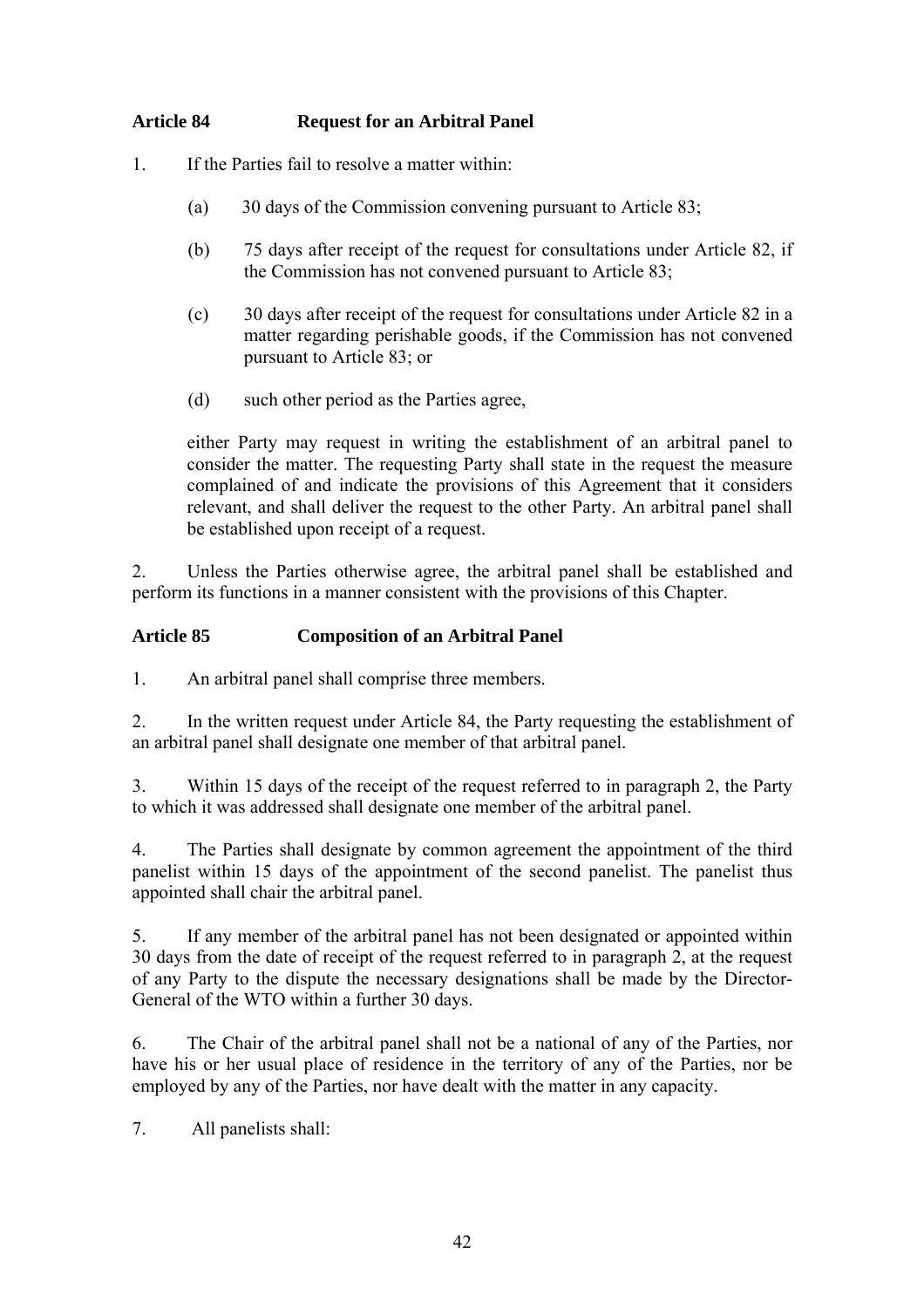- (a) have expertise or experience in law, international trade, other matters covered by this Agreement, or the resolution of disputes arising under international trade agreements;
- (b) be chosen strictly on the basis of objectivity, reliability, and sound judgment;
- (c) be independent of, and not be affiliated with or take instructions from, any Party; and
- (d) comply with a code of conduct in conformity with the rules established in the document WT/DSB/RC/1 of the WTO.

8. Individuals may not serve as panelists for a dispute in which they have participated pursuant to Article 83.

9. If a panelist appointed under this Article resigns or becomes unable to act, a successor panelist shall be appointed within 15 days in accordance with the selection procedure as prescribed for the appointment of the original panelist and the successor shall have all the powers and duties of the original panelist. The work of the arbitral panel shall be suspended during the appointment of the successor panelist.

#### **Article 86 Functions of Arbitral Panel**

1. The function of an arbitral panel is to make an objective assessment of the dispute before it, including an examination of the facts of the case and the applicability of and conformity with this Agreement.

2. Where an arbitral panel concludes that a measure is inconsistent with this Agreement, it shall recommend that the responding Party bring the measure into conformity with this Agreement. In addition to its recommendations the arbitral panel may suggest ways in which the responding Party could implement the recommendations.

3. The arbitral panel, in their findings and recommendations, cannot add to or diminish the rights and obligations provided in this Agreement.

Article 87 Rules of Procedure of an Arbitral Panel

1. Unless the Parties agree otherwise, the arbitral panel proceedings shall be conducted in accordance with the rules of procedure set out in Annex 7.

2. The arbitral panel shall, apart from the matters set out in this Article, regulate its own procedures in relation to the rights of the Parties to be heard and its deliberations in consultation with the Parties.

3. The arbitral panel shall take its decisions by consensus; provided that where an arbitral panel is unable to reach consensus it may take its decisions by majority vote.

4. Unless the Parties otherwise agree within 20 days from the date of receipt of the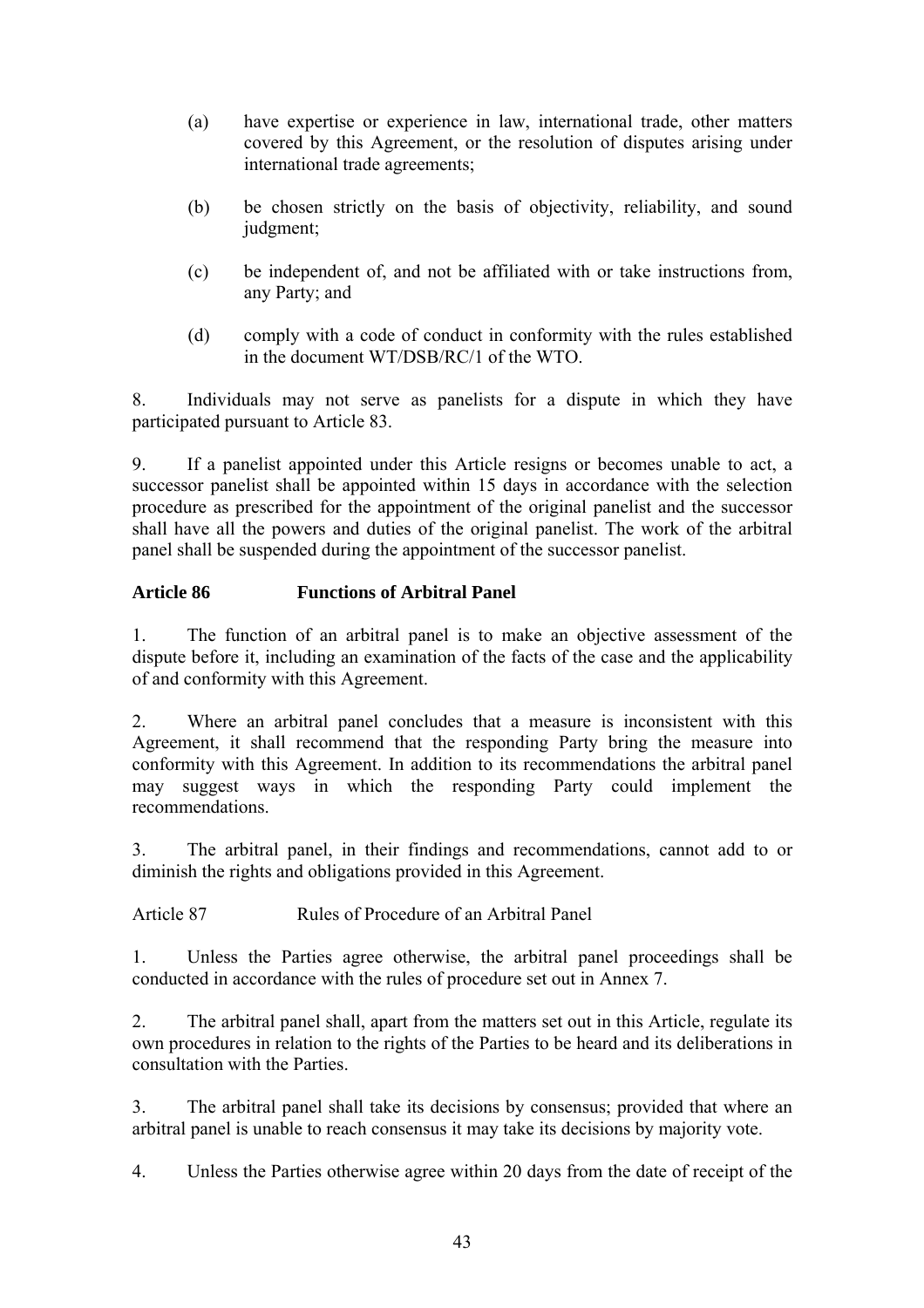request for the establishment of the arbitral panel, the terms of reference shall be:

"To examine, in the light of the relevant provisions of this Agreement, the matter referred to in the request for the establishment of an arbitral panel pursuant to Article 84 and to make findings of law and fact together with the reasons therefore for the resolution of the dispute."

5. Each Party shall bear the cost of its appointed panelist and its own expenses. The cost of the chair of an arbitral panel and other expenses associated with the conduct of the proceedings shall be borne by the Parties in equal shares.

#### **Article 88 Suspension or Termination of Proceedings**

1. The Parties may agree that the arbitral panel suspends its work at any time for a period not exceeding 12 months from the date of such agreement. If the work of the arbitral panel has been suspended for more than 12 months, the authority for establishment of the arbitral panel shall lapse unless the Parties agree otherwise.

2. The Parties may agree to terminate the proceedings of an arbitral panel in the event that a mutually satisfactory solution to the dispute has been found.

#### **Article 89 Experts and Technical Advice**

1. On its own initiative unless the Parties disapprove, or upon request of a Party, the arbitral panel may seek information and technical advice on matters raised by a Party in a proceeding, from any person or body that it deems appropriate.

2. Before an arbitral panel seeks information or technical advice, it shall establish appropriate procedures in consultation with the Parties. The arbitral panel shall provide the Parties:

- (a) advance notice of, and an opportunity to provide comments to the arbitral panel on, proposed requests for information and technical advice pursuant to paragraph 1; and
- (b) a copy of any information or technical advice submitted in response to a request pursuant to paragraph 1 and an opportunity to provide comments.

3. Where the arbitral panel takes the information or technical advice into account in the preparation of its report, it shall also take into account any comments by the Parties on the information or technical advice.

#### **Article 90 Initial Report**

1. The arbitral panel shall base its report on the relevant provisions of this Agreement and the submissions and arguments of the Parties.

- 2. Unless the Parties otherwise agree, the arbitral panel shall:
	- (a) within 120 days after the last panelist is selected; or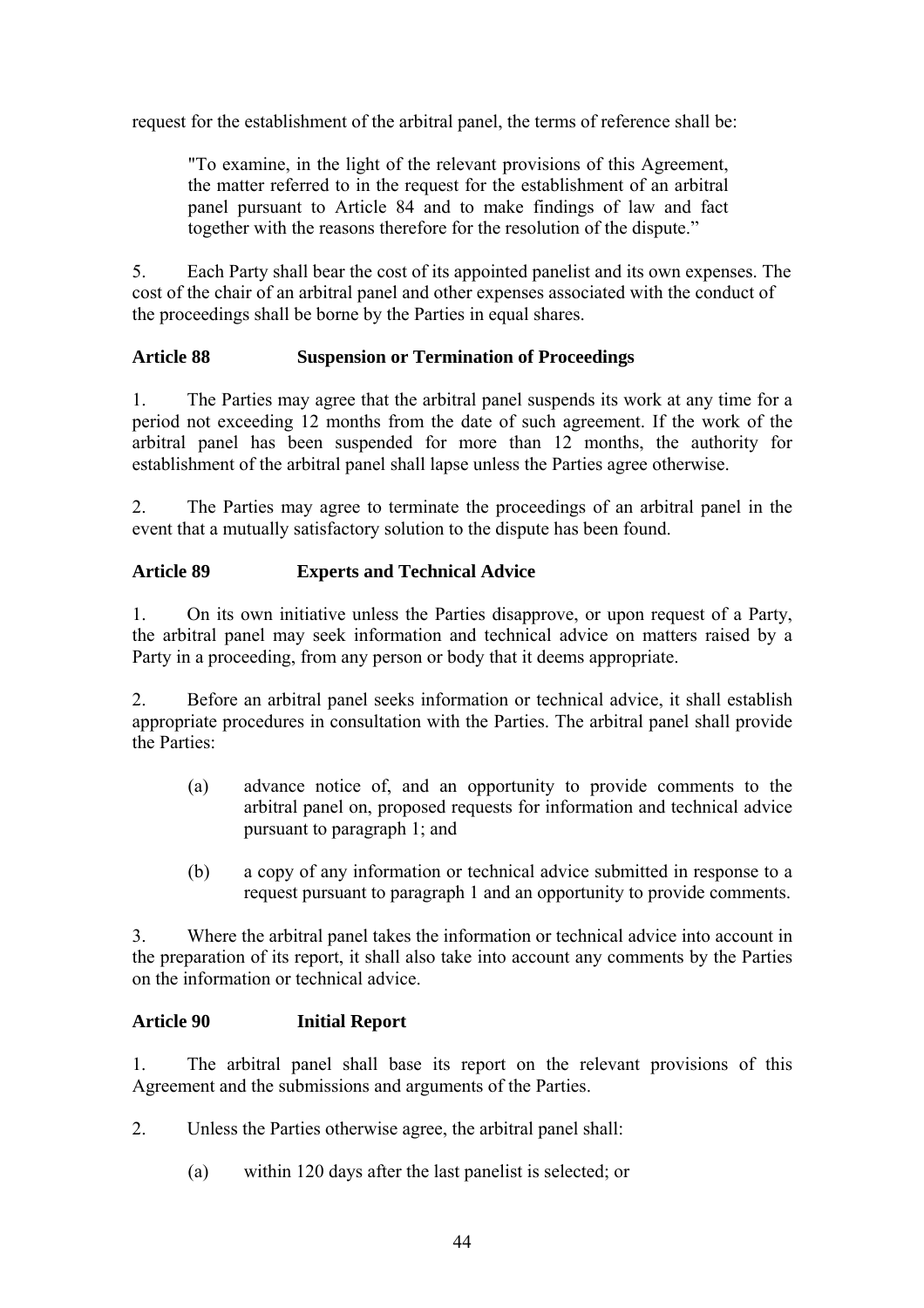(b) in case of urgency including those relating to perishable goods within 60 days after the last panelist is selected,

present to the Parties an initial report.

- 3. The initial report shall contain:
	- (a) findings of fact;
	- (b) its conclusions as to whether a Party has not conformed with its obligations under this Agreement or any other determination if requested in the terms of reference; and
	- (c) the recommendation of the arbitral panel on the dispute and the suggestions if requested by the Parties.

4. In exceptional cases, if the arbitral panel considers it cannot release its initial report within 120 days, or within 60 days in cases of urgency, it shall inform the Parties in writing of the reasons for the delay together with an estimate of the period within which it will release its report. Any delay shall not exceed a further period of 30 days unless the Parties otherwise agree.

5. Panelists may furnish separate opinions on matters not unanimously agreed.

6. A Party may submit written comments to the arbitral panel on its initial report within 14 days of presentation of the report or within such other period as the Parties may agree.

7. After considering any written comments on the initial report, the arbitral panel may reconsider its report and make any further examination it considers appropriate.

#### **Article 91 Final Report**

1. The arbitral panel shall present a final report to the Parties, including any separate opinions on matters not unanimously agreed, within 30 days of presentation of the initial report, unless the Parties otherwise agree. The final report shall be available to the public within 15 days thereafter, subject to the protection of confidential information.

2. No arbitral panel may, either in its initial report or its final report, disclose which panelists are associated with majority or minority opinions.

#### **Article 92 Implementation of Final Report**

1. On receipt of the final report of an arbitral panel, the Parties shall agree on the resolution of the dispute.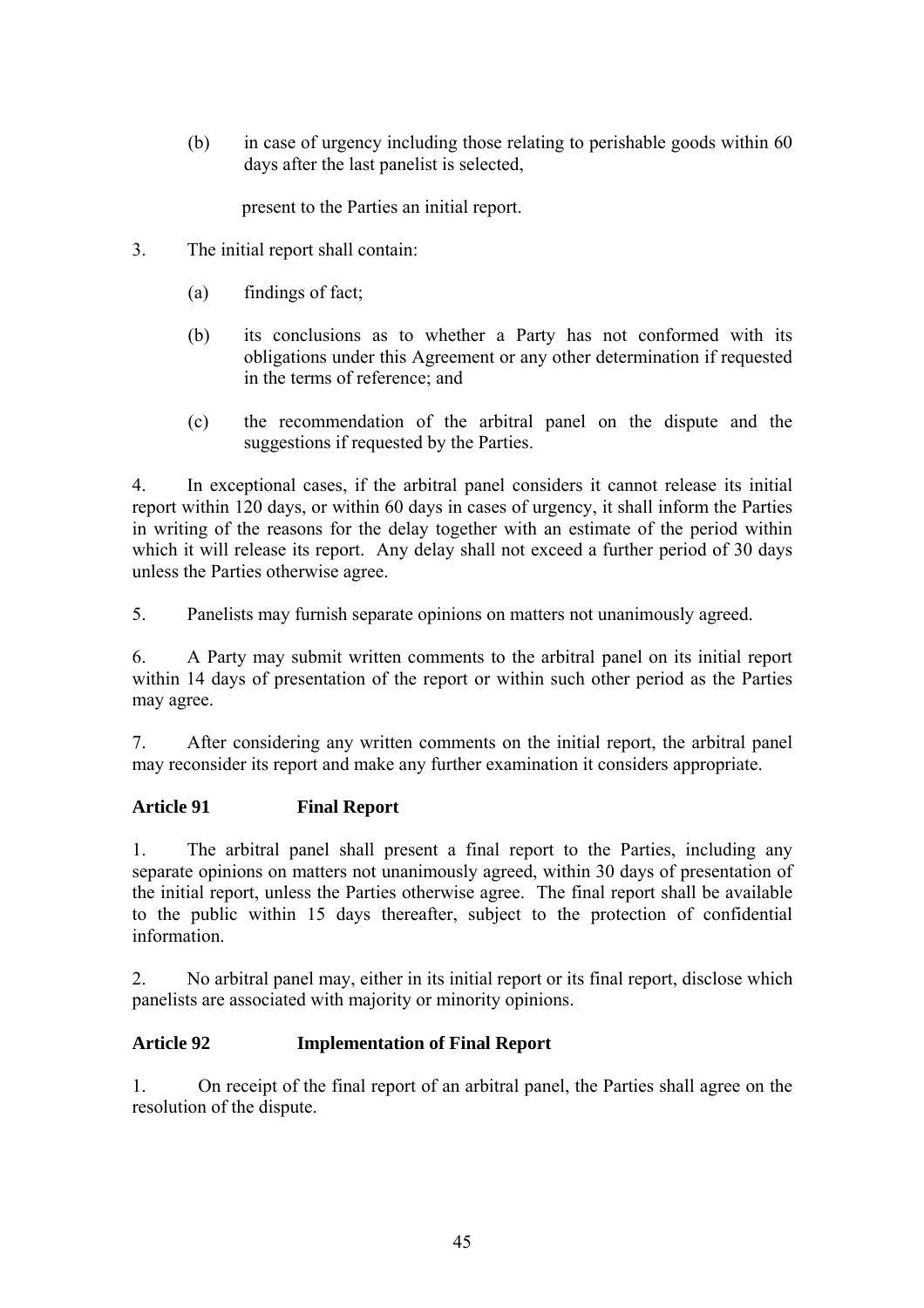2. If in its final report the arbitral panel concludes that a Party has not conformed with its obligations under this Agreement, the resolution, whenever possible, shall be to eliminate the non-conformity.

3. Unless the Parties decide otherwise, they shall implement the recommendations contained in the final report of the arbitral panel within a reasonable period of time if it is not practicable to comply immediately.

4. The reasonable period of time shall be mutually determined by the Parties, or where the Parties fail to agree on the reasonable period of time within 45 days of the release of the arbitral panel's report, either Party may, to the extent possible, refer the matter to the original arbitral panel, which shall determine the reasonable period of time following consultation with the Parties.

5. Where there is disagreement as to the existence or consistency with this Agreement of measures taken within the reasonable period of time to comply with the recommendations of the arbitral panel, such dispute shall be referred to an arbitral panel proceeding, including wherever possible by resort to the original arbitral panel.

6. The arbitral panel shall provide its report to the Parties within 60 days after the date of the referral of the matter to it. When the arbitral panel considers that it cannot provide its report within this timeframe, it shall inform the Parties in writing of the reasons for the delay together with an estimate of the period within which it will submit its report. Any delay shall not exceed a further period of 30 days unless the Parties otherwise agree.

### **Article 93 Non-Implementation - Suspension of Benefits**

1. If the Party concerned fails to bring the measure found to be inconsistent with this Agreement into compliance with the recommendations of the arbitral panel under Article 90 within the reasonable period of time established in accordance with Article 92, that Party shall, if so requested, enter into negotiations with the complaining Party with a view to reaching a mutually satisfactory agreement on any necessary compensatory adjustment.

2. If there is no agreement in accordance with paragraph 1 within 20 days after receipt of the request mentioned in paragraph 1, the complaining Party may suspend the application of benefits of equivalent effect to the responding Party if the arbitral panel decides the responding Party does not implement the recommendations contained in the final report to bring the inconsistent measure into conformity within the reasonable period of time established in accordance with Article 92. The complaining Party shall notify the responding Party 30 days before suspending benefits.

3. Compensation and the suspension of benefits shall be temporary measures. Neither compensation nor the suspension of benefits is preferred to full implementation of the recommendations to bring a measure into conformity with this Agreement. Compensation and suspension of benefits shall only be applied until such time as the measure found to be inconsistent with this Agreement has been removed, or the Party that must implement the arbitral panel's recommendation has done so, or a mutually satisfactory solution is reached.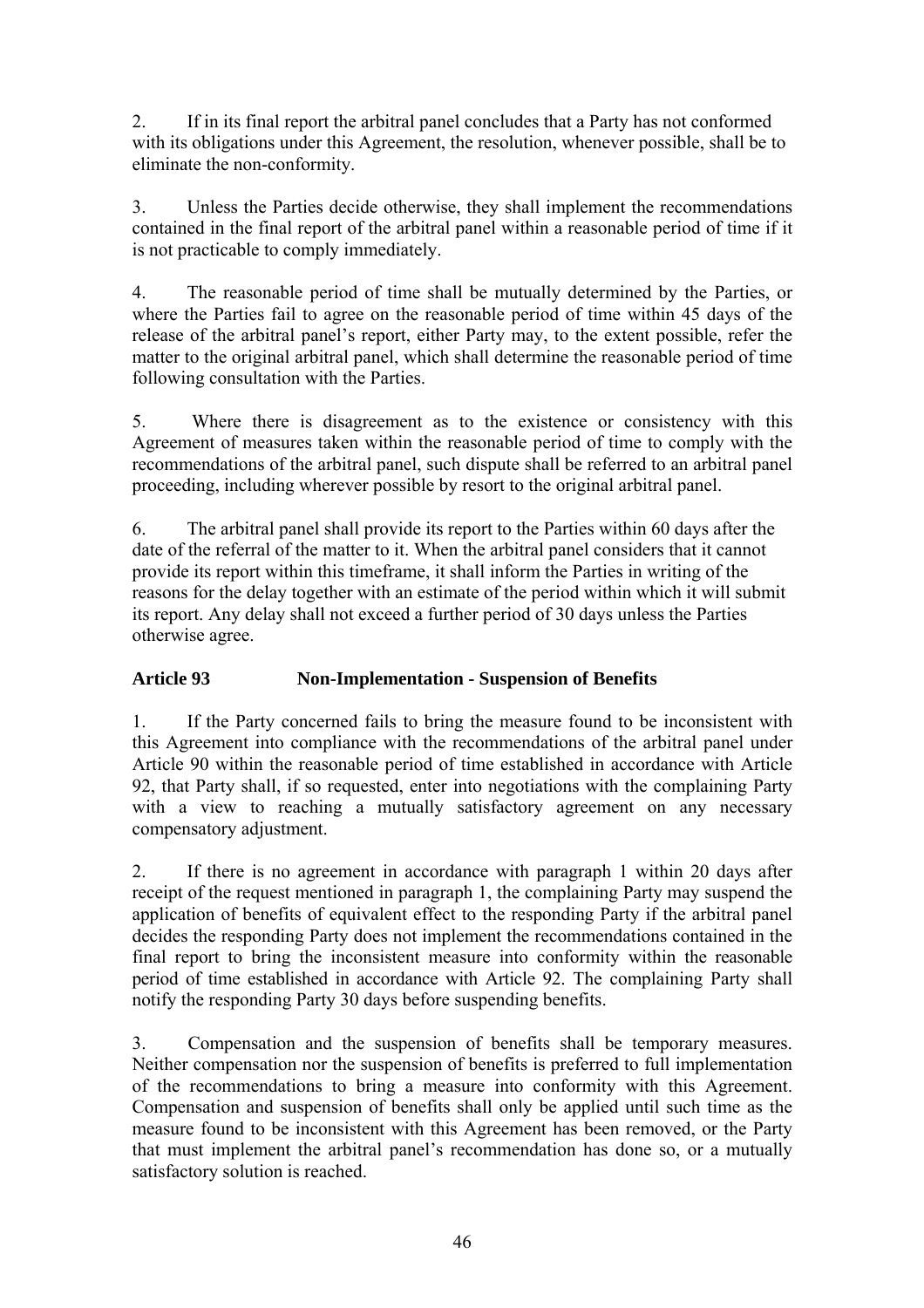- 4. In considering what benefits to suspend pursuant to paragraph 2:
	- (a) the complaining Party should first seek to suspend benefits in the same sector(s) as that affected by the measure that the arbitral panel has found to be inconsistent with the obligations derived of this Agreement ; and
	- (b) if the complaining Party considers that it is not practicable or effective to suspend benefits in the same sector(s), it may suspend benefits in other sectors. The communication in which it announces such a decision shall indicate the reasons on which it is based.

5. Upon written request of the Party concerned, the original arbitral panel shall determine whether the level of benefits to be suspended by the complaining Party is excessive pursuant to paragraph 2. If the arbitral panel cannot be established with its original members, the proceeding set out in Article 85 shall be applied.

6. The arbitral panel shall present its determination within 60 days from the request made pursuant to paragraph 5, or if an arbitral panel cannot be established with its original members, from the date on which the last panelist is selected. The ruling of the arbitral panel shall be final and binding. It shall be delivered to the Parties and be made publicly available.

#### **Article 94 Compliance Review**

1. Without prejudice to the procedures in Article 93, if the responding Party considers that it has eliminated the non-conformity that the arbitral panel has found, it may provide written notice to the complaining Party with a description of how nonconformity has been removed. If the complaining Party has disagreement, it may refer the matter to the original arbitral panel within 60 days after receipt of such written notice. Otherwise, the complaining Party shall promptly stop the suspension of benefits.

2. The arbitral panel shall release its report within 90 days after the referral of the matter. If the arbitral panel concludes that the responding Party has eliminated the nonconformity, the complaining Party shall promptly stop the suspension of benefits.

#### **Article 95 Private Rights**

Neither Party may provide for a right of action under its domestic law against the other Party on the ground that a measure of the other Party is inconsistent with this Agreement.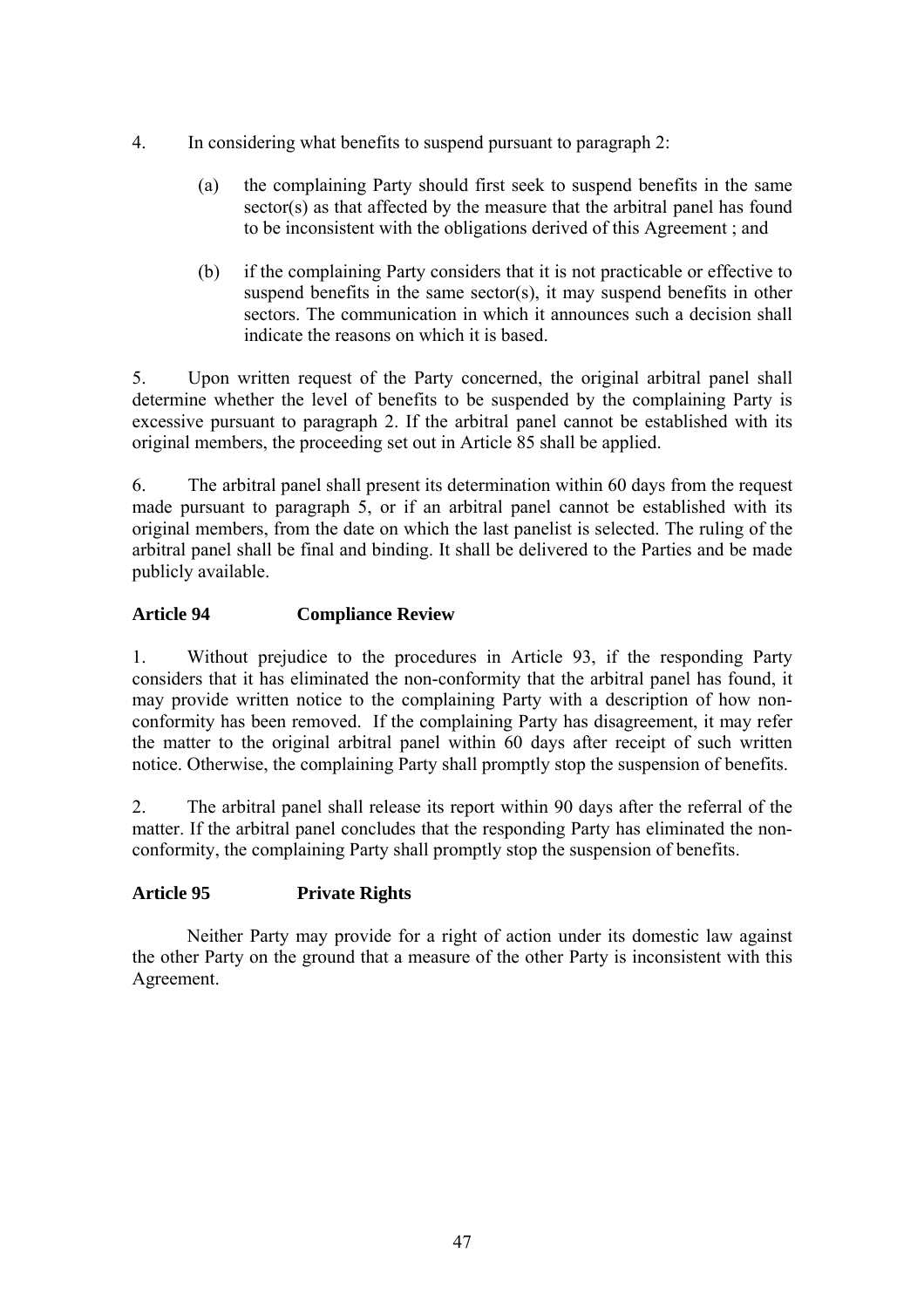## **Chapter XI**

### **Administration**

#### **Article 96 Trade & Economic Mixed Commission**

1. The Parties hereby incorporate the Trade and Economic Mixed Commission (Mixed Commission) into this Agreement.

2. The Mixed Commission was established according to the *Trade Agreement between the Government of the People's Republic of China and the Government of the Republic of Chile*, signed in Santiago on April 20 1971.

- 3. The Mixed Commission is composed of officials as follows:
	- (a) in the case of China, the high ranking official of Ministry of Commerce; and
	- (b) in the case of Chile, the Director General of International Economic Affairs, or his/her designee.
- 4. The Mixed Commission shall:
	- (a) hear the reports of the Free Trade Commission;
	- (b) provide guidance to the work of the Free Trade Commission;
	- (c) consider any other matter that may affect the operation of this Agreement; and
	- (d) deal with any other issues related to bilateral cooperation in the area of economy, trade and investment.

#### **Article 97 The Free Trade Commission**

1. The Parties hereby establish the Free Trade Commission (Commission), comprising representatives of the Parties as follows:

- (a) in the case of China, the Ministry of Commerce (MOFCOM); and
- (b) in the case of Chile, the General Directorate of International Economic Affairs (DIRECON).
- 2. The Commission shall:
	- (a) supervise the implementation of this Agreement;
	- (b) oversee the further elaboration of this Agreement;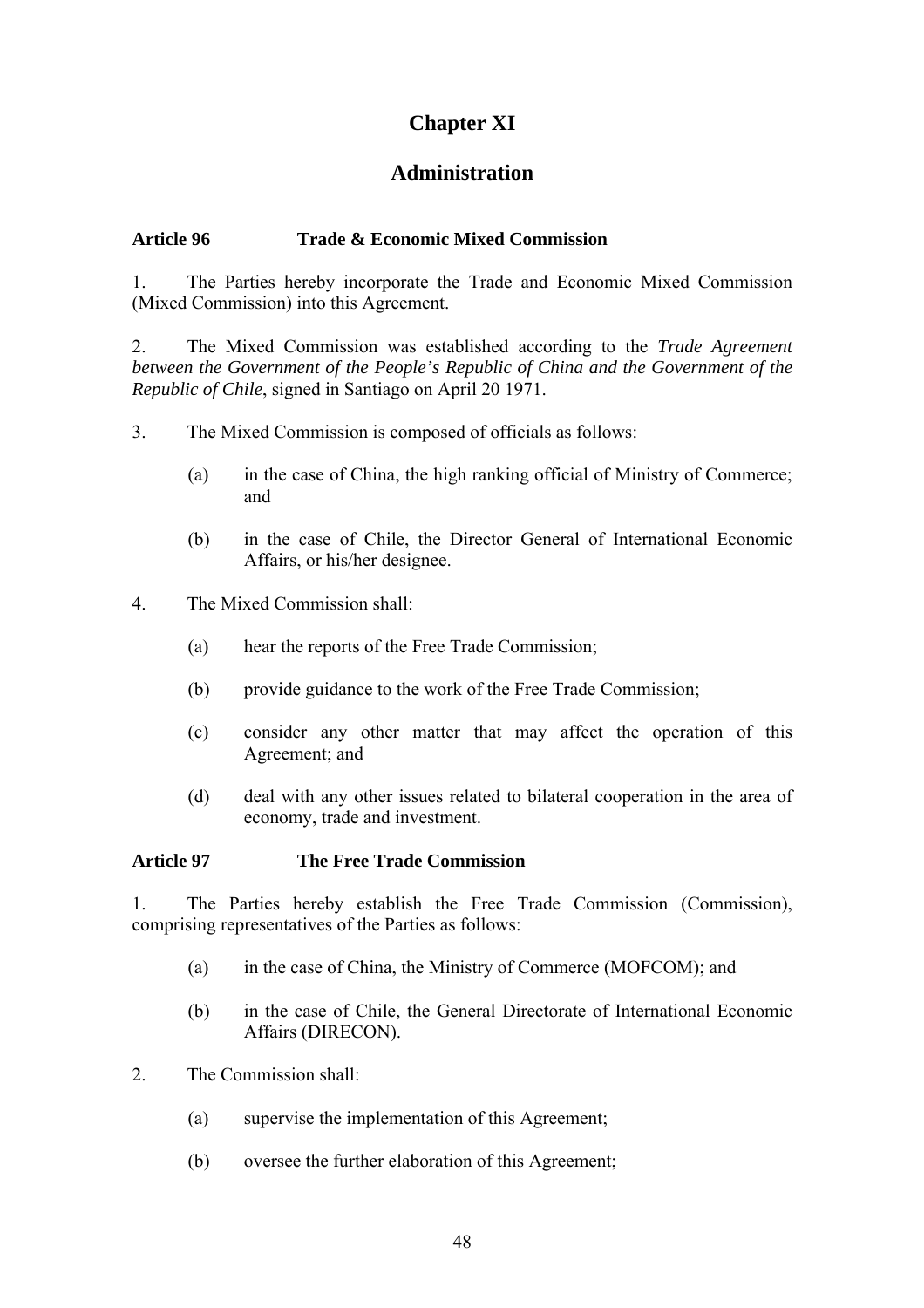- (c) seek to resolve disputes that may arise regarding the interpretation or application of this Agreement;
- (d) supervise the work of all committees and working groups established under this Agreement;
- (e) establish the amounts of remuneration and expenses that will be paid to panelists; and
- (f) consider any other matter that may affect the operation of this Agreement.
- 3. The Commission may:
	- (a) establish and delegate responsibilities to committees and working groups;
	- (b) further the implementation of the Agreement's objectives by approving any modifications of:
		- (i) the Schedules attached to Annex 1, by accelerating tariff elimination,
		- (ii) the Rules of Origin established in Annex 3, and
		- (iii) Annex 5,

in the case of Chile, these modifications shall be made in accordance with Annex 8;

- (c) seek the advice of the public; and
- (d) take such other action in the exercise of its functions as the Parties may agree.

4. The Commission shall establish its rules and procedures. All decisions of the Commission shall be taken by mutual agreement.

5. The Commission shall convene at least once a year in regular session. Regular sessions of the Commission shall be chaired alternatively by each Party.

#### **Article 98 Administration of Dispute Settlement Proceedings**

1. Each Party shall designate an office that shall provide administrative assistance to arbitral panels established under Chapter X and perform such other functions as the Commission may direct.

2. Each Party shall be responsible for the operation and costs of its designated office, and shall notify the Commission of the location of its office.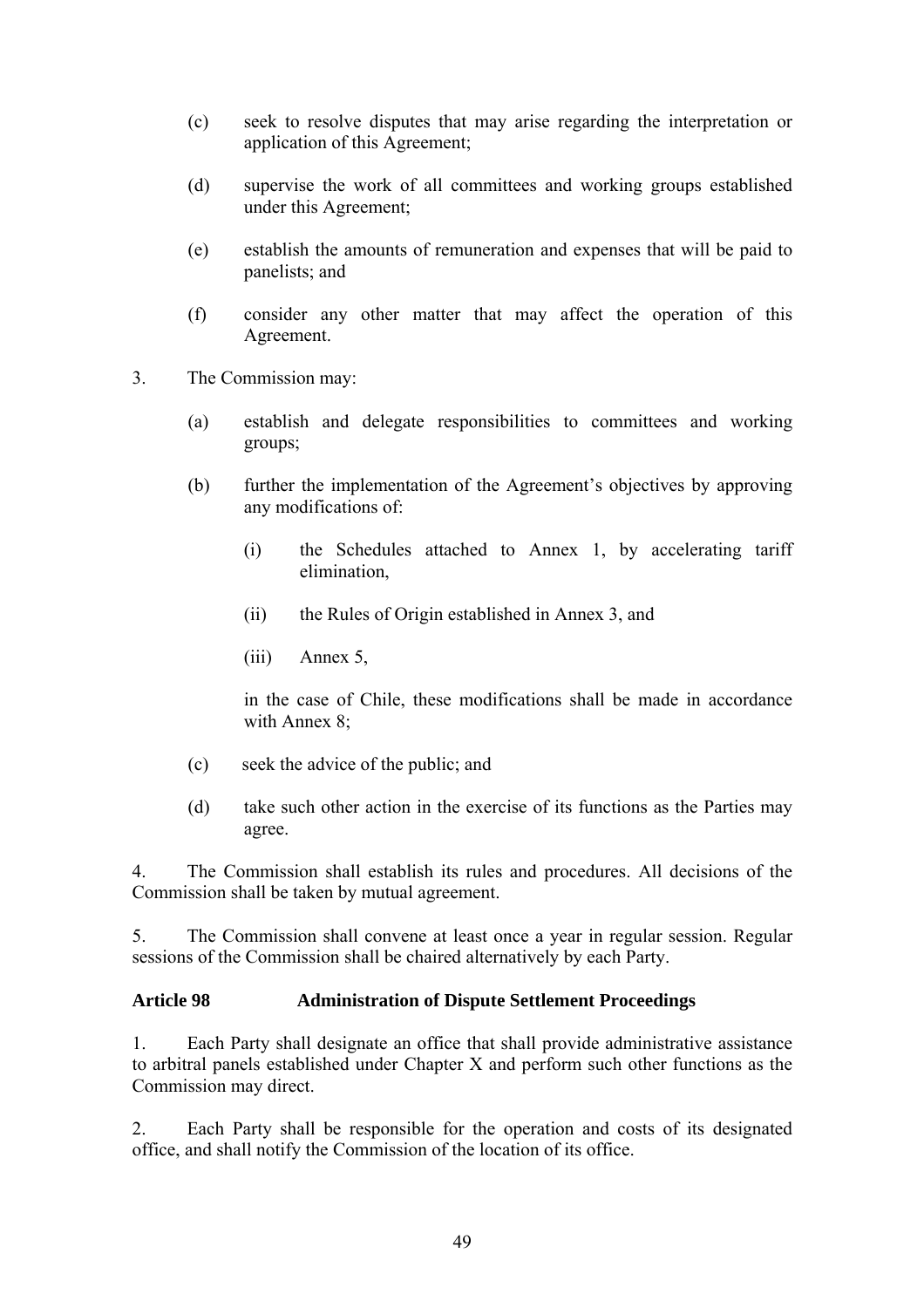## **Chapter XII**

### **Exceptions**

#### **Article 99 General Exceptions**

For the purpose of this Agreement, Article XX of GATT 1994 and its interpretative notes are incorporated into and made part of this Agreement, *mutatis mutandis*.

#### **Article 100 Essential Security**

Nothing in this Agreement shall be construed:

- (a) to require a Party to furnish or allow access to any information the disclosure of which it determines to be contrary to its essential security interests:
- (b) to prevent any Party from taking any action which it considers necessary for the protection of its essential security interests
	- (i) relating to fissionable materials or the materials from which they are derived,
	- (ii) relating to traffic in arms, ammunition and implements of war and to such traffic in other goods and materials as is carried on directly or indirectly for the purpose of supplying a military establishment,
	- (iii) taken in time of war or other emergency in international relations; or
- (c) to preclude a Party from applying measures that it considers necessary for the fulfillment of its obligations under the United Nations Charter with respect to the maintenance or restoration of international peace or security, or the protection of its own essential security interests.

#### **Article 101 Taxation**

1. For the purposes of this Article:

**tax convention** means a convention for the avoidance of double taxation or other international taxation agreement or arrangement in force between the Parties; and

**taxation measures** do not include an "import customs duty" as defined in Article 5.

2. Except as provided in this Article, nothing in this Agreement shall apply to taxation measures.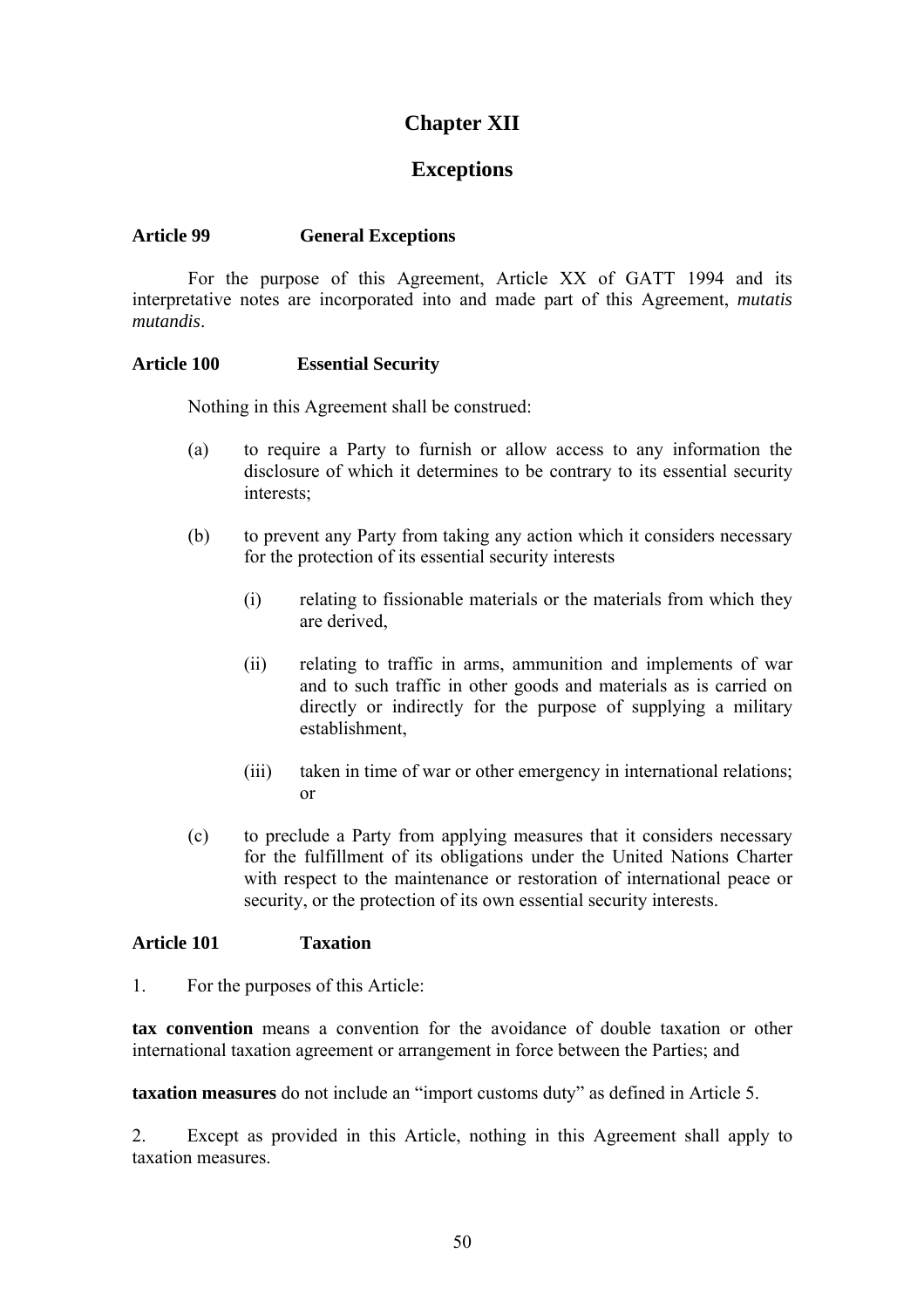3. This Agreement shall only grant rights or impose obligations with respect to taxation measures where corresponding rights or obligations are also granted or imposed under Article III of GATT 1994.

4. Nothing in this Agreement shall affect the rights and obligations of the Parties under any tax convention in force between the Parties. In the event of any inconsistency relating to a taxation measure between this Agreement and such tax convention, the latter shall prevail to the extent of the inconsistency. In the case of a tax convention between the Parties, the competent authorities under that convention shall have sole responsibility for determining whether any inconsistency exists between this Agreement and that convention.

#### **Article 102 Measures to Safeguard the Balance of Payments**

Where the Party is in serious balance of payments and external financial difficulties or threat thereof, it may, in accordance with the WTO Agreement and consistent with the *Articles of Agreement of the International Monetary Fund*, adopt measures deemed necessary.

#### **Article 103 Disclosure of Information**

Nothing in this Agreement shall be construed to require a Party to furnish or allow access to confidential information the disclosure of which would impede law enforcement or would be contrary to the public interests, the Party's law protecting personal privacy or the financial affairs and accounts of individual customers of financial institutions or which prejudice legitimate commercial interests of particular enterprises, public or private.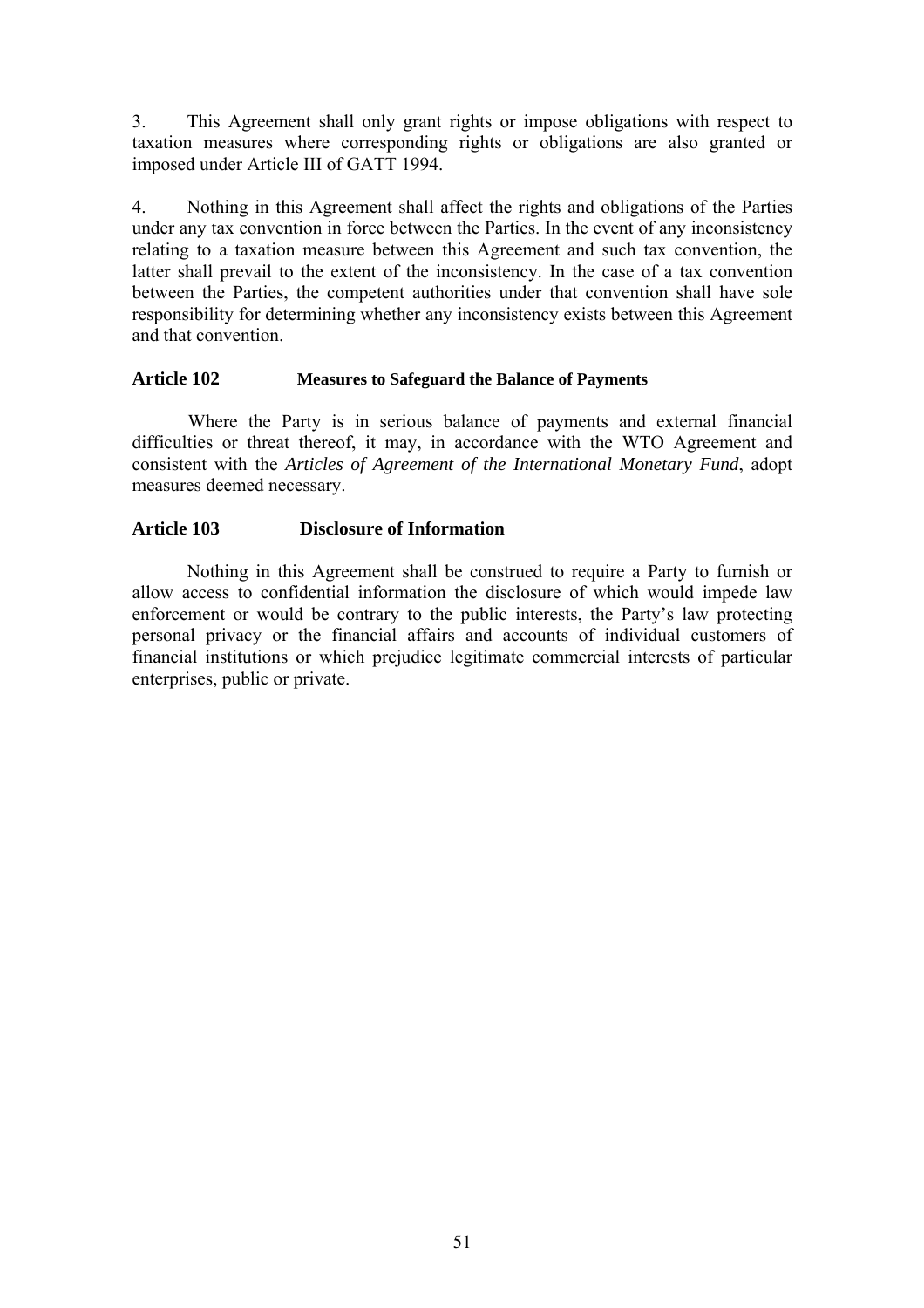## **Chapter XIII**

### **Cooperation**

#### **Article 104 General Objectives**

- 1. The Parties shall establish close cooperation aimed *inter alia* at:
	- (a) promoting economic and social development;
	- (b) stimulating productive synergies, creating new opportunities for trade and investment and promoting competitiveness and innovation;
	- (c) increasing the level of and deepening cooperation actions while taking into account the association relation between the Parties;
	- (d) reinforce and expand cooperation, collaboration and mutual interchanges in the cultural areas;
	- (e) encouraging the presence of the Parties and their goods and services in their respective markets of Asia, Pacific and Latin America; and
	- (f) increasing the level of and deepening collaboration activities among the Parties in areas of mutual interest.

2. The Parties reaffirm the importance of all form of cooperation, with particular attention to economic, trade, financial, technical, educational and cultural cooperation, as means to contribute to implementing the objectives and principles derived from this Agreement.

#### **Article 105 Economic Cooperation**

- 1. The aims of economic cooperation will be:
	- (a) to build on existing agreements or arrangements already in place for trade and economic cooperation; and
	- (b) to advance and strengthen trade and economic relations between the **Parties**

2. In pursuit of the objectives in Article 104, the Parties will encourage and facilitate, as appropriate, the following activities, including, but not limited to:

- (a) policy dialogue and regular exchanges of information and views on ways to promote and expand trade in goods and services between the Parties;
- (b) keeping each other informed of important economic and trade issues, and any impediments to furthering their economic cooperation;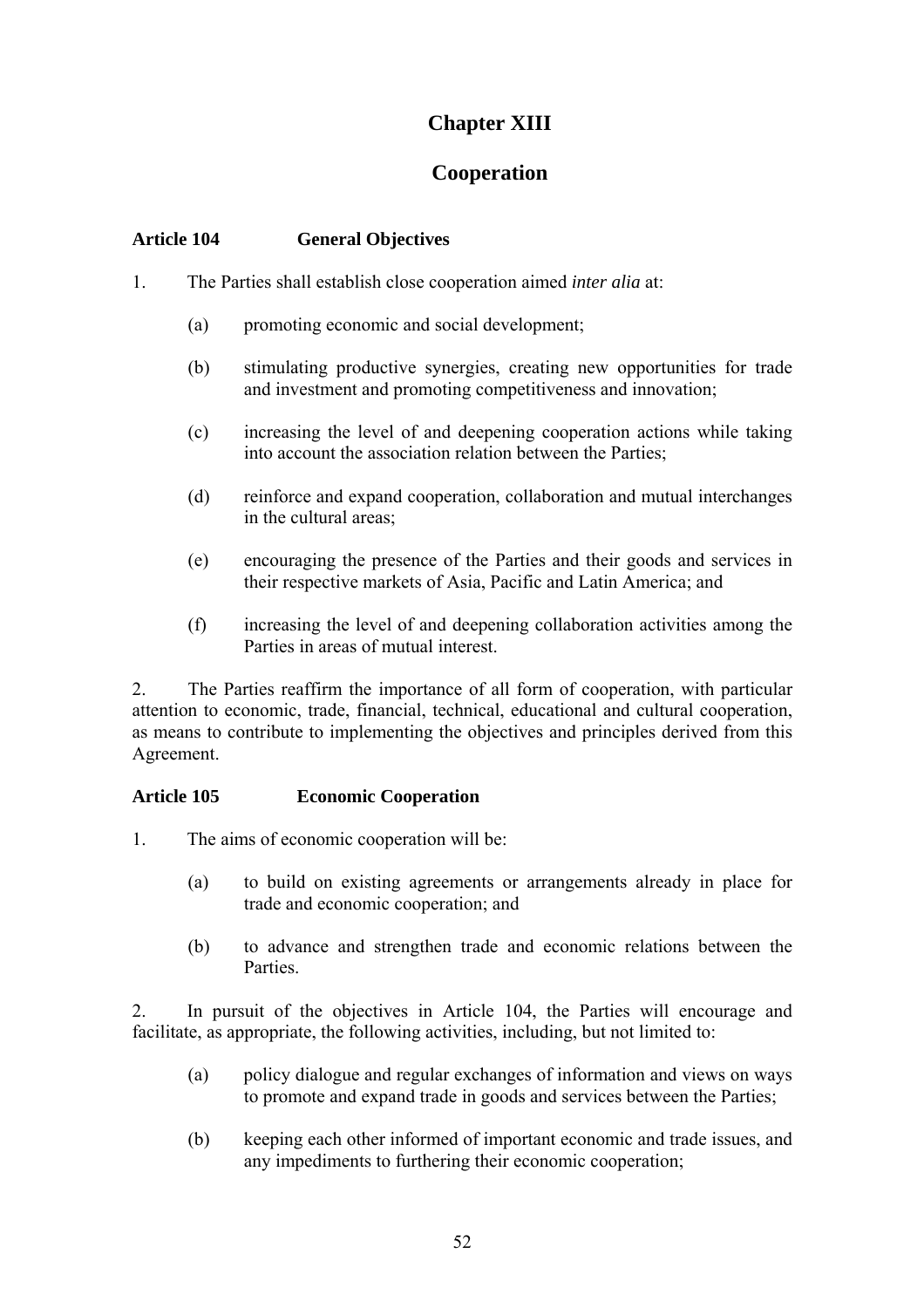- (c) providing assistance and facilities to businesspersons and trade missions that visit each other's country with the knowledge and support of the relevant agencies;
- (d) supporting dialogue and exchanges of experience among the respective business communities of the Parties;
- (e) establishing and developing mechanisms for providing information and identifying opportunities for business cooperation, trade in goods and services, investment, and government procurement; and
- (f) stimulating and facilitating actions of public and /or private sectors in areas of economic interest.

#### **Article 106 Research, Science and Technology**

1. The aims of cooperation in research, science and technology, carried out in the mutual interest of the Parties and in compliance with their policies, particularly as regards the rules for use of intellectual property resulting from research, will be:

- (a) to build on existing agreements already in place for cooperation on research, science and technology and the follow up done by the existing Joint Commission for Scientific and Technical Cooperation between the Parties;
- (b) to encourage, where appropriate, government agencies, research institutions, universities, private companies and other research organisations in each other's country to conclude direct arrangements in support of cooperative activities, programmes or projects within the framework of this Agreement, specially related to trade and commerce; and
- (c) to focus cooperative activities towards sectors where mutual and complementary interests exist, with special emphasis on information and communication technologies and software development to facilitate trade and commerce between the Parties.

2. In pursuit of the objectives in Article 104, the Parties will encourage and facilitate, as appropriate, the following activities including, but not limited to:

- (a) identifying strategies, in consultation with universities and research centres, to encourage joint postgraduate studies and research visits;
- (b) exchange of scientists, researchers and technical experts;
- (c) exchange of information and documentation; and
- (d) promoting public/private sector partnerships in support of the development of innovative products and services and study joint efforts to enter into new markets.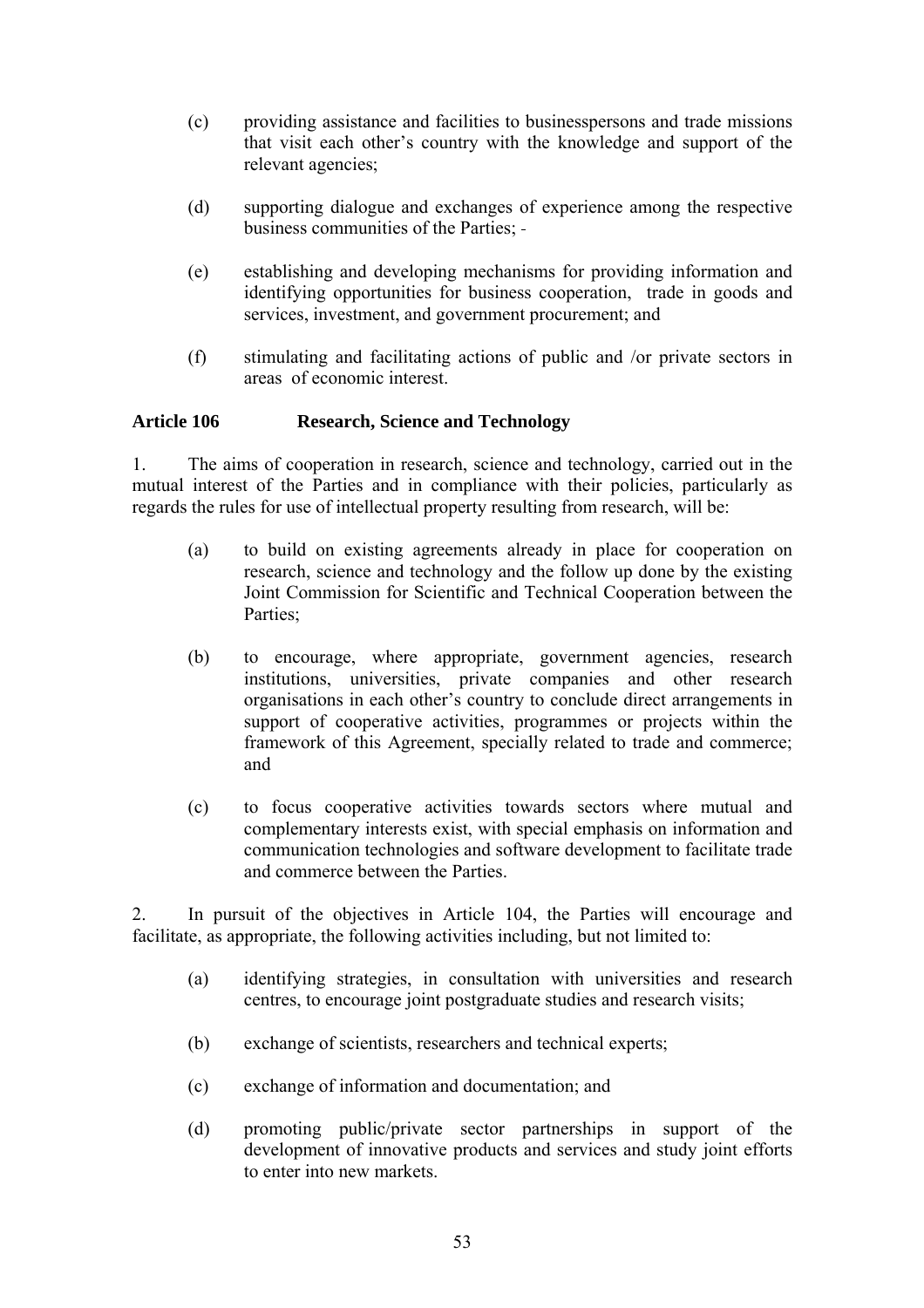#### **Article 107 Education**

- 1. The aims of education cooperation will be:
	- (a) to build on existing agreements or arrangements already in place for cooperation in education; and
	- (b) to promote networking, mutual understanding and close working relationships in the area of education between the Parties.

2. In pursuit of the objectives in Article 104, the Parties shall encourage and facilitate, as appropriate, exchanges between and among their respective educationrelated agencies, institutions, organizations, in fields such as:

- (a) education quality assurance processes;
- (b) on-line and distance education at all levels;
- (c) primary and secondary education systems;
- (d) higher education;
- (e) technical education; and
- (f) industry collaboration for technical training.
- 3. Cooperation in education can focus on:
	- (a) exchange of information, teaching aids, and demonstration materials;
	- (b) joint planning and implementation of programs and projects, and joint coordination of targeted activities in agreed fields;
	- (c) development of collaborative training, joint research and development, across graduate and postgraduate studies;
	- (d) exchange of teaching staff, administrators, researchers and students in relation to programs that will be of mutual benefit;
	- (e) gaining understanding of each Parties' education systems and policies including information relevant to the interpretation and evaluation of qualifications, potentially leading to discussions between institutions of higher learning on academic credit transfer and the possibility of mutual recognition of qualifications; and
	- (f) collaboration on the development of innovative quality assurance resources to support learning and assessment, and the professional development of teachers and trainers in training.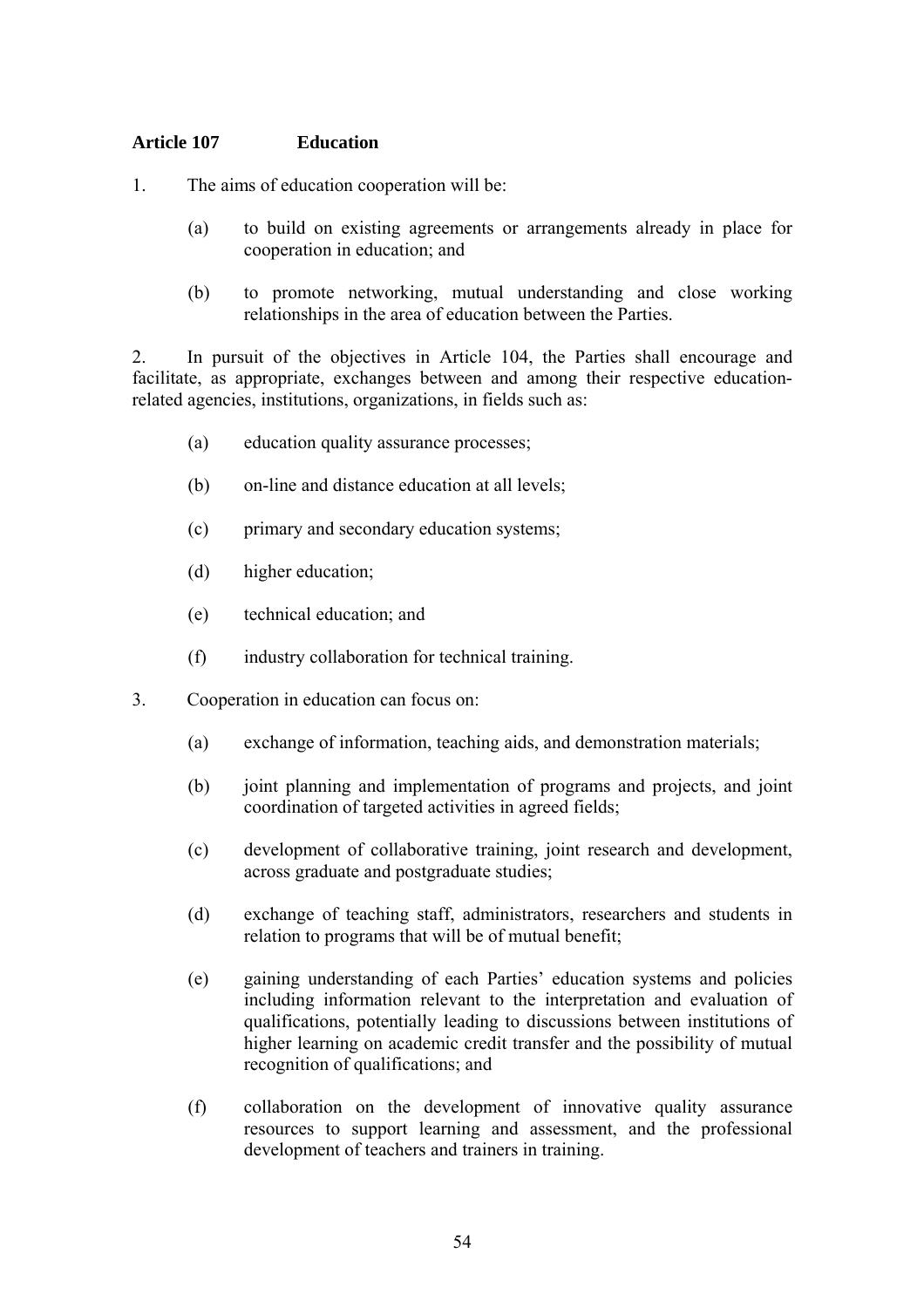#### **Article 108 Labor, Social Security and Environmental Cooperation**

The Parties shall enhance their communication and cooperation on labor, social security and environment through both the Memorandum of Understanding on Labor and Social Security Cooperation, and the Environmental Cooperation Agreement between the Parties.

#### **Article 109 Small and Medium-Sized Enterprises**

1. The Parties will promote a favorable environment for the development of small and medium-sized enterprises (SMEs).

2. Cooperation shall be oriented to share knowledge and good practices with SMEs. These practices should promote partnership and productive chain linkage development, downstream and upstream oriented, to improve SMEs productivity, development of capacities to increase SMEs access to markets, integrate technology to labor intensive processes and human resources development to increase their knowledge about Chinese and Chilean markets.

- 3. Co-operation shall be developed, among other activities, through:
	- (a) information exchange;
	- (b) conferences, seminars, experts dialogue and training programs with experts; and
	- (c) promoting contacts between economic operators, encouraging prospecting for industrial and technical opportunities;
- 4. Co-operation shall include, among other subjects:
	- (a) designing and develop mechanisms to encourage partnership and productive chain linkage development;
	- (b) defining and develop methods and strategies for clusters development;
	- (c) increasing access to information regarding mandatory procedures and any other relevant information for an SME exporter;
	- (d) defining technological transference: programs oriented to transfer technological innovation to SMEs and to improve their productivity;
	- (e) increasing access to information on technological promotion programs for SMEs and financial support and encouragement programs for SMEs;
	- (f) supporting new exporting SMEs (sponsorship, exporters club); and
	- (g) identifying specific areas subject to potential improvement.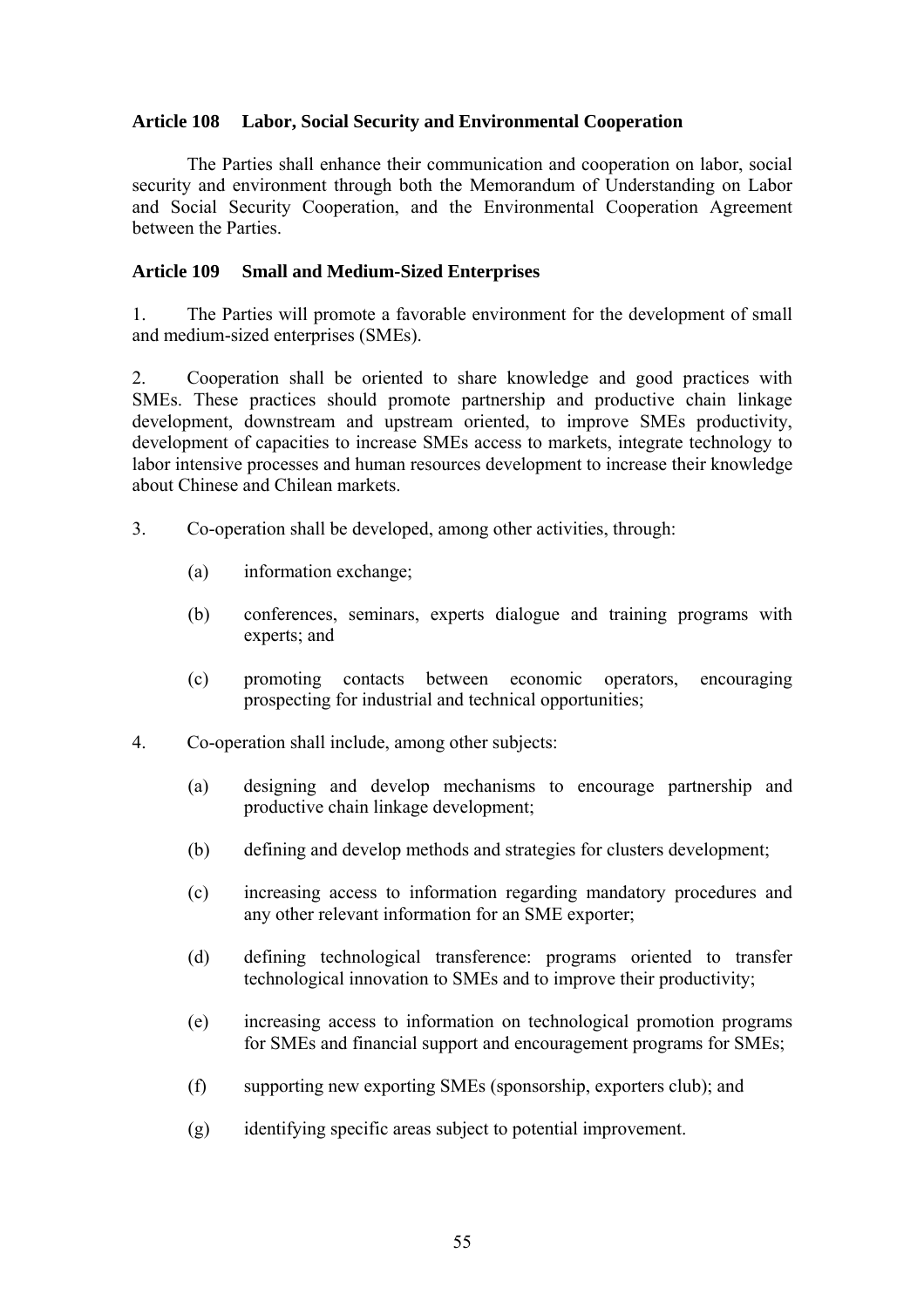#### **Article 110 Cultural Cooperation**

- 1. The aims of cultural cooperation shall be:
	- (a) to build on existing agreements or arrangements already in place for cultural cooperation; and
	- (b) to promote information and cultural exchanges between the Parties.

2. In pursuit of the objectives in Article 104, the Parties will encourage and facilitate, as appropriate, the following activities, including, but not limited to:

- (a) encouraging dialogue on cultural policies and promotion of local culture;
- (b) encouraging exchange of cultural events and promote awareness of artistic works;
- (c) encouraging exchange of experience in conservation and restoration of national heritage;
- (d) encouraging exchange of experience on management for the arts;
- (e) encouraging cooperation in the audio-visual field, mainly through training programs in the audio-visual sector and means of communication, including co-production, training, development and distribution activities; and
- (f) having a consultation mechanism between the two countries' culture authorities.

#### **Article 111 Intellectual Property Rights**

- 1. The aim of cooperation on intellectual property rights will be:
	- (a) to build on the foundations established in existing international agreements in the field of intellectual property, to which both are parties, including the TRIPS Agreement and, particularly, on the principles set out in the *Declaration on the TRIPS Agreement on Public Health*, adopted on November 14, 2001, by the WTO at the Fourth WTO Ministerial held in Doha, Qatar, and the *Decision on the Implementation of Paragraph 6 of the Doha Declaration on the TRIPS Agreement and Public Health*, adopted on August 30, 2003;
	- (b) to promote economic and social development, particularly in the new digital economy, technological innovation as well as the transfer and dissemination of technology to the mutual advantage of technology producers and users, and to encourage the development of social economic well-being, and trade;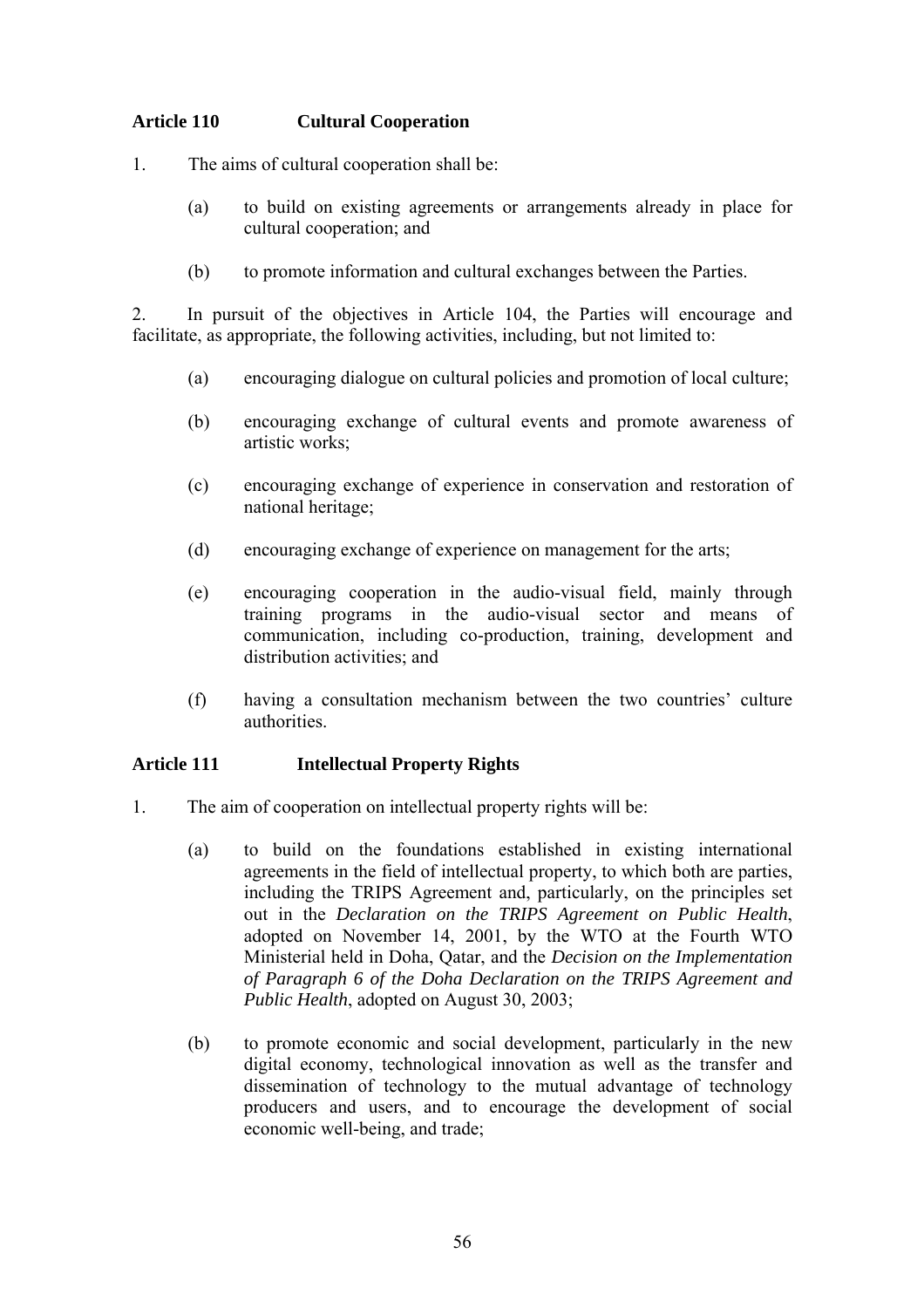- (c) to achieve a balance between rights of right holders and the legitimate interests of users and the community with regard to protected subject matters;
- (d) to provide certainty for right holders and users of intellectual property over the protection and enforcement of intellectual property rights;
- (e) to encourage the rejection of practices or conditions pertaining to intellectual property rights which constitute abuse of rights, restrain competition or may impede transfer and dissemination of new developments; and
- (f) to promote the efficient registration of intellectual property rights.

2. The Parties will cooperate, on mutually agreed terms and subject to the availability of appropriated funds, by means of:

- (a) educational and dissemination projects on the use of intellectual property as a research and innovation tool;
- (b) training and specialization courses for public servants on intellectual property rights and other mechanisms;
- (c) exchange of information on:
	- (i) implementation of intellectual property systems,
	- (ii) appropriate initiatives to promote awareness of intellectual property rights and systems, and
	- (iii) developments on intellectual property policy. Such developments may, for example, include, but not be limited to, the implementation of appropriate limitations and exceptions under copyright law, and the implementation of measures concerning the appropriate protection of digital rights management information;
- (d) notification of policy dialogue on initiatives on intellectual property in multilateral and regional fora;
- (e) notification of contact points for the enforcement of intellectual property rights;
- (f) reports regarding on developments, improvements, relevant jurisprudence and bills in Congress;
- (g) enhancing knowledge of electronic systems used for the management of intellectual property; and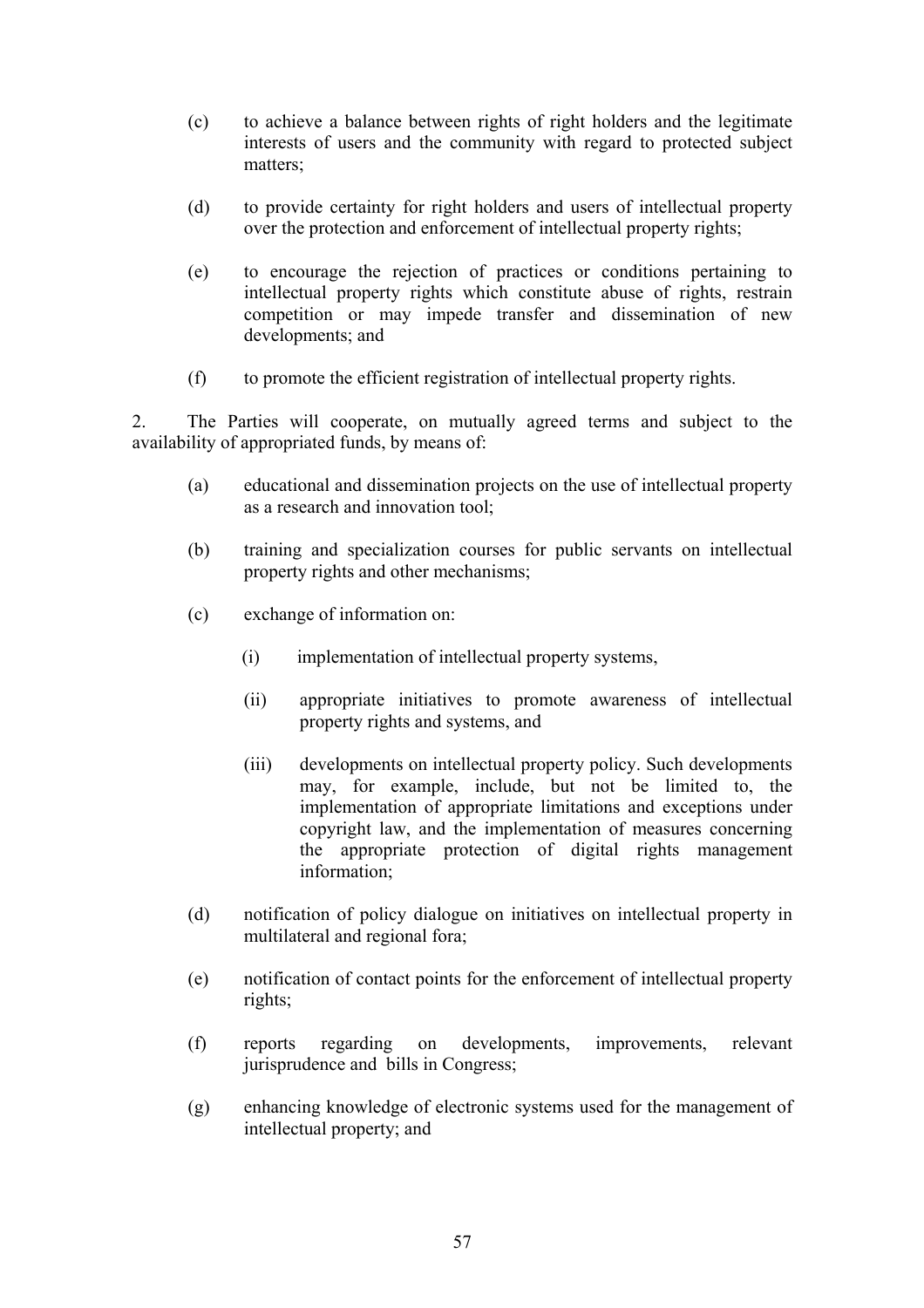(h) other activities and initiatives as may be mutual determined between the **Parties** 

#### **Article 112 Promoting Investment**

1. The aim of cooperation shall be to help the Parties to promote, within the bounds of their own competence, an attractive and stable reciprocal investment climate.

2. The Parties will promote the establishment of information exchange channels and facilitate full communication and exchange in the following aspects:

- (a) communication on investment policy laws, as well as, economic trade and commercial information;
- (b) exploring the possibility of establishing investment promotion mechanisms; and
- (c) providing national information for the potential investors and on investment cooperative parties.

#### **Article 113 Mining and Industrial Cooperation**

1. The aims of cooperation in mining and industry sectors carried out in the mutual interest of the Parties and in compliance with their policies, will be:

- (a) to encourage, where appropriate, government agencies, research institutions, universities, private companies and other research organizations in each other's country to conclude direct arrangements in support of cooperative activities, programs, projects or joint ventures within the framework of this Agreement;
- (b) to focus cooperative activities towards sectors where mutual and complementary interests exist; and
- (c) to build on existing agreements and arrangements already in place between the Parties such as intergovernmental protocols, or association agreements between copper companies and corporations of the Parties.

2. Mining and Industrial cooperation may include work in, but not be limited to, the following areas:

- (a) bio-mining (mining using biotechnology procedures);
- b) mining techniques, specially underground mining, and conventional metallurgy;
- c) productivity in mining;
- d) industrial robotics for mining and other sector applications;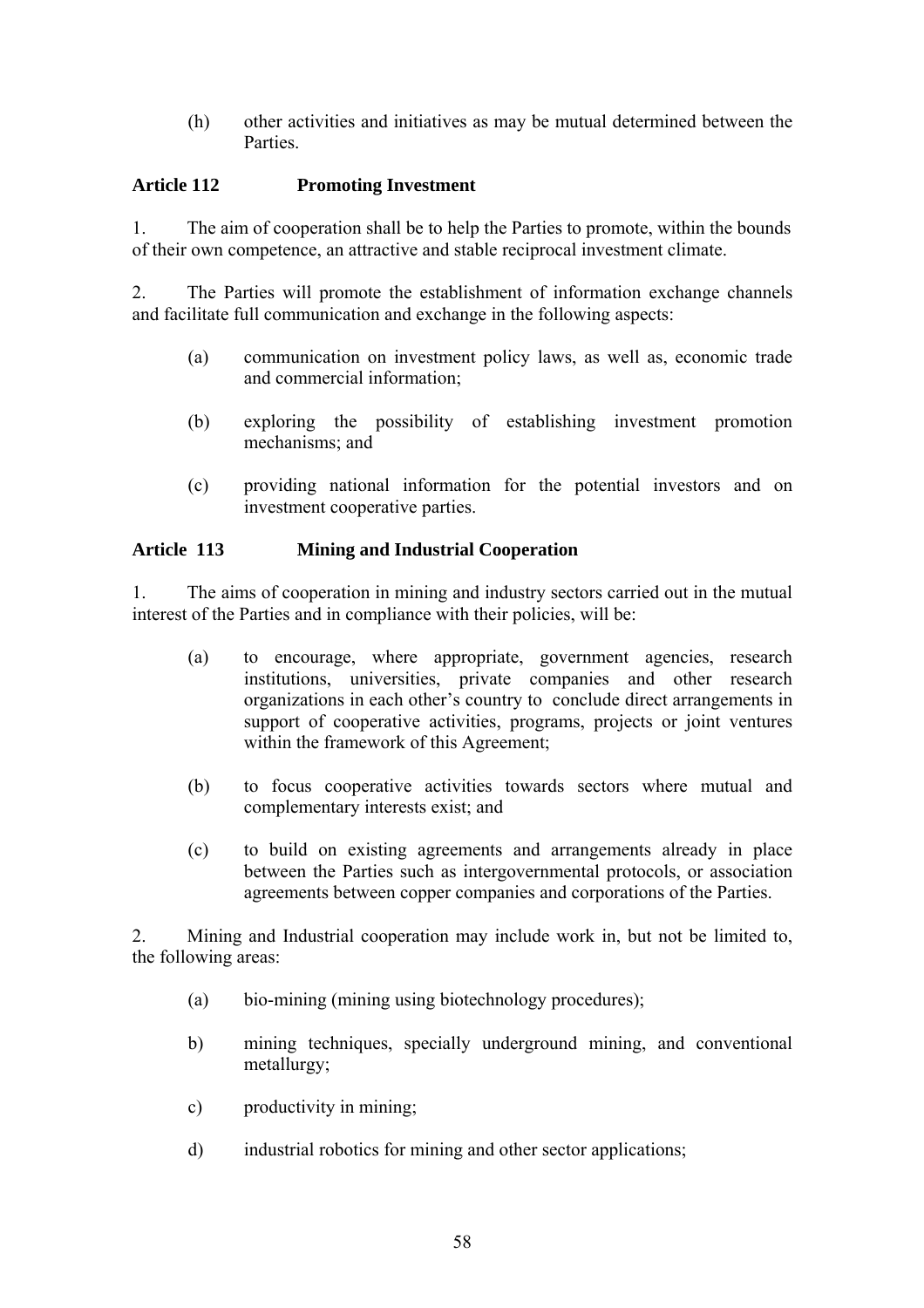- e) informatics and telecommunication applications for mining and industrial plant production; and
- f) software development for mining and industrial applications.

3. In pursuit of the objectives in Article 104, the Parties will encourage and facilitate, as appropriate, the following activities including, but not limited to:

- (a) exchange of information, documentation and institutional contacts in areas of interest;
- (b) mutual access to academic, industrial and entrepreneurial networks in the area of mining and industry;
- (c) identification of strategies, in consultation with universities and research centres, that encourage joint postgraduate studies, research visits and joint research projects;
- (d) exchange of scientists, researchers and technical experts;
- (e) promotion of public/private sector partnerships and joint ventures in the support of the development of innovative products and services specially related to productivity in the sector activities;
- (f) technology transfer in the areas mentioned in paragraph 2; and
- (g) designing of innovation technology models based in public/private cooperation and association ventures.

#### **Article 114 Mechanisms for Cooperation**

1. The Parties will establish a national contact point to facilitate communication on possible cooperation activities. The national contact point will work with government agencies, private sector representatives and educational and research institutions in the operation of this Chapter.

2. For the purposes of this Chapter, the Commission shall have, the following functions:

- (a) to oversee the implementation of the cooperation framework agreed by the Parties:
- (b) to encourage the Parties to undertake cooperation activities under the cooperation framework agreed by the Parties;
- (c) to make recommendations on the cooperation activities under this Chapter, in accordance with the strategic priorities of the Parties; and
- (d) to review through regular reporting from each Party the operation of this Chapter and the application and fulfillment of its objectives between the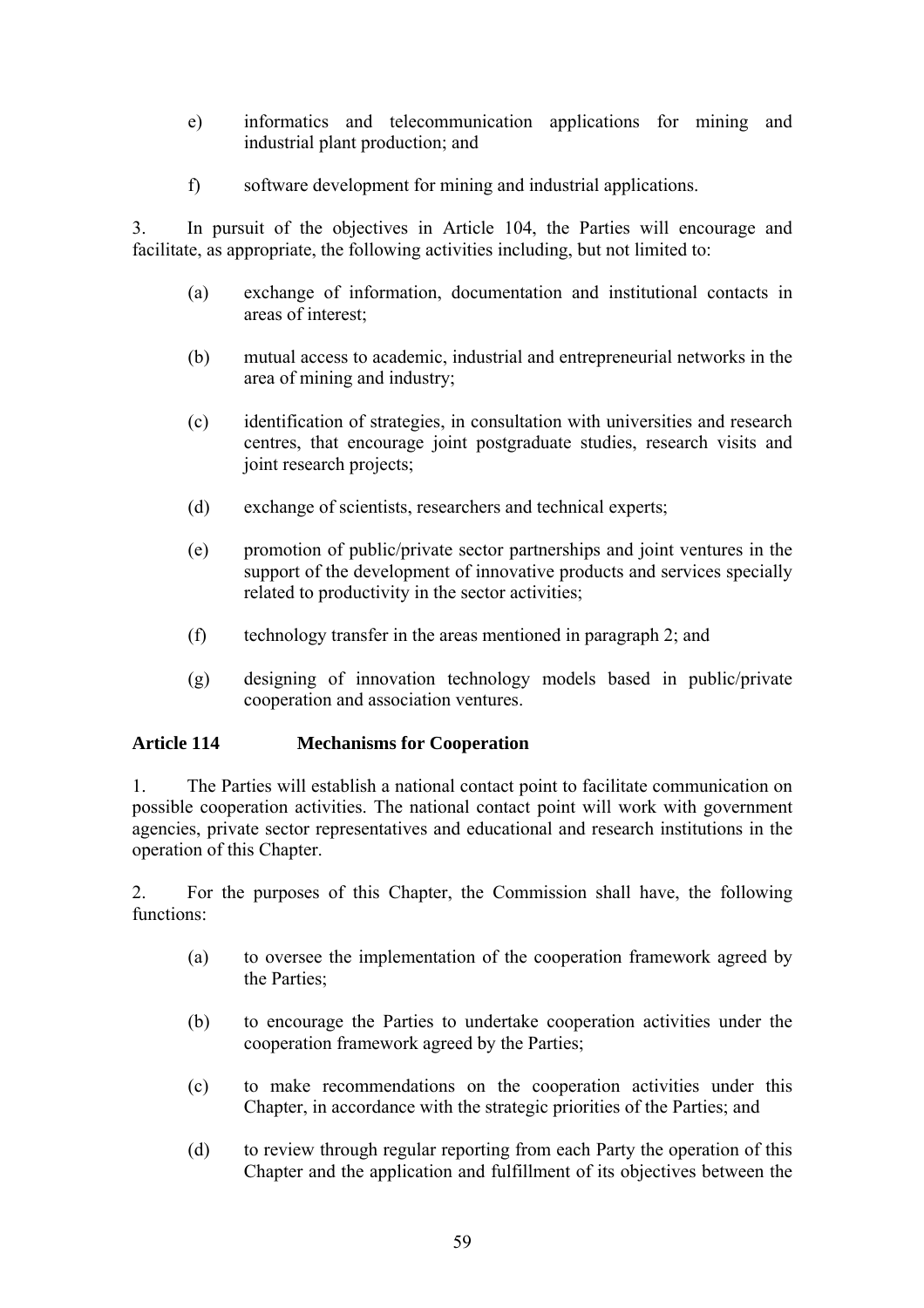relevant institutions (including but not limited to the relevant government agencies, research institutes, and universities) of the Parties to help foster closer cooperation in thematic areas.

#### **Article 115 Dispute Settlement**

No Party shall have recourse to Chapter X for any issue arising from or relating to this Chapter.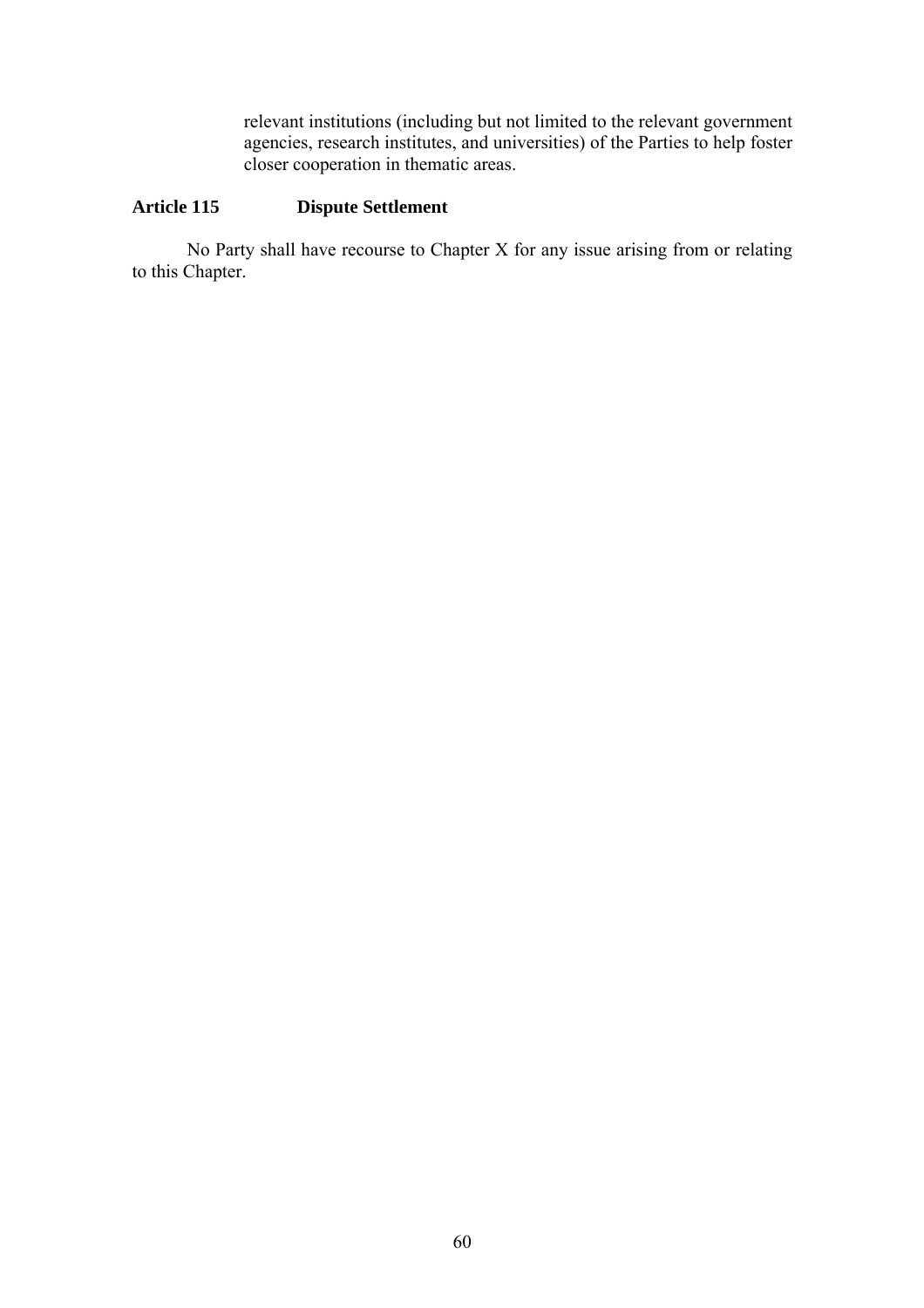## **Chapter XIV**

### **Final Provisions**

#### **Article 116 Annexes and Footnotes**

The annexes and footnotes to this Agreement constitute an integral part of this Agreement.

#### **Article 117 Amendments**

1. The Parties may agree on any modification of or addition to this Agreement.

2. When so agreed, and entered into force according to Article 119, a modification or addition shall constitute an integral part of this Agreement.

#### **Article 118 Amendment of the WTO Agreement**

If any provision of the WTO Agreement that the Parties have incorporated into this Agreement is amended, the Parties shall consult on whether to amend this Agreement.

#### **Article 119 Entry into Force and Termination**

1. The entry into force of this Agreement is subject to the completion of necessary domestic legal procedures by each Party.

2. This Agreement shall enter into force 60 days after the date on which the Parties exchange written notification that such procedures have been completed, or after such other period as the Parties may agree.

3. Either Party may terminate this Agreement by written notification to the other Party. This Agreement shall expire 180 days after the date of such notification.

#### **Article 120 Future Work Program**

Unless otherwise agreed by the Parties, they will negotiate trade in services and investment after the conclusion of the negotiations of this Agreement.

#### **Article 121 Authentic Texts**

This Agreement shall be done in Chinese, Spanish and English. The three texts of this Agreement are equally authentic. In the event of divergence, the English text shall prevail.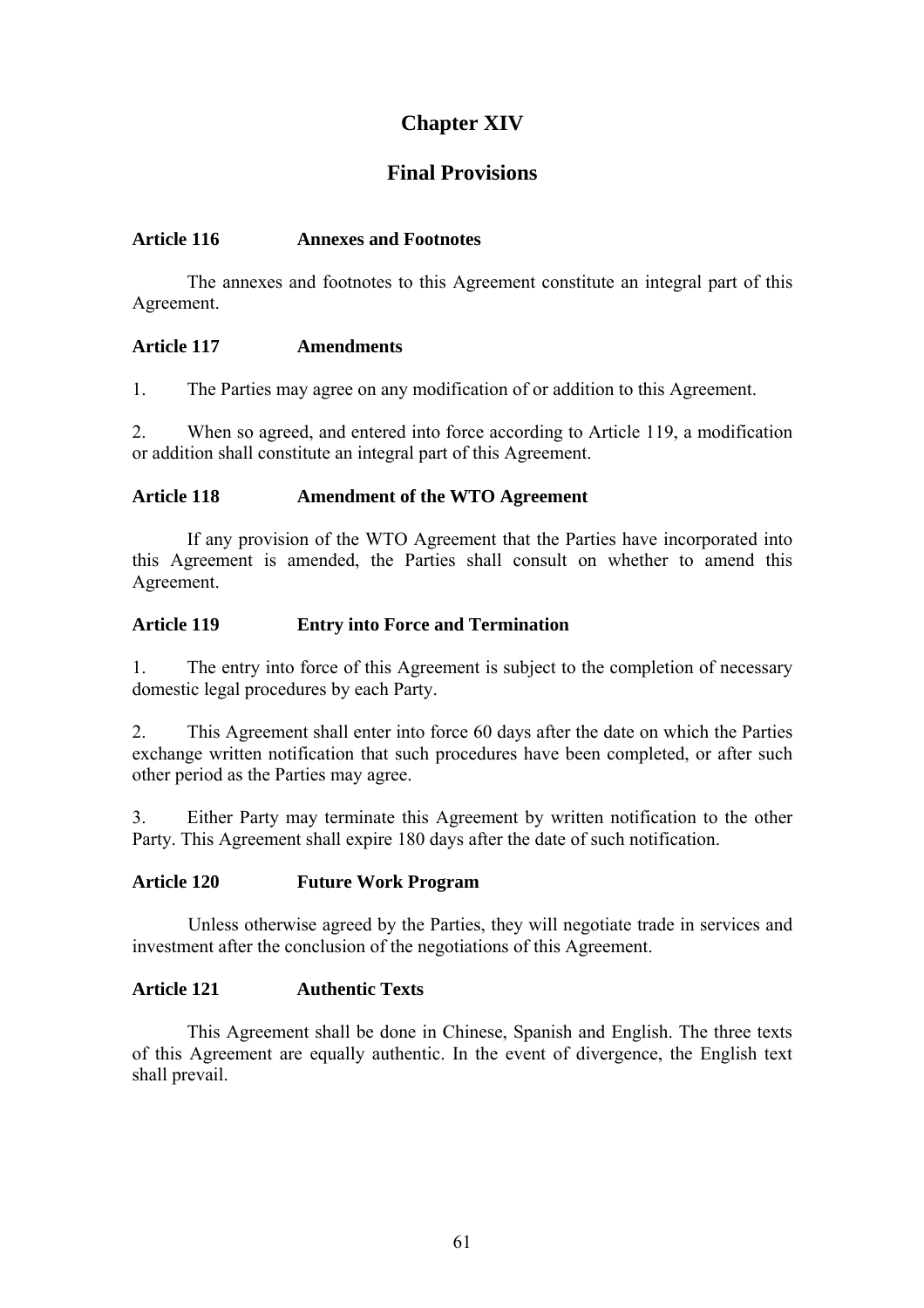**IN WITNESS WHEREOF**, the undersigned, being duly authorized by their respective Governments, have signed this Agreement.

**DONE** at Pusan, Republic of Korea, in duplicate, this eighteenth day of November two thousand and five.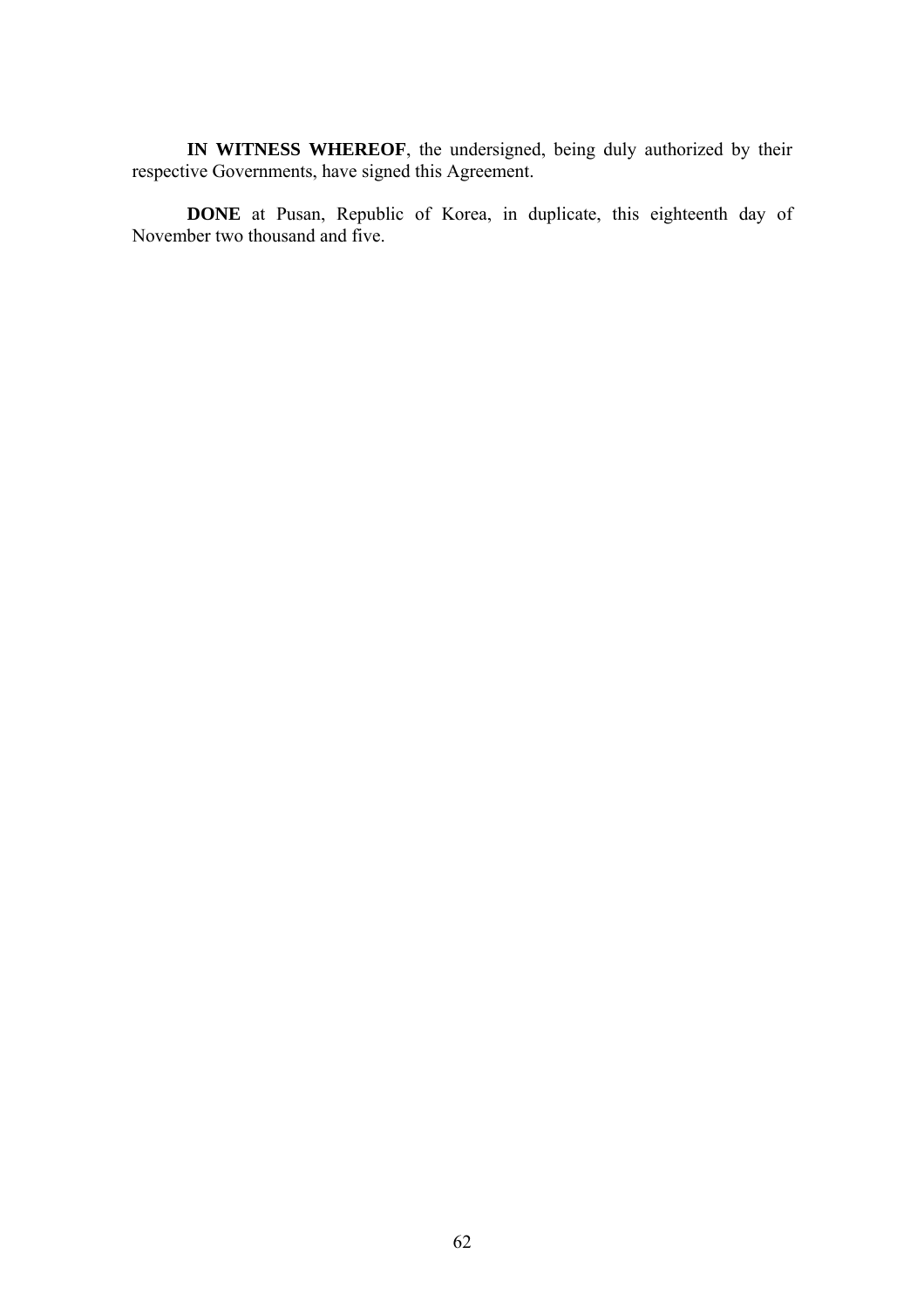#### **Annex 1**

#### **Elimination of Import Customs Duties**

#### **Introductory notes**

The tariff elimination schedules<sup>[5](#page-62-0)</sup> in this Annex contains the following five columns:

- (a) **"Code"**: the code used in the nomenclature of the Harmonized System 2002.
- (b) **"Description"**: description of the product falling under the heading.
- (c) **"Base Rate"**: the basic import customs duty rate from which the tariff elimination program starts.
- (d) **"Category"**: the category under which the product concerned falls for the purposes of tariff elimination.
- (e) **"Observation"**: additional information if it corresponds.

 $\overline{a}$ 

<span id="page-62-0"></span><sup>&</sup>lt;sup>5</sup> The dates established in the Schedules contained in this Annex shall be subject to the domestic legal procedures of each Party.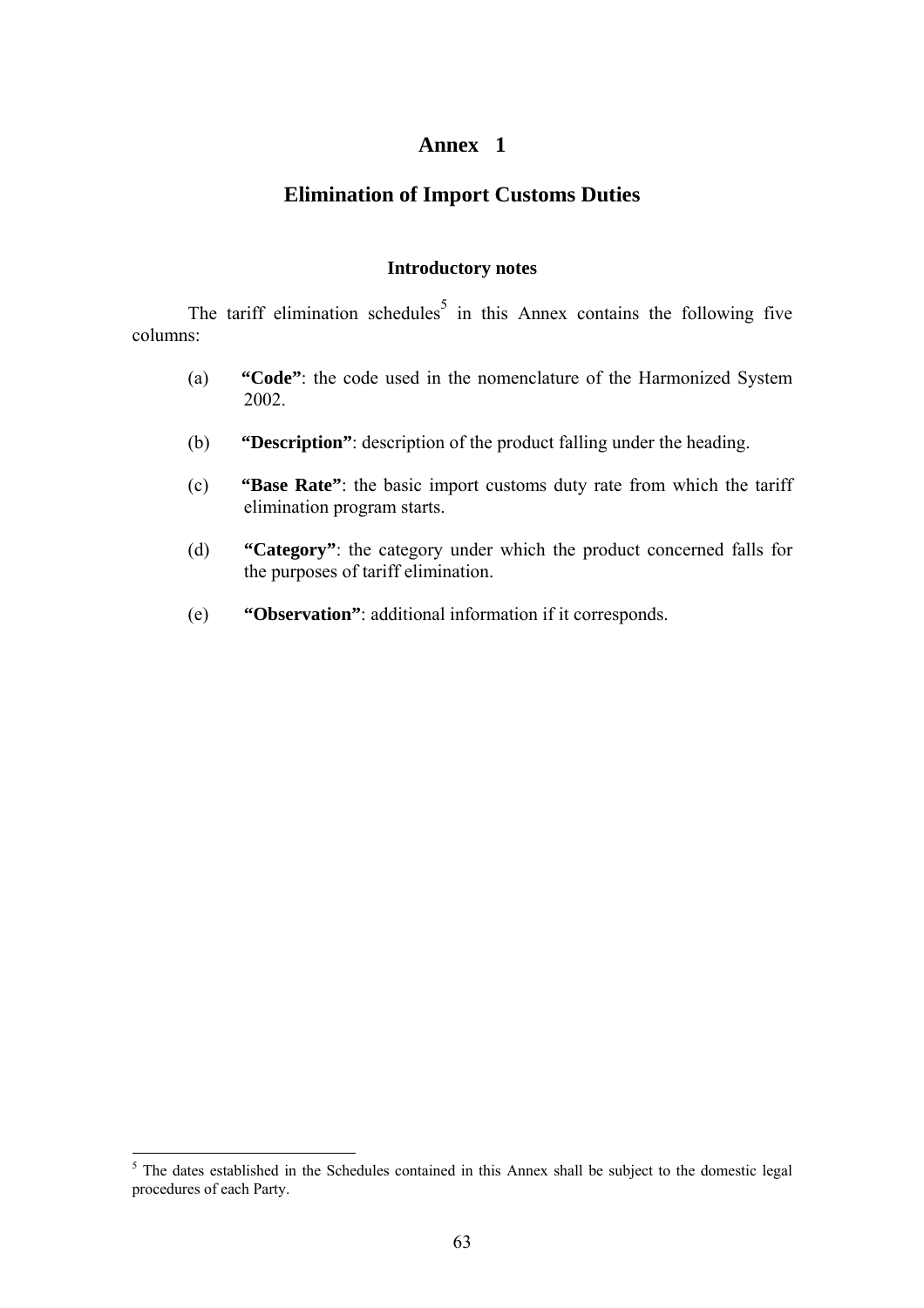#### **Section 1**

#### **Import Customs Duties on Imports Originating in China**

The categories which are applicable to imports into Chile from China are the following:

1) **"Year 1"**: import customs duties shall be eliminated entirely and such goods shall be duty-free on the date this Agreement enters into force. The margin of preference is as follows:

| Category | Entry into force |
|----------|------------------|
| Year 1   |                  |

2) **"Year 5"**: import customs duties shall be removed in five equal annual stages beginning on the date this Agreement enters into force, and such goods shall be duty-free, effective from January 1st of year five. Each year's margin of preference is as follows:

|          | Entry into |     |     |     |                                      |
|----------|------------|-----|-----|-----|--------------------------------------|
| Category | force      |     |     |     | [01.01.07]01.01.08]01.01.09]01.01.10 |
| Year 5   | 20%        | 40% | 60% | 80% | $100\%$                              |

3) **"Year 10"**: import customs duties shall be removed in ten equal annual stages beginning on the date this Agreement enters into force, and such goods shall be duty-free, effective January 1st of year ten. Each year's margin of preference is as follows:

|          | Entry into |     |                                                                                     |     |     |     |     |     |     |      |
|----------|------------|-----|-------------------------------------------------------------------------------------|-----|-----|-----|-----|-----|-----|------|
| Category | force      |     | $[01.01.07]01.01.08]01.01.09]01.01.10]01.01.11]01.01.12]01.01.13]01.01.14]01.01.15$ |     |     |     |     |     |     |      |
| Year 10  | 10%        | 20% | 30%                                                                                 | 40% | 50% | 60% | 70% | 80% | 90% | 100% |

4) **"EXCL"**: these products are not subject to tariff elimination.

**[Schedule of Chile](http://www.direcon.cl/pdf/CHILES_OFFER_TO_CHINA.xls)**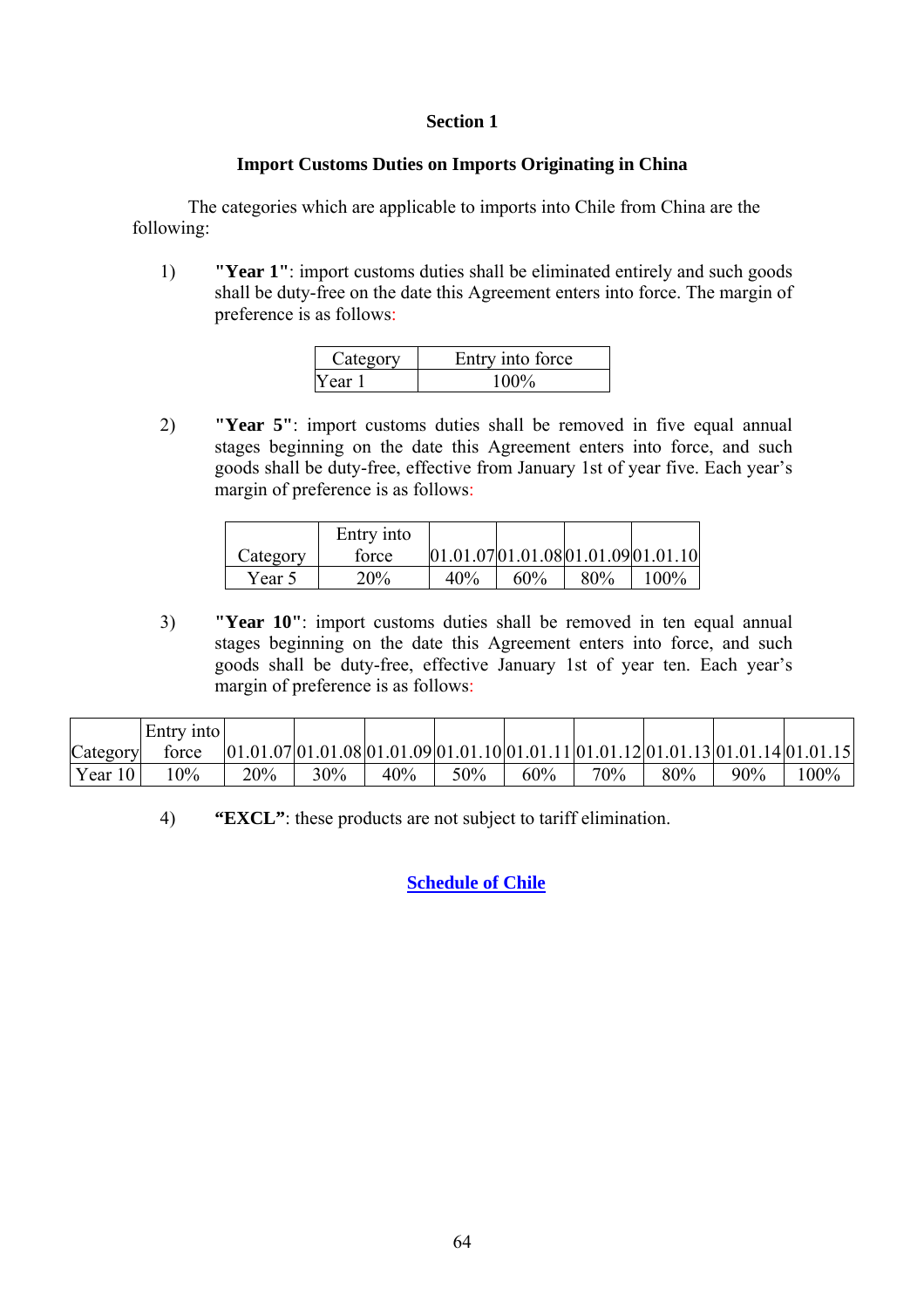#### **Section 2**

#### **Import Customs Duties on Imports Originating in Chile**

The categories which are applicable to imports into China from Chile are the following**:** 

1) **"Year 1"**: import customs duties shall be eliminated entirely and such goods shall be duty-free on the date this Agreement enters into force. The margin of preference is as follows:

|          | Entry into |
|----------|------------|
| Category | force      |
| Year 1   | $100\%$    |

2) **"Year 2"**: import customs duties shall be removed in two equal annual stages beginning on the date this Agreement enters into force, and such goods shall be duty-free, effective January 1st of year two. Each year's margin of preference is as follows:

|          | Entry into |          |
|----------|------------|----------|
| Category | force      | 01.01.07 |
| Year 2   | 50%        | $100\%$  |

3) **"Year 5"**: import customs duties shall be removed in five equal annual stages beginning on the date this Agreement enters into force, and such goods shall be duty-free, effective January 1st of year five. Each year's margin of preference is as follows:

|          | Entry into |     |        |     |                                      |
|----------|------------|-----|--------|-----|--------------------------------------|
| Category | force      |     |        |     | [01.01.07]01.01.08]01.01.09]01.01.10 |
| Year 5   | 20%        | 40% | $60\%$ | 80% | $100\%$                              |

4) **"Year 10"**: import customs duties shall be removed in ten equal annual stages beginning on the date this Agreement enters into force, and such goods shall be duty-free, effective January 1st of year ten. Each year's margin of preference is as follows:

|            | Entry into |     |     |     |     |     |        |     |        |                                                                                      |
|------------|------------|-----|-----|-----|-----|-----|--------|-----|--------|--------------------------------------------------------------------------------------|
| Category   | force      |     |     |     |     |     |        |     |        | $[01.01.07]01.01.08]01.01.09]01.01.10]01.01.11]01.01.12]01.01.13]01.01.14]01.01.15]$ |
| Year $101$ | 10%        | 20% | 30% | 40% | 50% | 60% | $70\%$ | 80% | $90\%$ | $100\%$                                                                              |

5) "**EXCL"**: These products are not subject to tariff elimination.

#### **[Schedule of China](http://www.direcon.cl/pdf/china)**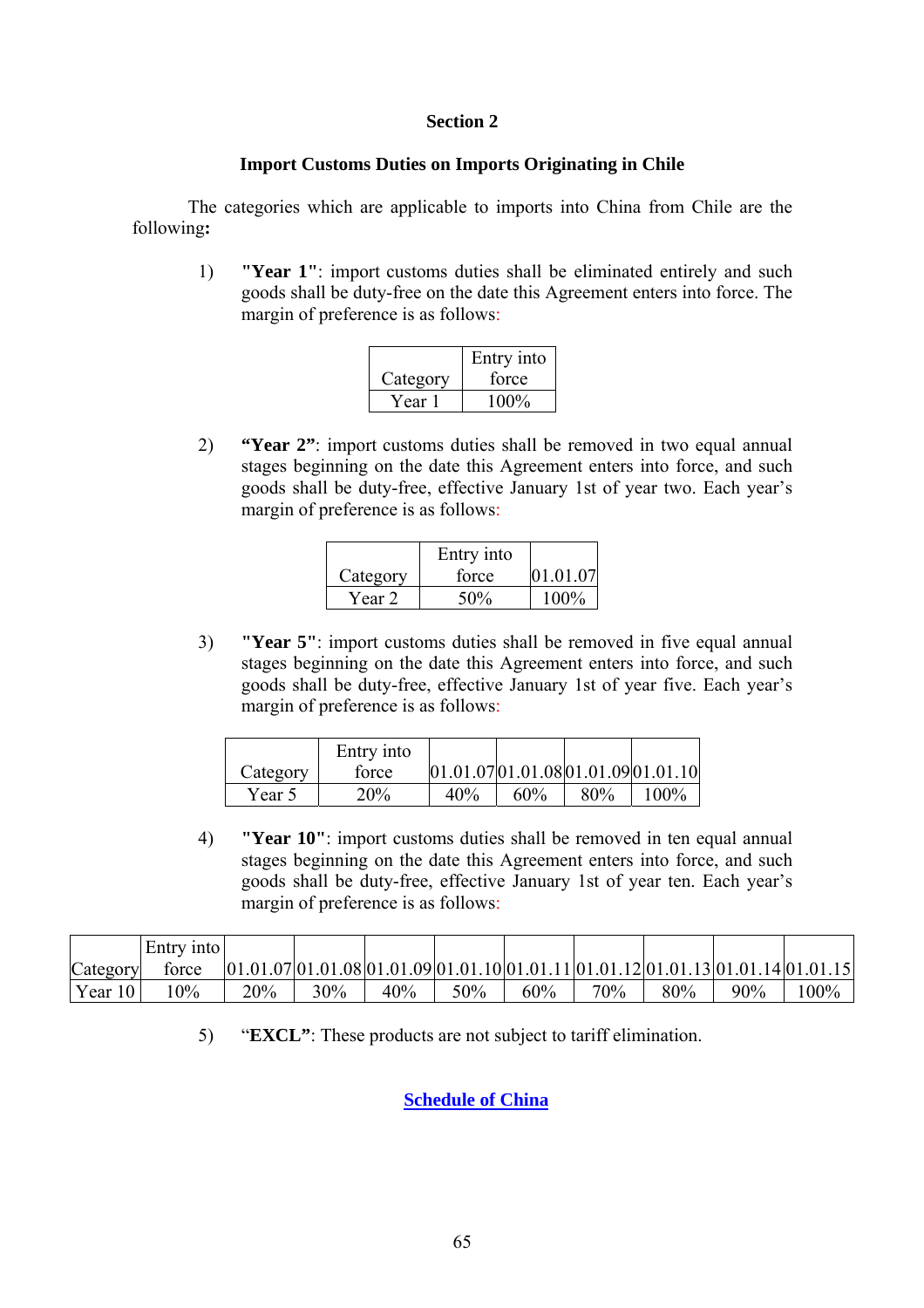## **Annex 2A**

# **List of Geographical Indications in China**

Shaoxing Wine

Anxi Tieguanyin (tea)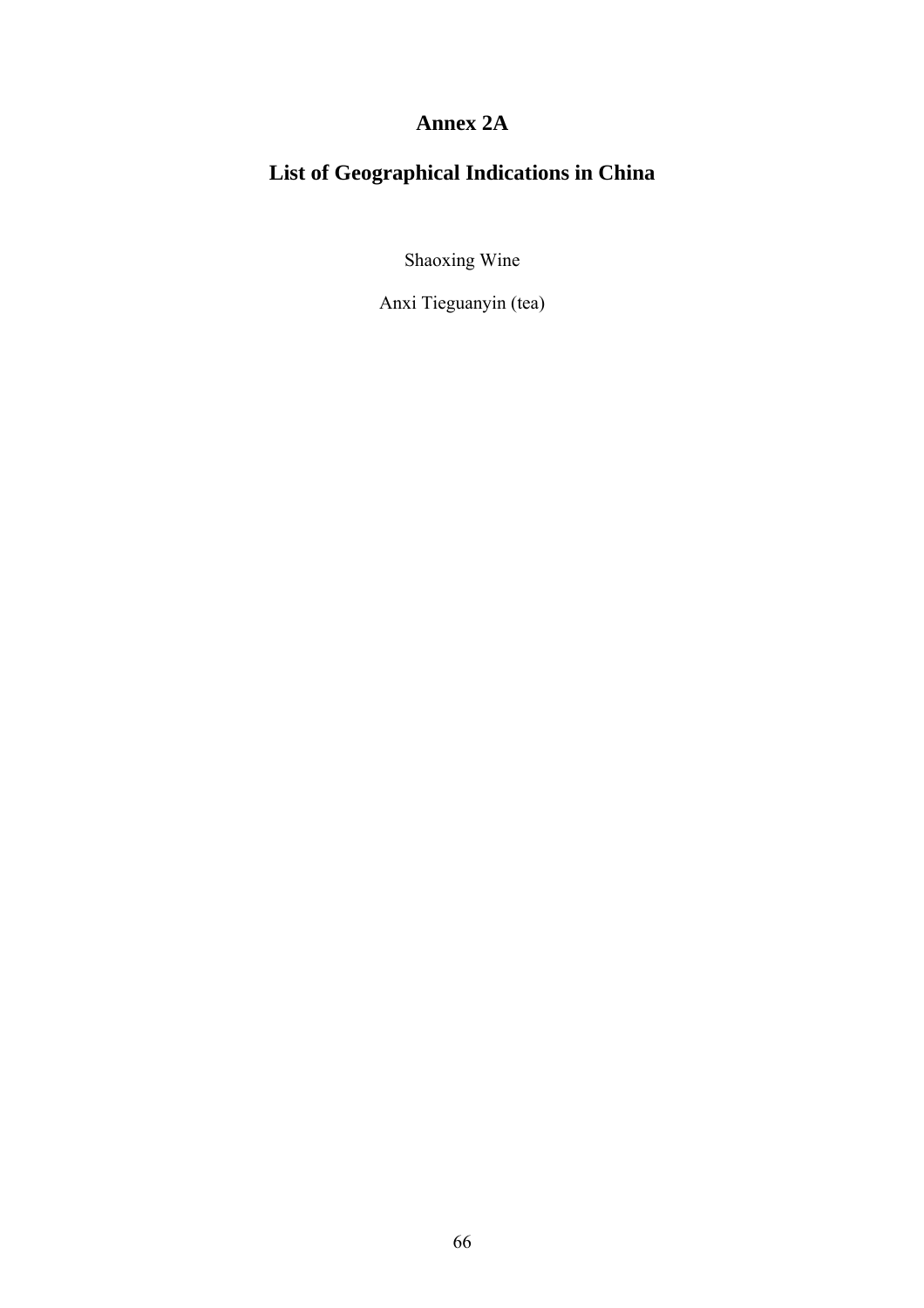## **Annex 2B**

# **List of Geographical Indications in Chile**

Chilean Pisco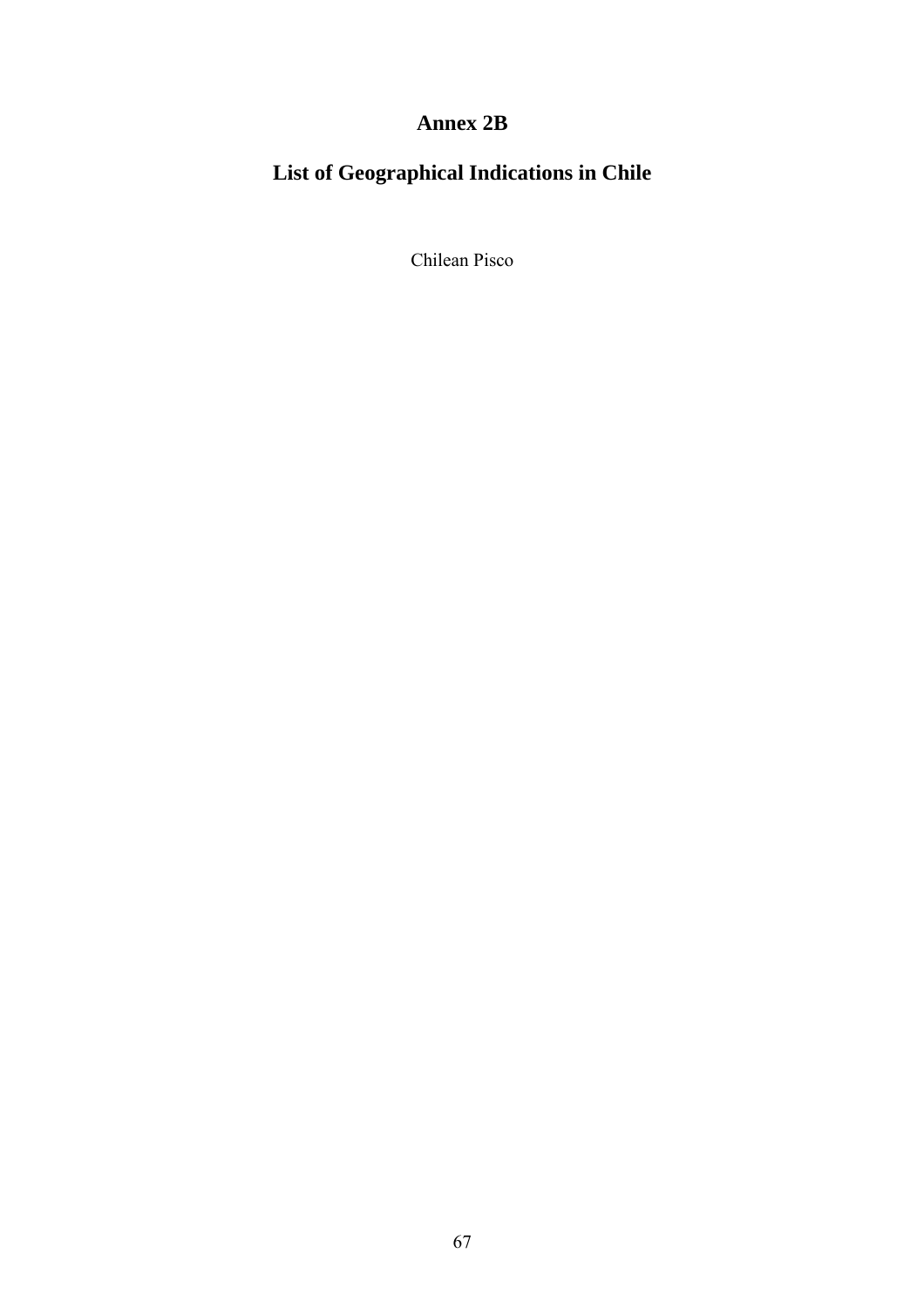## **Annex 3**

**Product Specific Rules**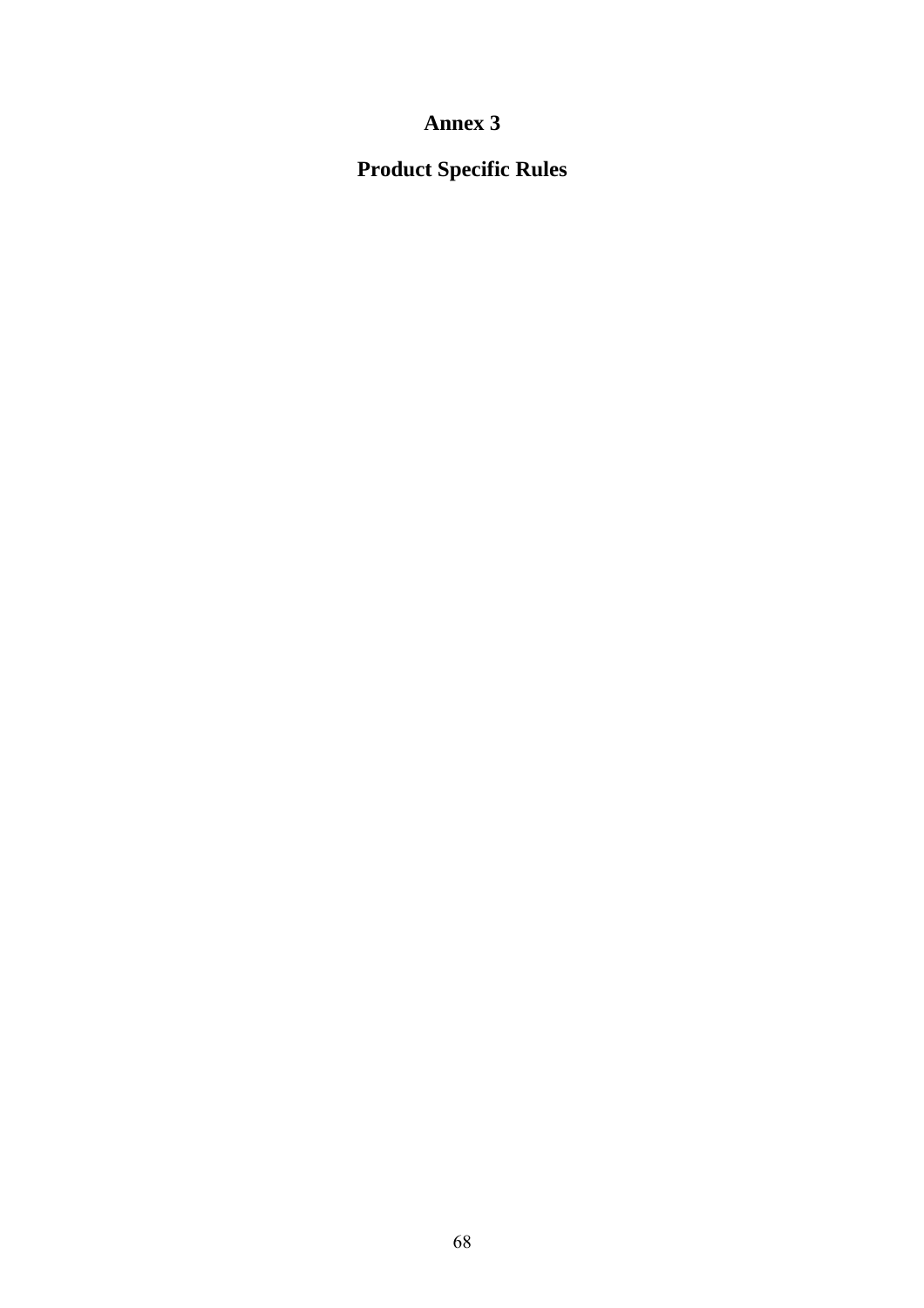| <b>Change of</b><br><b>Chapter</b> | <b>Change of</b><br><b>Heading</b> | <b>50% RVC</b> | <b>50% RVC</b> | <b>50% RVC</b> | <b>50% RVC</b> | <b>50% RVC</b> |
|------------------------------------|------------------------------------|----------------|----------------|----------------|----------------|----------------|
| Chapter 1                          | Chapter 17                         | Chapter 20     | 30.02          | 40.06          | 69.07          | 85.09          |
| Chapter 2                          | Chapter 18                         | Chapter 21     | 30.03          | 40.07          | 69.08          | 85.16          |
| Chapter 3                          | Chapter 19                         | Chapter 23     | 30.04          | 40.08          | 69.09          | 85.44          |
| Chapter 4                          |                                    | Chapter 24     | 30.05          | 4009.11        | 69.10          | 87.02          |
| Chapter 5                          |                                    | Chapter 25     | 30.06          | 4009.12        | 69.11          | 87.04          |
| Chapter 6                          |                                    | Chapter 26     | 31.02          | 4009.22        | 69.12          | 87.07          |
| Chapter 7                          |                                    | 28.01          | 31.03          | 4010.11        | 69.13          | 87.08          |
| Chapter 8                          |                                    | 28.04          | 31.04          | 4010.12        | 69.14          | 87.12          |
| Chapter 9                          |                                    | 28.06          | 31.05          | 4010.13        | 70.05          | 89.01          |
| Chapter 10                         |                                    | 28.08          | Chapter 32     | 4010.19        | 70.06          | 89.02          |
| Chapter 11                         |                                    | 28.09          | 33.02          | 4010.31        | 70.07          | 89.04          |
| Chapter 12                         |                                    | 28.10          | 33.03          | 4010.32        | 70.08          | 92.01          |
| Chapter 13                         |                                    | 28.11          | 33.04          | 4011.10        | 70.09          | 92.02          |
| Chapter 14                         |                                    | 28.12          | 33.05          | 4011.99        | 70.10          | 92.04          |
| Chapter 15                         |                                    | 28.15          | 33.06          | 40.12          | 70.11          | 92.07          |
| Chapter 16                         |                                    | 28.17          | 33.07          | 4013.10        | 70.13          | Chapter 93     |
| Chapter 22                         |                                    | 28.18          | Chapter 34     | 40.15          | 72.08          | Chapter 94     |
|                                    |                                    | 28.19          | Chapter 35     | 4016.93        | 72.09          | 95.01          |
|                                    |                                    | 28.20          | 36.01          | 4016.95        | 72.10          | 95.02          |
|                                    |                                    | 28.21          | 36.02          | Chapter 44     | 72.13          | 95.03          |
|                                    |                                    | 28.22          | 36.03          | Chapter 48     | 72.14          | 95.06          |
|                                    |                                    | 28.25          | 36.05          | Chapter 49     | 72.16          |                |
|                                    |                                    | 28.26          | 39.01          | Chapter 51     | 72.17          |                |
|                                    |                                    | 28.27          | 39.02          | 52.04          | 72.28          |                |
|                                    |                                    | 28.28          | 39.03          | 52.05          | 72.29          |                |
|                                    |                                    | 28.29          | 39.04          | 52.06          | 73.06          |                |
|                                    |                                    | 28.30          | 39.05          | 52.07          | 73.12          |                |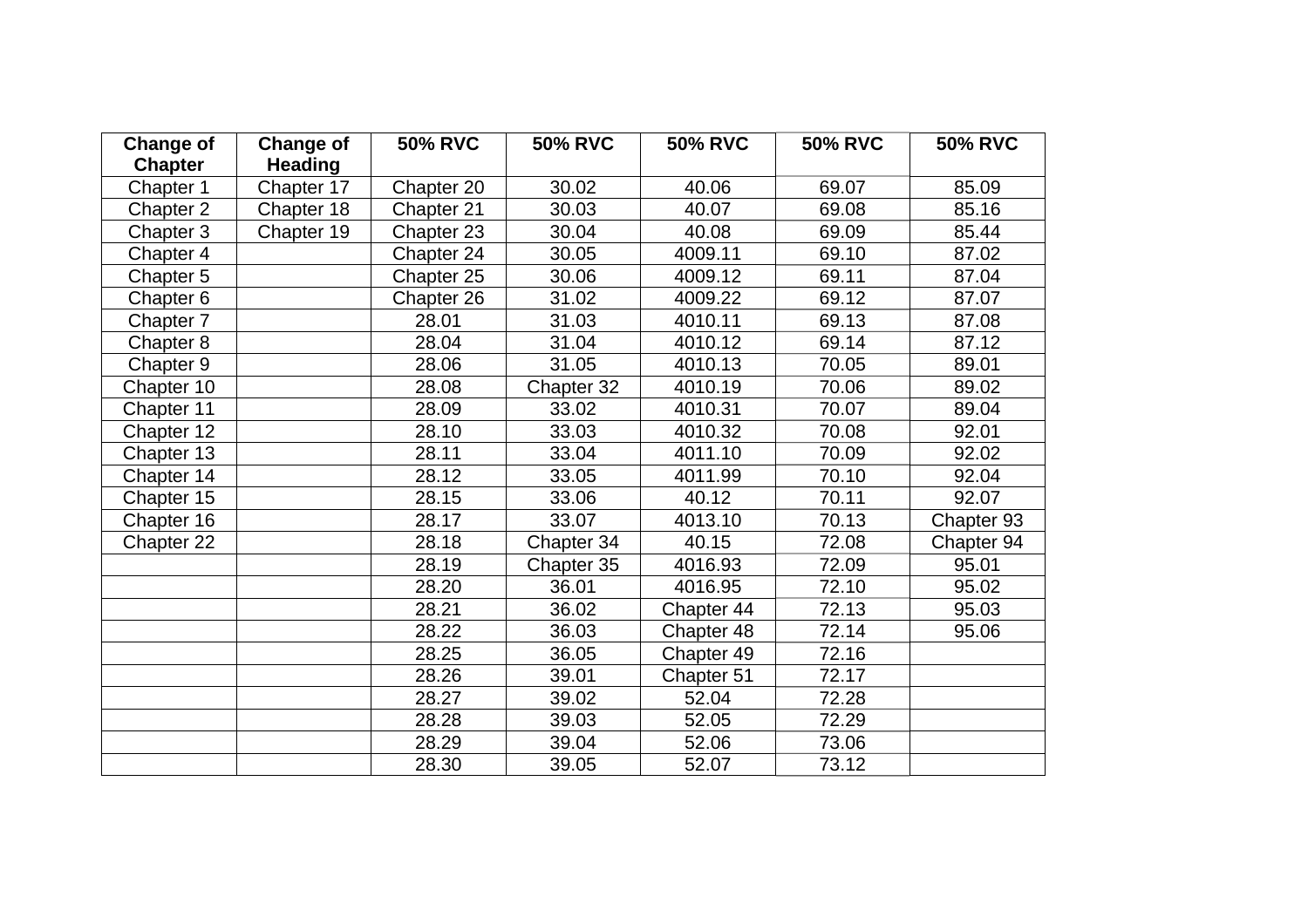| 28.33 | 39.06   | 52.08                 | 73.13 |  |
|-------|---------|-----------------------|-------|--|
| 28.34 | 39.07   | 52.09                 | 73.14 |  |
| 28.35 | 39.08   | 52.10                 | 73.17 |  |
| 28.36 | 39.09   | 52.11                 | 73.18 |  |
| 28.39 | 39.10   | 52.12                 | 73.20 |  |
| 28.40 | 39.11   | 53.01                 | 73.21 |  |
| 28.41 | 39.12   | 53.06                 | 74.08 |  |
| 28.47 | 39.13   | 53.09                 | 74.09 |  |
| 28.48 | 39.14   | 53.11                 | 74.12 |  |
| 29.01 | 39.15   | Chapter 54            | 74.13 |  |
| 29.05 | 39.16   | Chapter 55            | 74.15 |  |
| 29.08 | 39.17   | Chapter 56            | 74.19 |  |
| 29.15 | 3920.10 | Chapter 57            | 76.04 |  |
| 29.16 | 3920.20 | Chapter 58            | 76.08 |  |
| 29.17 | 3920.43 | Chapter 59            | 76.10 |  |
| 29.18 | 3920.59 | Chapter 60            | 83.02 |  |
| 29.21 | 3920.92 | Chapter 61            | 83.08 |  |
| 29.30 | 3921.12 | Chapter <sub>62</sub> | 83.11 |  |
| 29.33 | 3921.13 | Chapter 63            | 84.18 |  |
| 29.36 | 3921.90 | Chapter 64            | 84.19 |  |
| 29.37 | 39.22   | 69.05                 | 84.21 |  |
| 29.41 | 3923.21 |                       | 84.24 |  |
| 29.42 | 3923,29 |                       | 84.26 |  |
|       | 3923.30 |                       | 84.29 |  |
|       |         |                       | 84.31 |  |
|       |         |                       | 84.50 |  |
|       |         |                       | 84.51 |  |
|       |         |                       | 84.74 |  |
|       |         |                       | 84.81 |  |
|       |         |                       |       |  |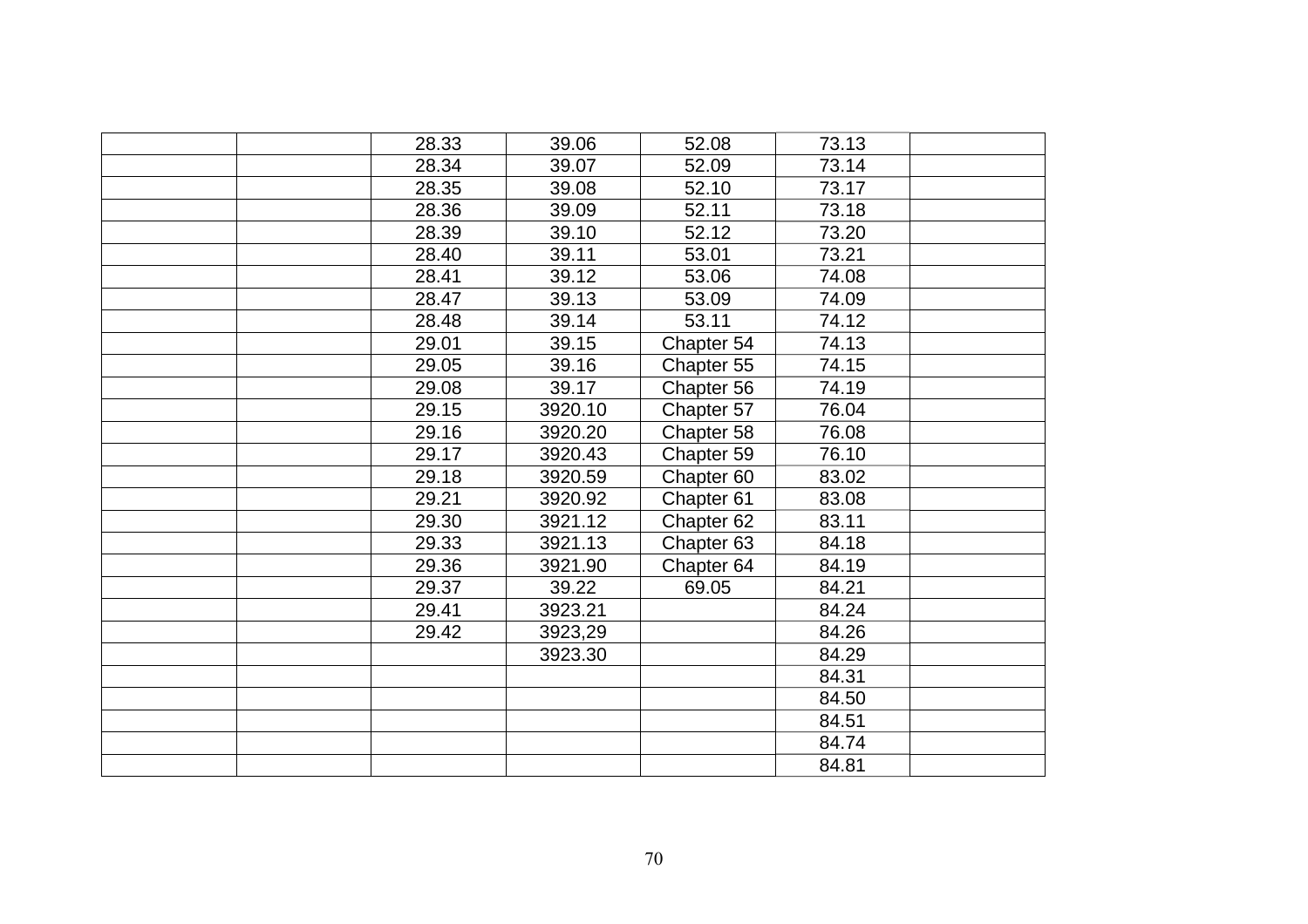## **Annex 4**

# **Certificate of Origin**

|                                                      |                                                         |                                                            | <b>ORIGINAL</b>                                            |                                                                                                                                  |                                                                                              |                                                         |  |  |
|------------------------------------------------------|---------------------------------------------------------|------------------------------------------------------------|------------------------------------------------------------|----------------------------------------------------------------------------------------------------------------------------------|----------------------------------------------------------------------------------------------|---------------------------------------------------------|--|--|
|                                                      |                                                         | 1. Exporter's name, address, country:                      | Certificate No.:                                           |                                                                                                                                  |                                                                                              |                                                         |  |  |
| known <sup>-</sup>                                   |                                                         | 2. Producer's name and address, if                         |                                                            |                                                                                                                                  | <b>CERTIFICATE OF ORIGIN</b>                                                                 |                                                         |  |  |
|                                                      |                                                         | 3. Consignee's name, address,                              |                                                            |                                                                                                                                  | <b>Form F for China-Chile FTA</b>                                                            |                                                         |  |  |
| country:                                             |                                                         |                                                            | Issued in<br>(see Instruction overleaf)                    |                                                                                                                                  |                                                                                              |                                                         |  |  |
| 4. Means of transport and route (as far<br>as known) |                                                         |                                                            |                                                            | 5. For Official Use Only<br>Preferential Tariff Treatment Given Under<br>Preferential Treatment Not Given (Please state reasons) |                                                                                              |                                                         |  |  |
|                                                      | Departure Date                                          |                                                            | Signature of Authorized Signatory of the Importing Country |                                                                                                                                  |                                                                                              |                                                         |  |  |
| Vessel /Flight/Train/Vehicle No.                     |                                                         |                                                            | 6. Remarks                                                 |                                                                                                                                  |                                                                                              |                                                         |  |  |
| Port of loading                                      |                                                         |                                                            |                                                            |                                                                                                                                  |                                                                                              |                                                         |  |  |
| Port of discharge                                    |                                                         |                                                            |                                                            |                                                                                                                                  |                                                                                              |                                                         |  |  |
| 7.Item<br>numbe<br>r<br>(Max<br>20)                  | 8. Marks<br>and<br>numbers<br><sub>on</sub><br>packages | 9. Number and kind of<br>packages; description of<br>goods | 10. HS<br>code<br>(Six digit)<br>code)                     | 11. Origin<br>criterion                                                                                                          | 12. Gross weight,<br>quantity (Quantity)<br>Unit) or other<br>measures<br>$(liters,m^3,etc)$ | 13. Number,<br>date of invoice<br>and invoiced<br>value |  |  |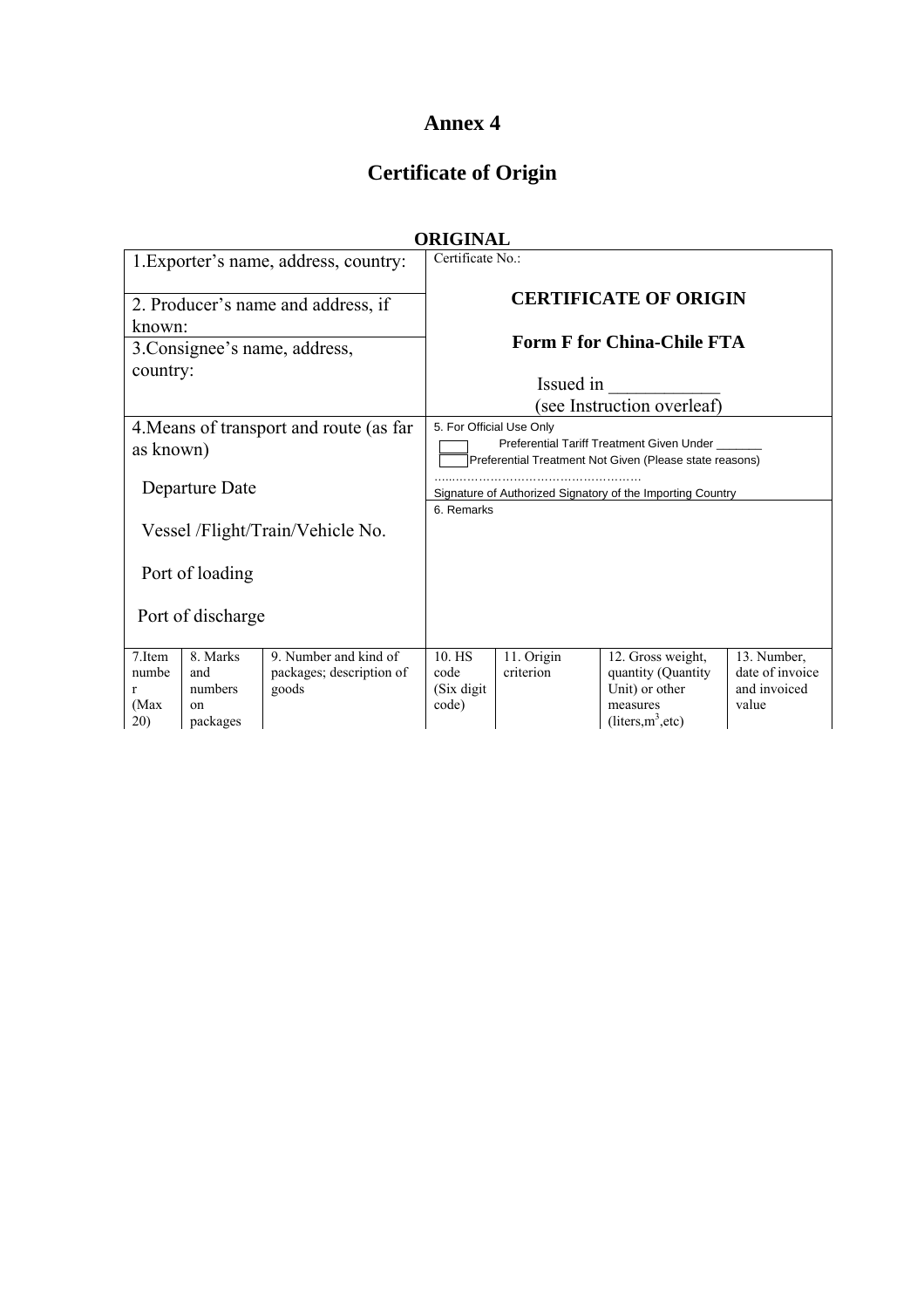| 14. Declaration by the exporter                                                                                             | 15. Certification                                                                                                |
|-----------------------------------------------------------------------------------------------------------------------------|------------------------------------------------------------------------------------------------------------------|
| The undersigned hereby declares that the above<br>details and statement are correct, that all the goods<br>were produced in | It is hereby certified, on the basis of control carried out,<br>that the declaration of the exporter is correct. |
| (Country)<br>and that they comply with the origin requirements<br>specified in the FTA for the goods exported to            | Place and date <sup>*</sup> , signature and stamp of certifying<br>authority                                     |
| Importing country)                                                                                                          | Certifying authority<br>Tel:<br>Fax:<br>Address:                                                                 |
| Place and date, signature of authorized signatory                                                                           |                                                                                                                  |

<span id="page-71-0"></span><sup>\*</sup> A Certificate of Origin under China-Chile Free Trade Agreement shall be valid for one year from the date of issue in the exporting country.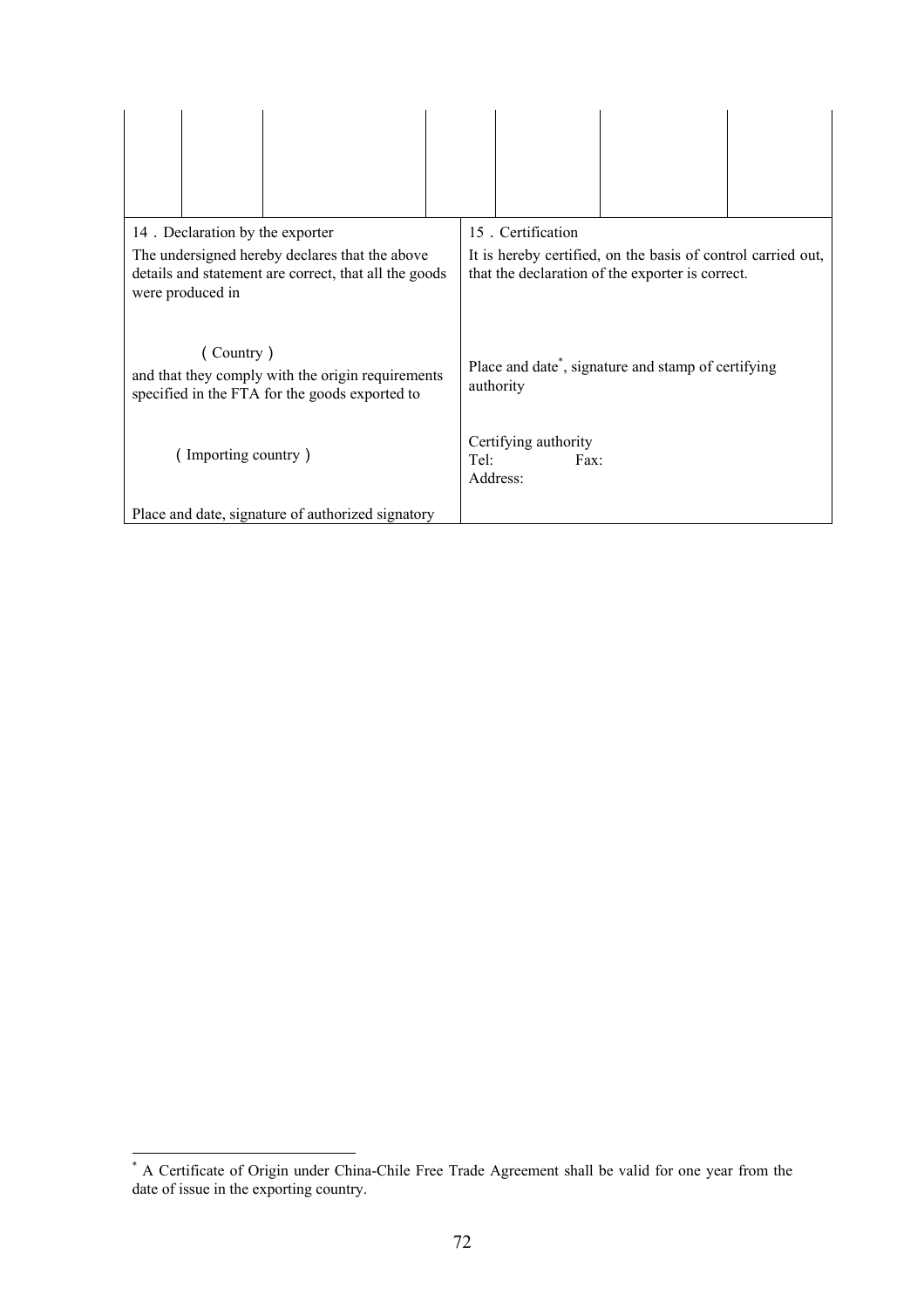# **Overleaf Instruction**

- Box 1: State the full legal name, address (including country) of the exporter.
- Box 2: State the full legal name, address (including country) of the producer. If more than one producer's good is included in the certificate, list the additional producers, including name, address (including country). If the exporter or the producer wishes the information to be confidential, it is acceptable to state "Available to the competent governmental authority upon request". If the producer and the exporter are the same, please complete field with "SAME". If the producer is unknown, it is acceptable to state "UNKNOWN".
- Box 3: State the full legal name, address (including country) of the consignee.
- Box 4: Complete the means of transport and route and specify the departure date, transport vehicle No., port of loading and discharge.
- Box 5: The customs authorities of the importing country must indicate  $(\sqrt{})$  in the relevant boxes whether or not preferential tariff treatment is accorded.
- Box 6: Customer's Order Number, Letter of Credit Number, and etc. may be included if required. If the invoice is issued by a non-Party operator, the name, address of the producer in the originating Party shall be stated herein.
- Box 7: State the item number, and item number should not exceed 20.
- Box 8: State the shipping marks and numbers on the packages.<br>Box 9: Number and kind of package shall be specified. Provid
- Box 9: Number and kind of package shall be specified. Provide a full description of each good. The description should be sufficiently detailed to enable the products to be identified by the Customs Officers examining them and relate it to the invoice description and to the HS description of the good. If goods are not packed, state "in bulk". When the description of the goods is finished, add "\*\*\*" (three stars) or " \" (finishing slash).
- Box 10: For each good described in Box 9, identify the HS tariff classification to six digits.
- Box 11: If the goods qualify under the Rules of Origin, the exporter must indicate in Box 11 of this form the origin criteria on the basis of which he claims that his goods qualify for preferential tariff treatment, in the manner shown in the following table:

| The origin criteria on the basis of which the exporter claims that his<br>goods qualify for preferential tariff treatment | Insert in Box 11 |
|---------------------------------------------------------------------------------------------------------------------------|------------------|
| Goods wholly obtained                                                                                                     | D                |
| General rule as $\geq 40\%$ regional value content                                                                        | <b>RVC</b>       |
| Products specific rules                                                                                                   | PSR              |

- Box 12: Gross weight in Kilos should be shown here. Other units of measurement e.g. volume or number of items which would indicate exact quantities may be used when customary.
- Box 13: Invoice number, date of invoices and invoiced value should be shown here.
- Box 14: The field must be completed, signed and dated by the exporter. Insert the place, date of signature.
- Box 15: The field must be completed, signed, dated and stamped by the authorized person of the certifying authority. The telephone number, fax and address of the certifying authority shall be given.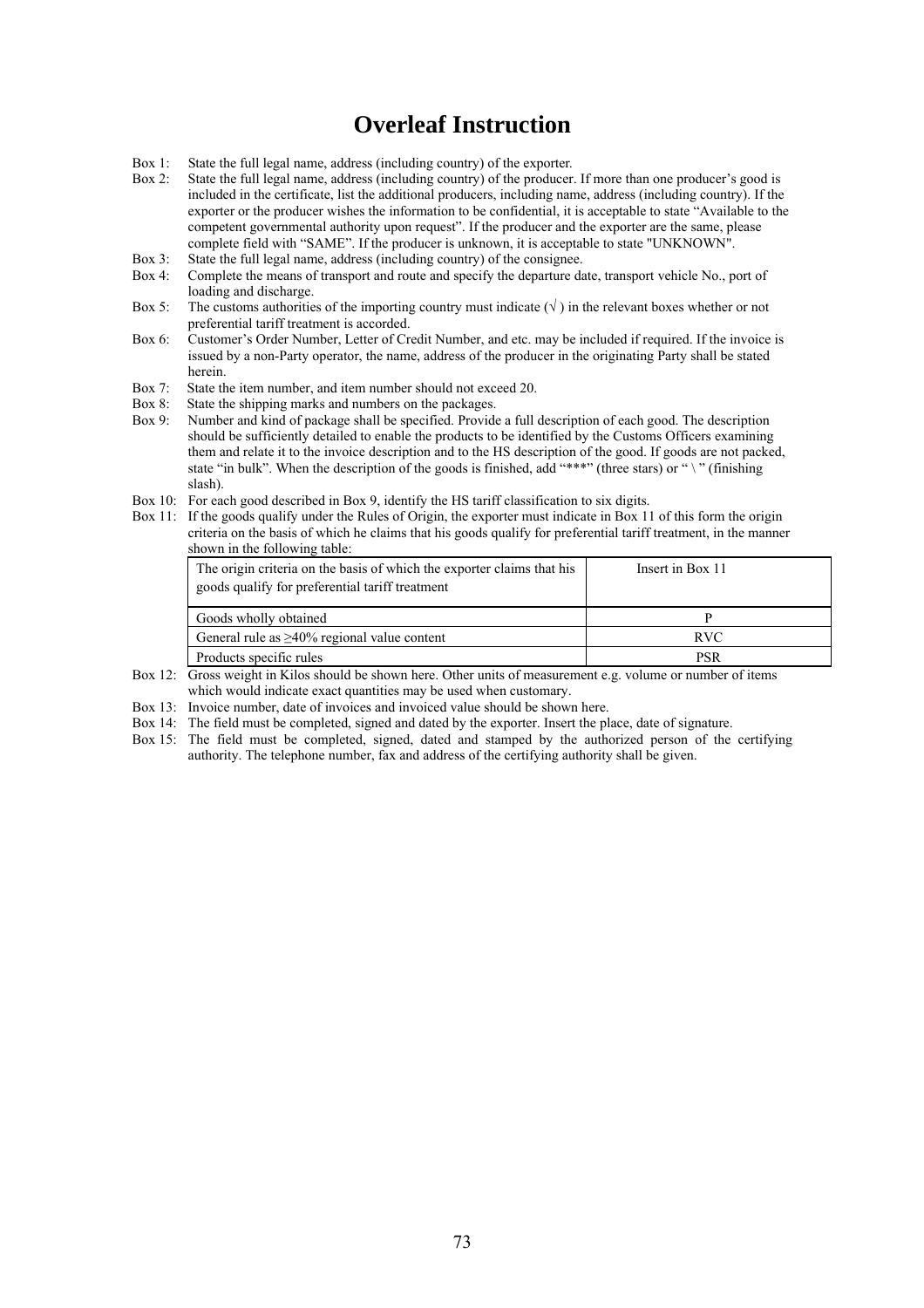# **Competent Governmental Authorities of Chile**

The issuing competent governmental authorities in the case of Chile is General Directorate for International Economic Affairs (DIRECON).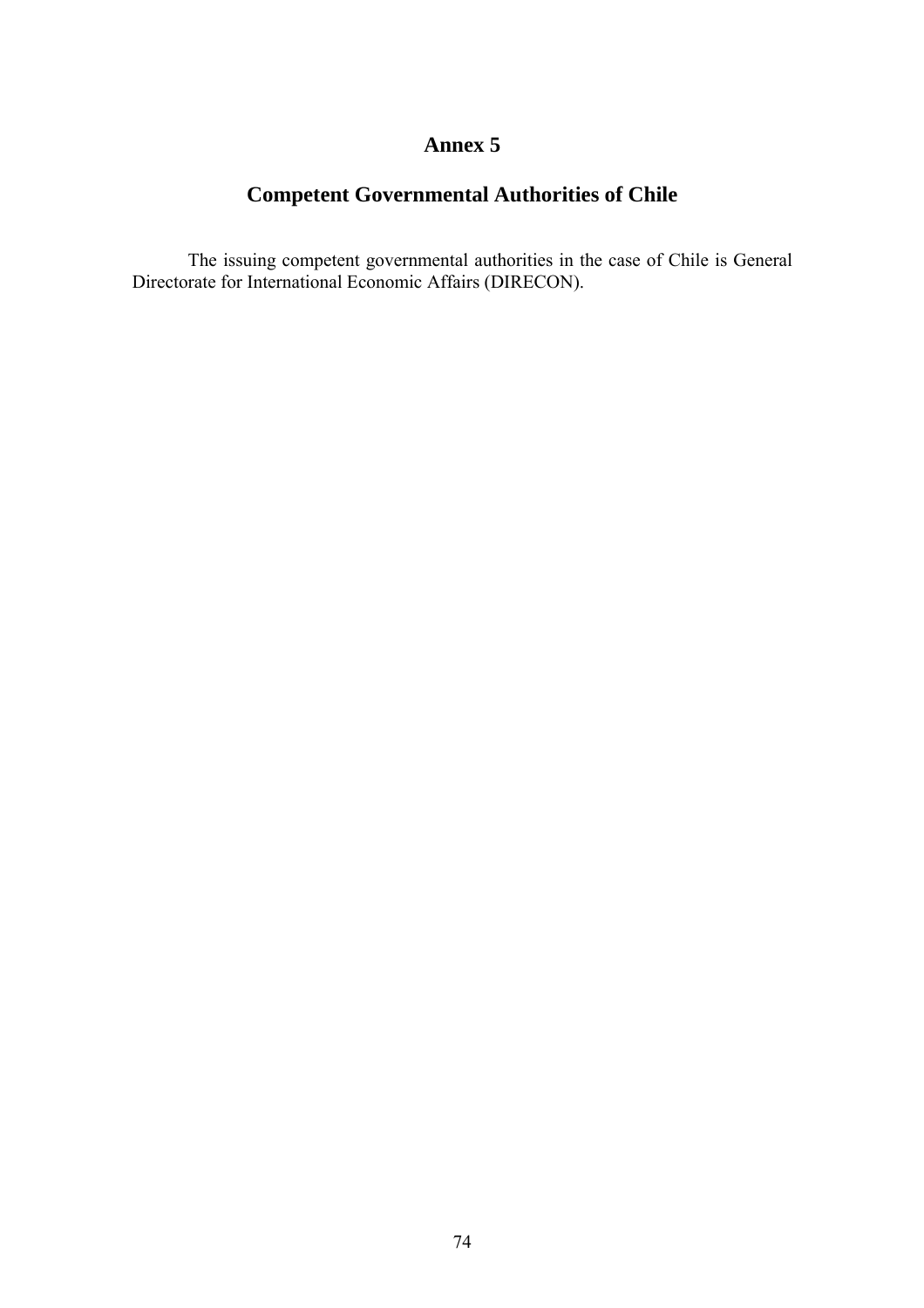# **Model Of Certification And Verification Networking System On Certificate Of Origin (CVNSCO)**

#### *Definitions*

#### **1. Electronic Information: exchange of electronic information of the certificate of origin, and or information regarding the supporting documents**

The Parties shall implement the CVNSCO in two years after the signature of this Agreement. During the first year after the signature of this Agreement the system will be developed, and during the second year will have a testing period.

#### **2. Process Status for the issuance of the electronic data of Certificate of Origin**

Process status regarding with issuance, transmission, reception of the electronic Certificate of Origin and the *ex post* verification process.

#### **3. Authority who receives the electronic data of Certificate of Origin**

In the case of China is the General Administration of Customs and in the case of Chile is the National Customs Service.

#### **4. Authority who sends the electronic data of Certificate of Origin**

In the case of China is the General Administration of Quality Supervision, Inspection and Quarantine (AQSIQ). In the case of the Chile is the General Directorate for International Economic Affairs (DIRECON).

#### **5. Authority who request** *ex post* **verification**

In the case of China is General Administration of Customs, and in the case of Chile is the National Customs Service.

#### **6. Authority who receives the** *ex post* **verification request**

In the case of China is the AQSIQ. In the case of Chile DIRECON.

#### *Operation Flow*

### **7. Procedures for the issuance of a Certificate of Origin**

(a) the exporter request a certificate of origin to the competent governmental authorities, and the Certificate of Origin is signed electronically and printed in paper in accordance with Chapter V.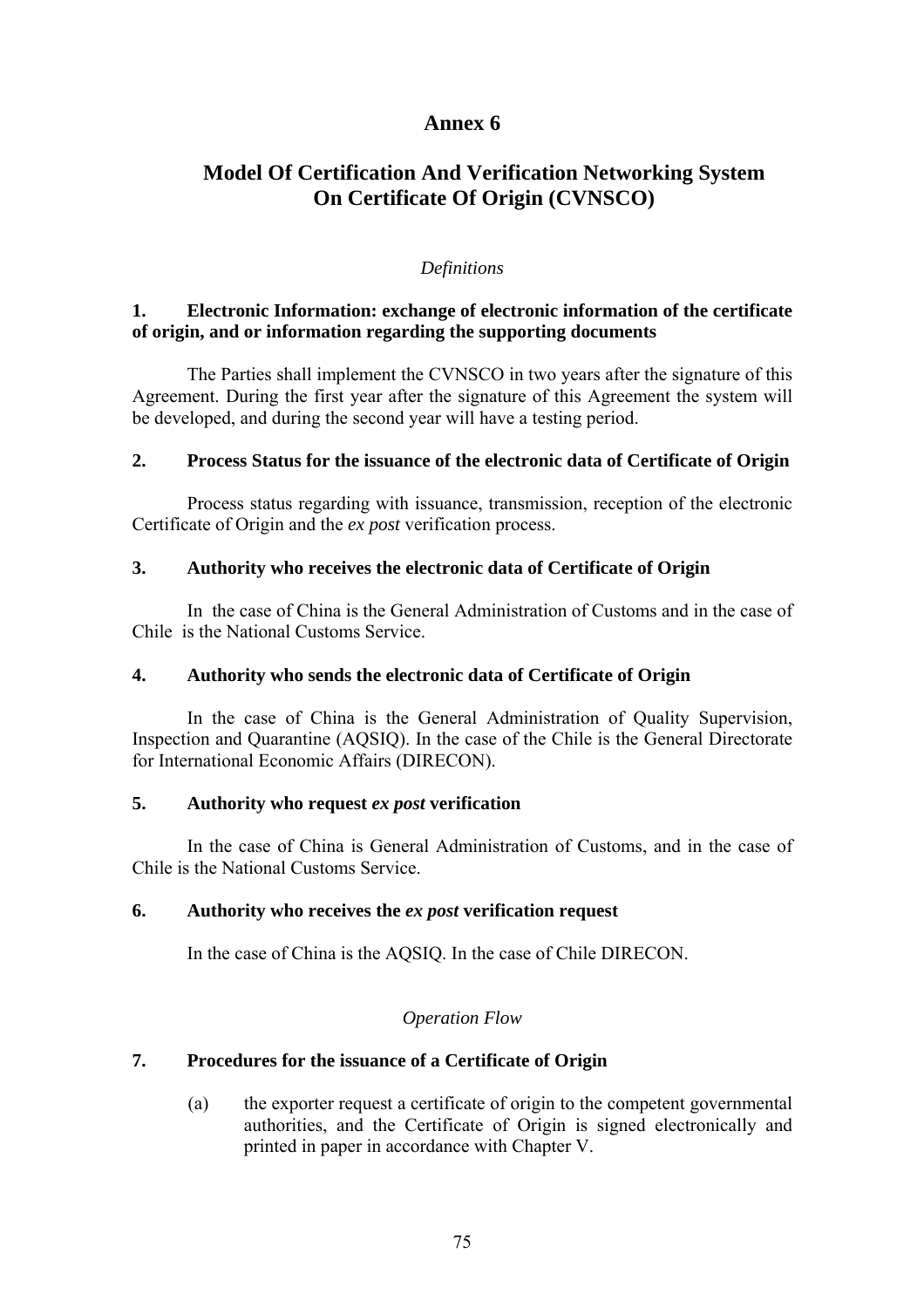- (b) the competent governmental authorities will record the information as well as any other supporting documentation in digital form, such as the invoice; allocate a unique number to the Certificate of Origin and set the process status to "Issued"<sup>[6](#page-75-0)</sup>.
- (c) the competent governmental authorities shall send the electronic information to the customs authorities of the importing Party.

#### **8. Modification and nullification of the Certificate of Origin**

- (a) the competent governmental authorities may modify the data of the Certificate of Origin only if the status of the Certificate of Origin is "Pending"<sup>7</sup>.
- (b) the competent governmental authorities may nullify the Certificate of Origin only if the status of the Certificate of Origin is "Pending"<sup>8</sup>. In this case the competent governmental authorities should send a new status to the customs authorities of the importing Party.

#### **9. Transmission of electronic information**

- (a) the competent governmental authorities of the exporting Party will send electronic information to the customs authorities of the importing Party according to the predefined standard and issue the Certificate of Origin in hard copy.
- (b) upon the arrival of electronic information, the customs authorities of the importing Party will confirm to the competent governmental authorities of the exporting Party according to the predefined standard that it has received information in its totality.

#### **10. Customs verification on importing**

Once the customs authorities of the importing Party accept an import declaration that will apply for the preferential tariff treatment under this Agreement, it shall change the status of the Certificate of Origin sent electronically to a defined status and shall not be modified or nullified.

#### **11. Feedback the status of verification**

(a) if the Certificate of Origin is accepted, the customs authorities should send a status<sup>9</sup> to the competent governmental authorities of the exporting Party.

 $\overline{a}$ 

<span id="page-75-0"></span><sup>6</sup> The status established for sending electronic data could be adjusted to the specific technical requirements agreed by the technical group.

<span id="page-75-1"></span>The definition for this status could be adjusted to the specific technical requirements agreed by the technical group.

<span id="page-75-2"></span> $8<sup>8</sup>$  The meaning of this footnote is the same as footnote 2.

<span id="page-75-3"></span><sup>&</sup>lt;sup>9</sup> Status shall be established by the technical group.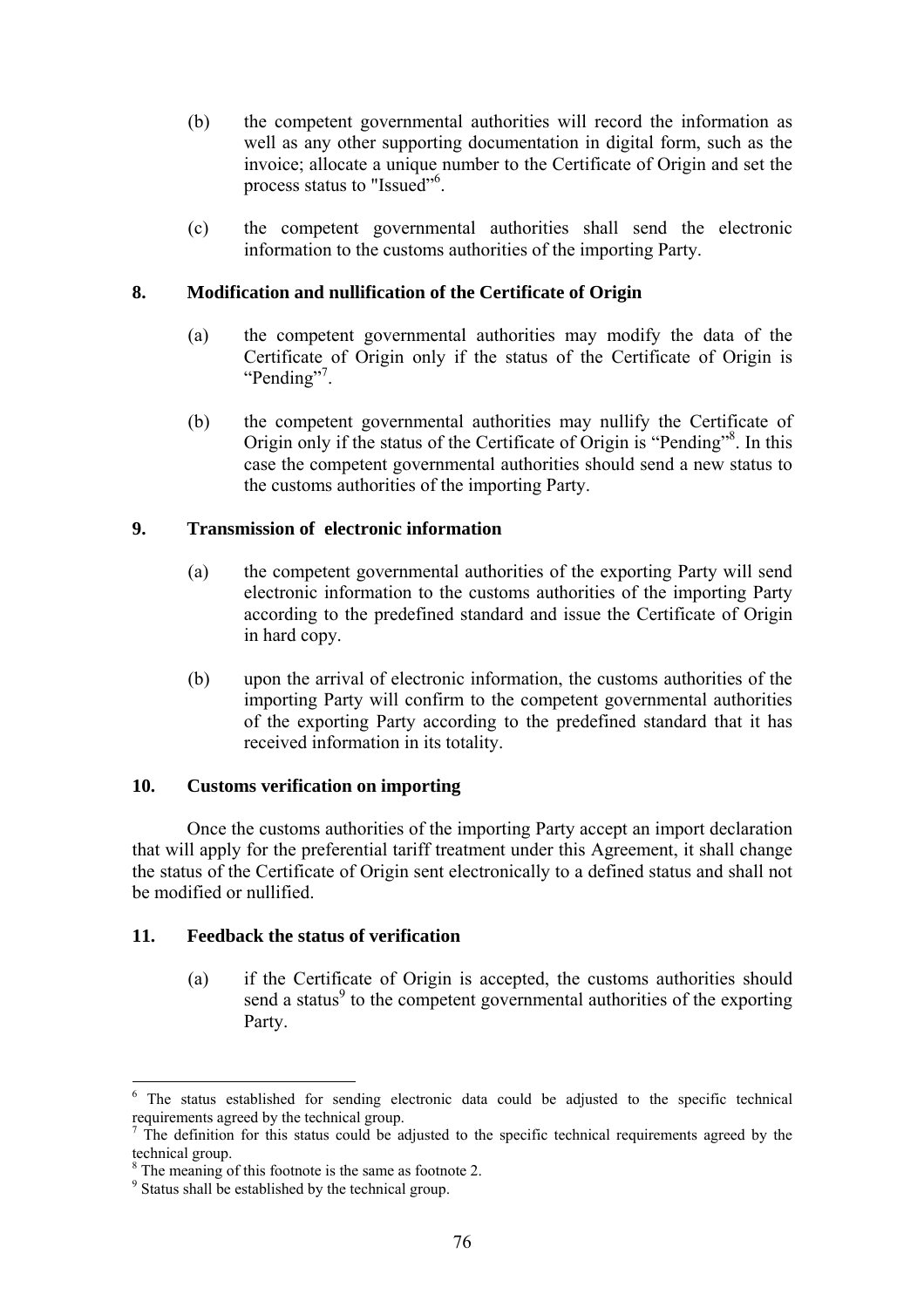(b) the competent governmental authority updates the information included in the database.

#### **12.** *Ex post* **verification**

When the customs authorities of the importing Party initiate an *ex post* verification process could request among others, the supporting documents to the competent governmental authorities of the exporting Party. All the exchange of this information shall be done by e-mail or by other digital media.

#### *Technical Solution*

### **13. Network**

*Internet*.

#### **14. Secure mechanism**

Network Layer: VPN.

#### **15. Digital signature**

- (a) confidentiality, integrity, availability, non-repudiation, authenticity.
- (b) PKI/CA.
- (c) cross validate the digital signature based on X.509 V3 standard.
- (d) algorithm of digest Sha-1.
- (e) algorithm of encrypt RSA.
- (f) encoding algorithm of digital signature DER and Base64.
- (g) scope of data for digital signature: entire data of Certificate of Origin.

# **16. Platform of transmission**

The platform of transmission shall be established by the technical group.

#### **17. Language**

English.

#### **18. Message standard**

- (a) Format XML 1.0.
- (b) Character Set UTF-8.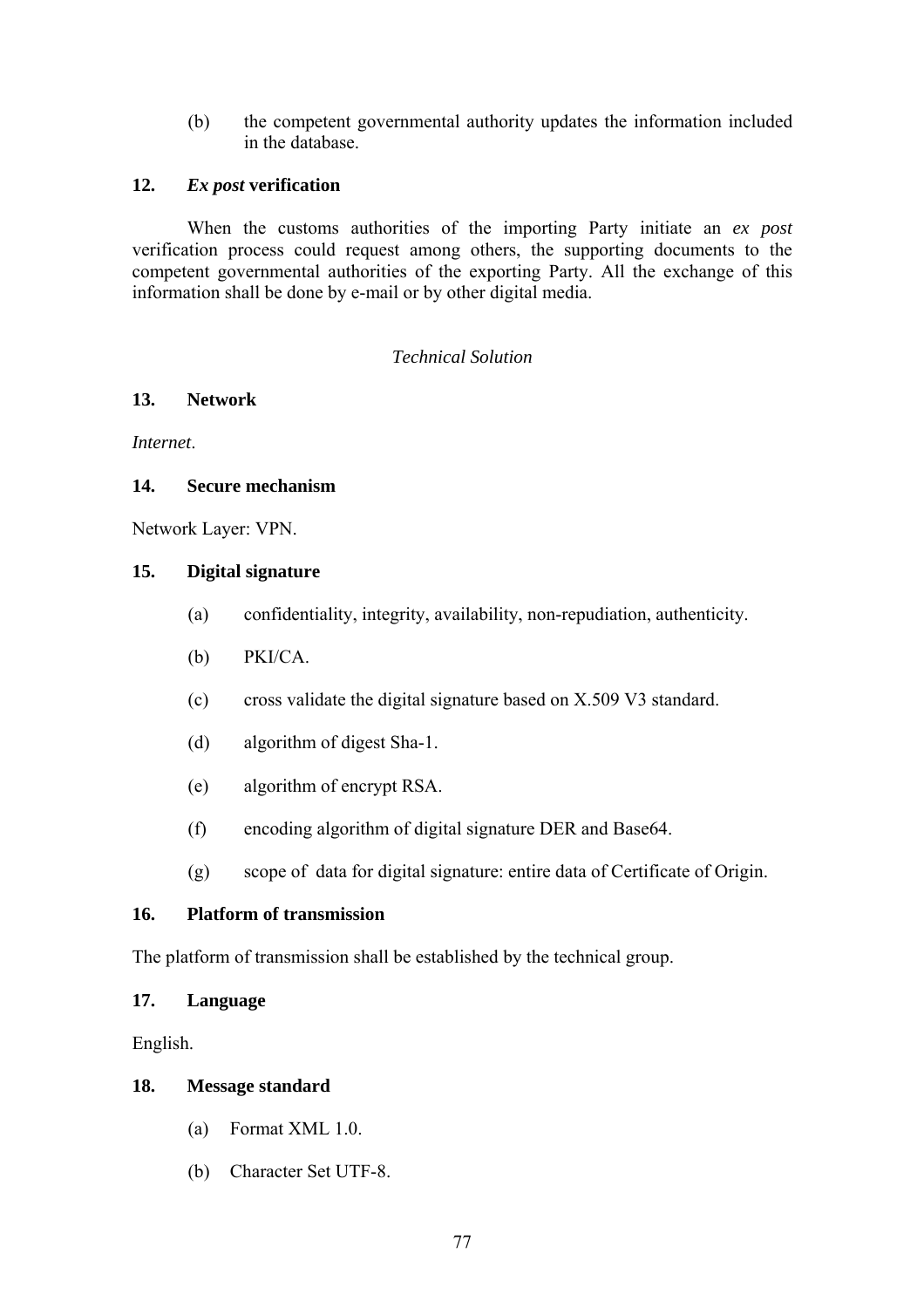- (c) message types: Certificate of Origin and feedback message.
- (d) data element shall be established by the technical group and project supervisors.
- (e) other formats.

# **19. Coding list shall be established by the technical group**

- (a) codes of Chinese Ports and Chilean Ports.
- (b) codes of unit.
- (c) codes of HS.
- (d) codes of countries.
- (e) codes of transfer modes.
- (f) codes of currencies.
- (g) other codes.

## *Organization of the Working Group*

**20.** From the entry into force of this Agreement, the Parties will establish a working group composed of experts. In order to implement CVNSCO, the working group will be divided into two teams, one team is project supervisor's team, the other is technical team.

# **21. Project supervisor's terms of reference:**

- (a) write the requirements of CVNSCO.
- (b) define the data elements.
- (c) test the system and arrange the pilot.
- (d) establish the mechanism that can deal with the problem on the system running.

### **22. Contact points**

(a) China.

| ÷<br>в<br>__ | $\mathbf{r}$<br>____ | 7 L V<br>- - - |
|--------------|----------------------|----------------|
|              |                      |                |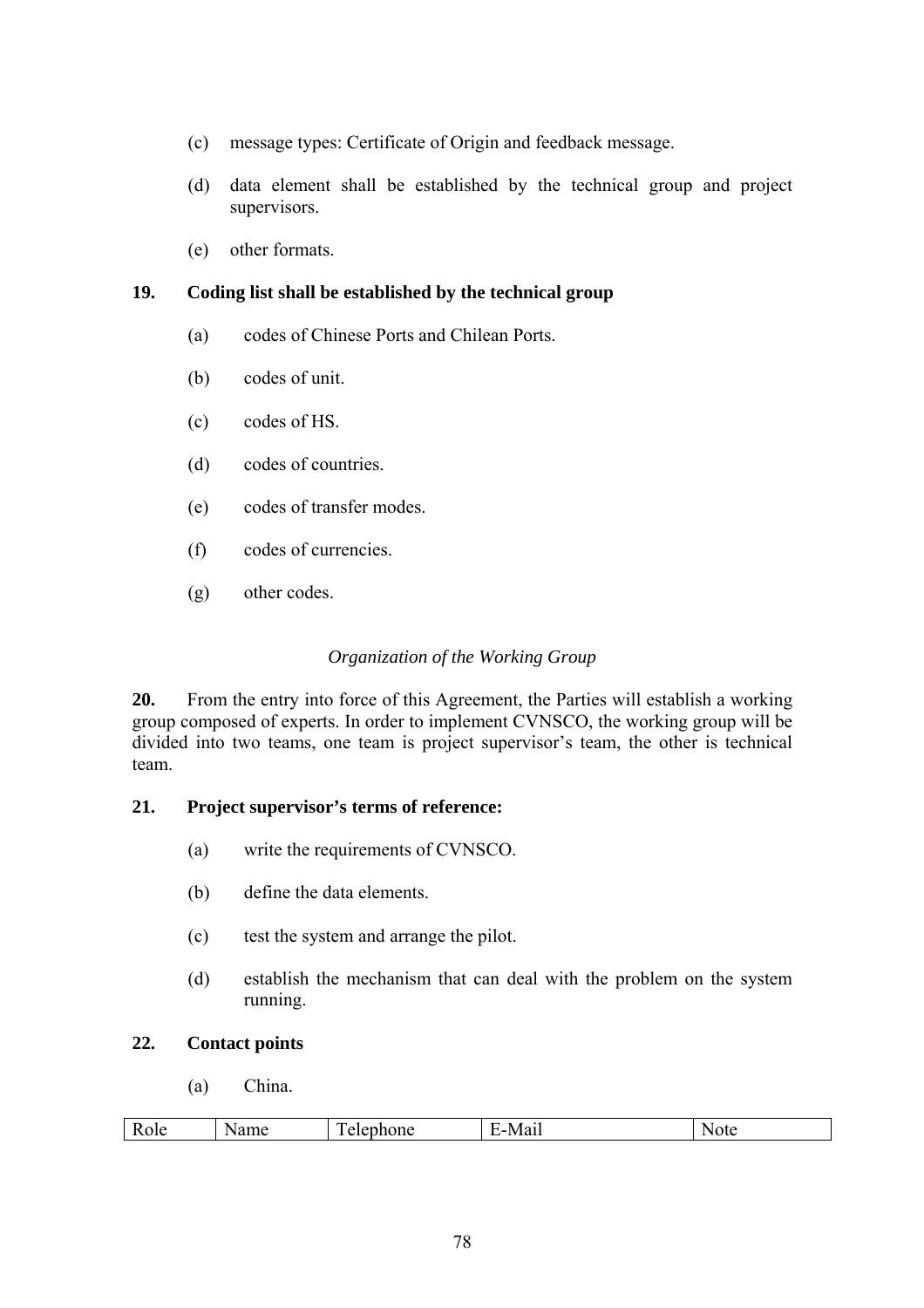| Contact |          |    | Division of $ +861065195400 $ To be provided | Customs      |
|---------|----------|----|----------------------------------------------|--------------|
| Point   | Rules    | of |                                              |              |
|         | Origin   |    |                                              |              |
|         | Division |    | of $ +861082261782 $ To be provided          | <b>AQSIQ</b> |
|         | Rules    | of |                                              |              |
|         | Origin   |    |                                              |              |

# (b) Chile

| Role    | Name          | Telephone                | E-Mail                                    | <b>Note</b> |
|---------|---------------|--------------------------|-------------------------------------------|-------------|
| Contact | Certification | $\overline{2}$<br>$+56$  | certificacion.origen@direcon.cl   DIRECON |             |
| Point   | Origin<br>of  | 5659338                  |                                           |             |
|         | Unit          |                          |                                           |             |
|         | Sub           | 32 <sup>1</sup><br>$+56$ | To be provided                            | Customs     |
|         | Direction of  | 200500                   |                                           |             |
|         | Informatics   |                          |                                           |             |

# **23. Technical terms of reference**

- (a) Write the technical solution.
- (b) coding and test.
- (c) network test.
- (d) technical support.

### *Additional Provision*

24. **24.** The above project planning shall be subject to any technical improvements with the agreement of the Parties.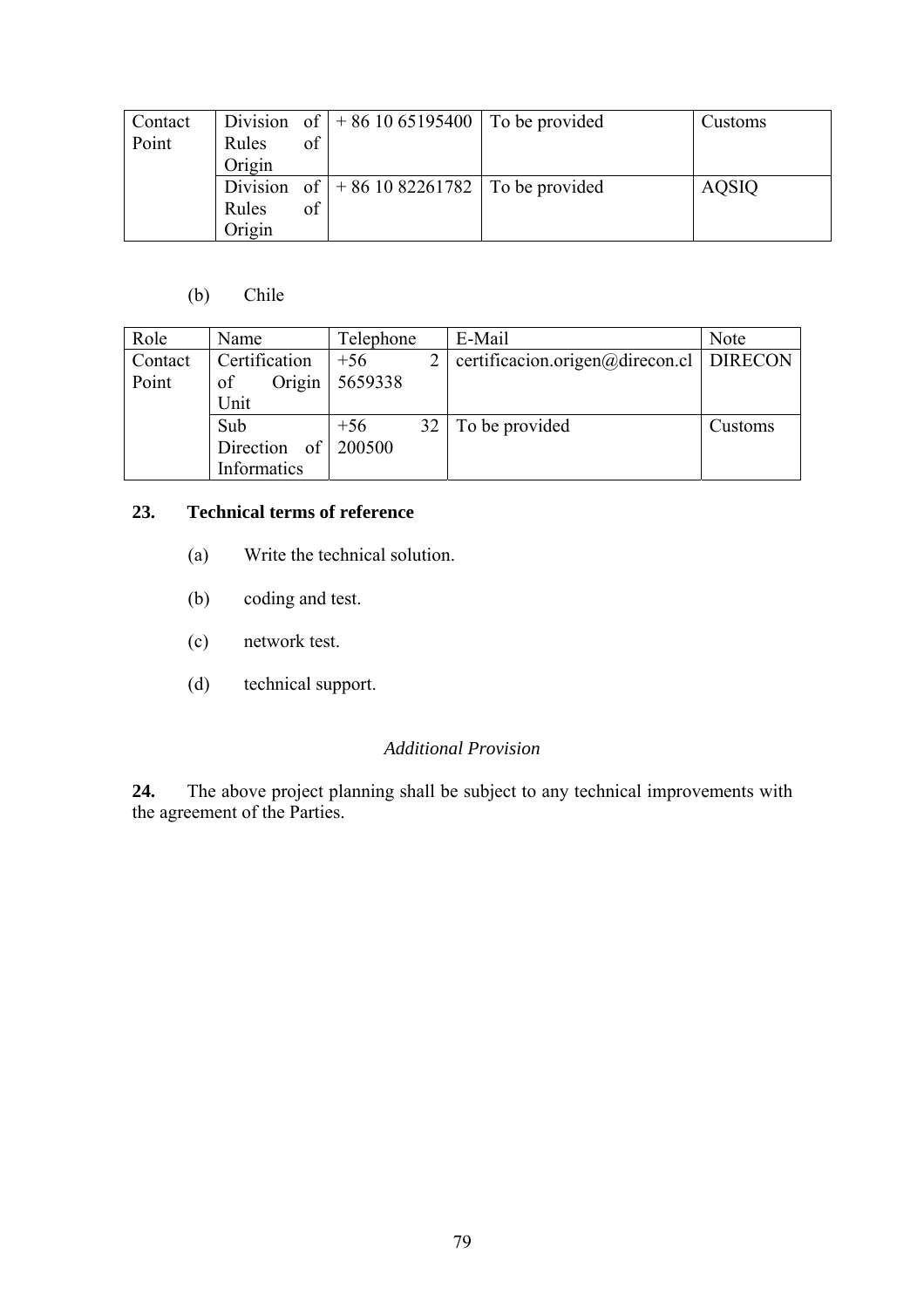# **Rules of Procedure of Arbitral Panel**

# **General provisions**

1. For the purposes of this Agreement and Chapter X:

**arbitral panel** means an arbitral panel established pursuant to Article 84;

**complaining Party** means a Party that requests the establishment of an arbitral panel under Article 84<sup>-</sup> and

**responding Party** means a Party that has been complained against pursuant to Article 84.

# **Notifications**

2. Any request, notice, written submissions or other document shall be delivered by either Party or the arbitral panel by delivery against receipt, registered post, courier, facsimile transmission, telex, telegram or any other means of telecommunication that provides a record of the sending thereof.

3. A Party shall provide a copy of each of its written submissions to the other Party and to each of the panelists. A copy of the document shall also be provided in electronic format.

4. All notifications shall be made and delivered to each Party.

5. Minor errors of a clerical nature in any request, notice, written submission or other document related to the arbitral panel proceeding may be corrected by delivery of a new document clearly indicating the changes.

6. If the last day for delivery of a document falls on a legal holiday of a Party, the document may be delivered on the next business day.

### **Commencing the arbitration**

7. Unless the Parties otherwise agree, they shall meet with the arbitral panel within 15 days following the composition of the arbitral panel in order to determine such matters that the Parties or the arbitral panel deems appropriate.

### **Initial submissions**

8. The Party shall deliver its initial written submission no later than 20 days after the composition of the arbitral panel. The responding Party shall deliver its written counter-submission no later than 30 days after the date of delivery of the initial written submission.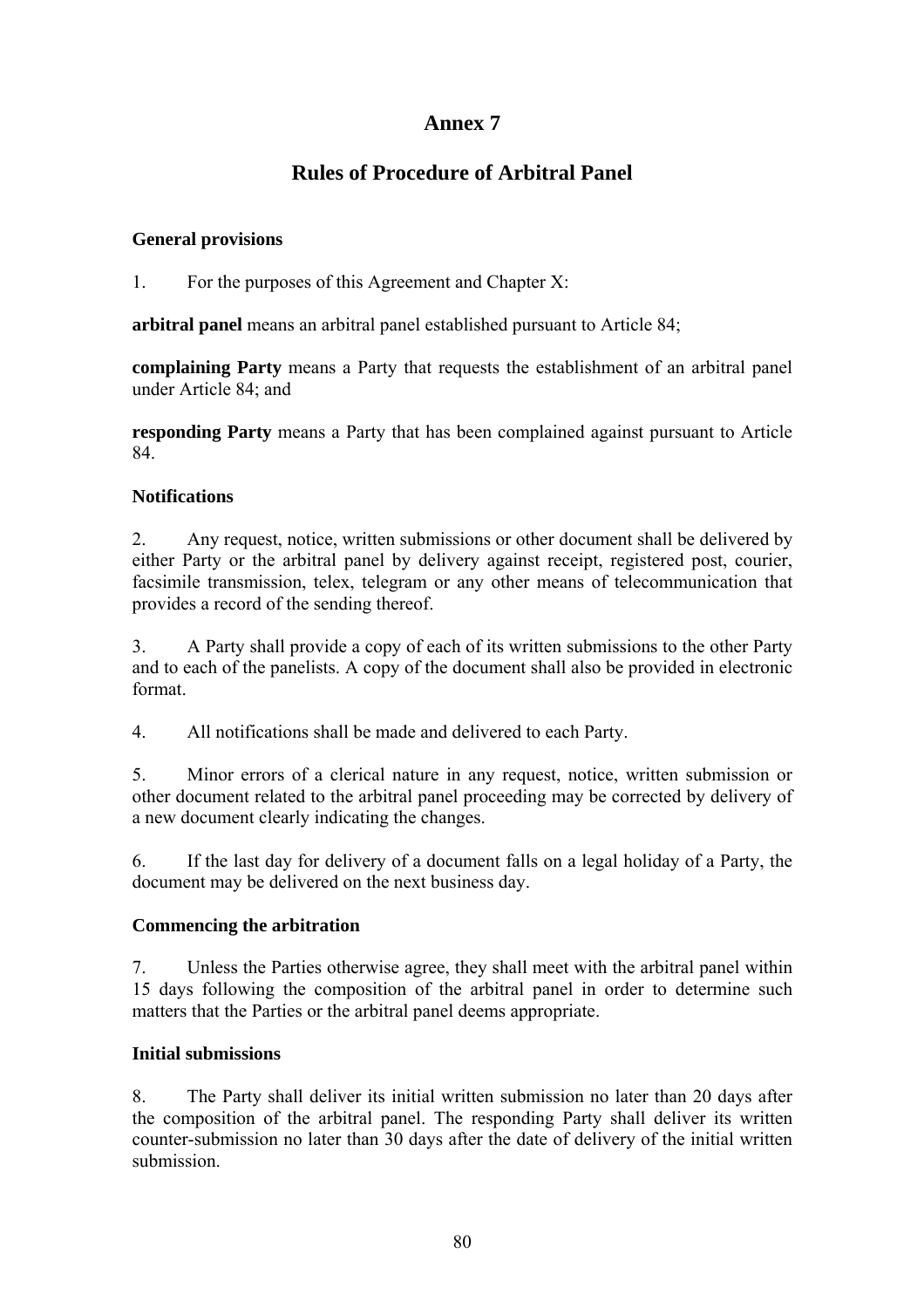# **Operation of arbitral panels**

9. The chair of the arbitral panel shall preside at all of its meetings.

10. Except as otherwise provided in these rules, the arbitral panel may conduct its activities by any means, including telephone, facsimile transmissions or computer links.

11. Only panelists may take part in the deliberations of the arbitral panel.

12. The drafting of the report shall remain the exclusive responsibility of the arbitral panel.

13. Where a procedural question arises that is not covered by these rules, an arbitral panel may adopt an appropriate procedure that is not inconsistent with this Agreement.

14. When the arbitral panel considers that there is a need to modify any time period applicable in the proceeding, or to make any other procedural or administrative adjustment in the proceeding, it shall inform the Parties in writing of the reasons for the modification or adjustment with the indication of the period or adjustment needed.

# **Hearings**

15. The Chair shall fix the date and time of the hearing in consultation with the Parties and the other members of the arbitral panel. The Chair shall notify in writing to the Parties of the date, time and location of the hearing. Unless either of the Parties disagrees, the arbitral panel may decide not to convene a hearing.

16. Unless the Parties otherwise agree, the hearing shall be held in the responding Party's territory. The responding Party shall be in charge of the logistical administration of dispute settlement proceedings, in particular the organization of hearings, unless otherwise agreed.

17. The arbitral panel may convene additional hearings if the Parties so agree.

18. All panelists shall be present at hearings.

19. No later than five days before the date of a hearing, each Party shall deliver a list of the names of those representatives or advisers who will be attending the hearing.

20. The hearings of the arbitral panel shall be held in closed session.

21. The arbitral panel shall conduct the hearing in the following manner: argument of the complaining Party; argument of the responding Party; rebuttal arguments of the Parties; the reply of the complaining Party; the counter-reply of the responding Party. The Chair may set time limits for oral arguments to ensure that each Party is afforded equal time.

22. The arbitral panel may direct questions to either Party at any time during a hearing.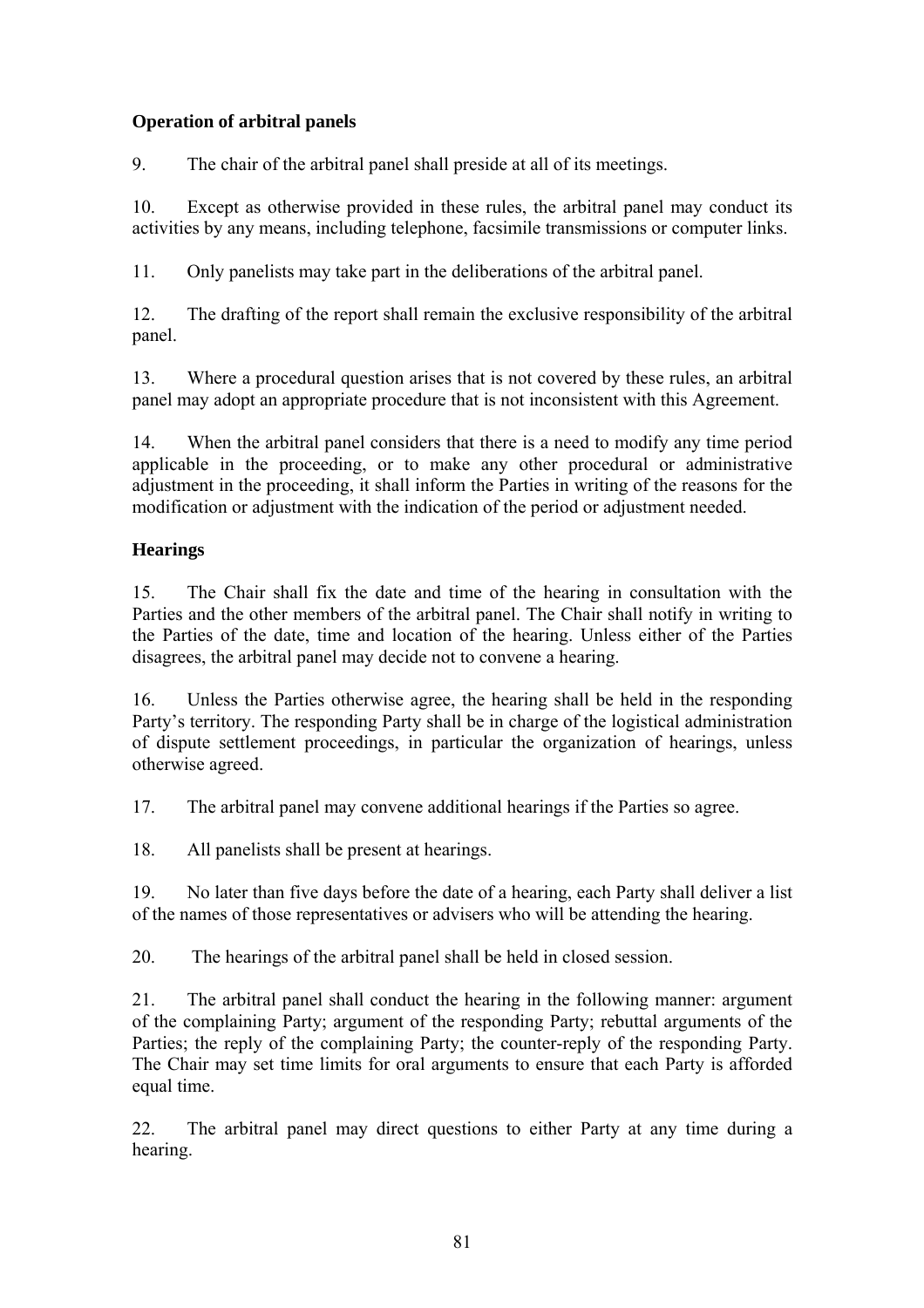23. Within 15 days after the date of the hearing, each Party may deliver a supplementary written submission responding to any matter that arose during the hearing.

## Q**uestions in writing**

24. The arbitral panel may at any time during the proceedings address questions in writing to one or both Parties. The arbitral panel shall deliver the written questions to the Party to whom the questions are addressed.

25. A Party to whom the arbitral panel addresses written questions shall deliver a copy of any written reply to the other Party and to the arbitral panel. Each Party shall be given the opportunity to provide written comments on the reply within five days after the date of delivery.

# **Confidentiality**

26. The Parties shall maintain the confidentiality of the arbitral panel's hearings. Each Party shall treat as confidential the information submitted by the other Party to the arbitral panel which that Party has designated as confidential. Where a Party submits a confidential version of its written submissions to the arbitral panel, it shall also, upon request of the other Party, provide a non-confidential summary of the information contained in its submissions that could be disclosed to the public, no later than 15 days after the date of either the request or the submission, whichever is later. Nothing in these rules shall preclude a Party from disclosing statements of its own positions to the public.

### *Ex parte* **contacts**

27. The arbitral panel shall not meet or contact a Party in the absence of the other Party.

28. No Party may contact any panelist in relation to the dispute in the absence of the other Party or other panelists.

29. No panelist may discuss an aspect of the subject matter of the proceeding with a Party or both Parties in the absence of the other panelists.

### **Role of experts**

30. Upon request of a Party or on its own initiative, the arbitral panel may obtain information and technical advice from any person or body that it deems appropriate. Any information so obtained shall be submitted to the Parties for comments.

31. When a request is made for a written report of an expert, any time period applicable to the arbitral panel proceeding shall be suspended for a period beginning on the date of delivery of the request and ending on the date the report is delivered to the arbitral panel.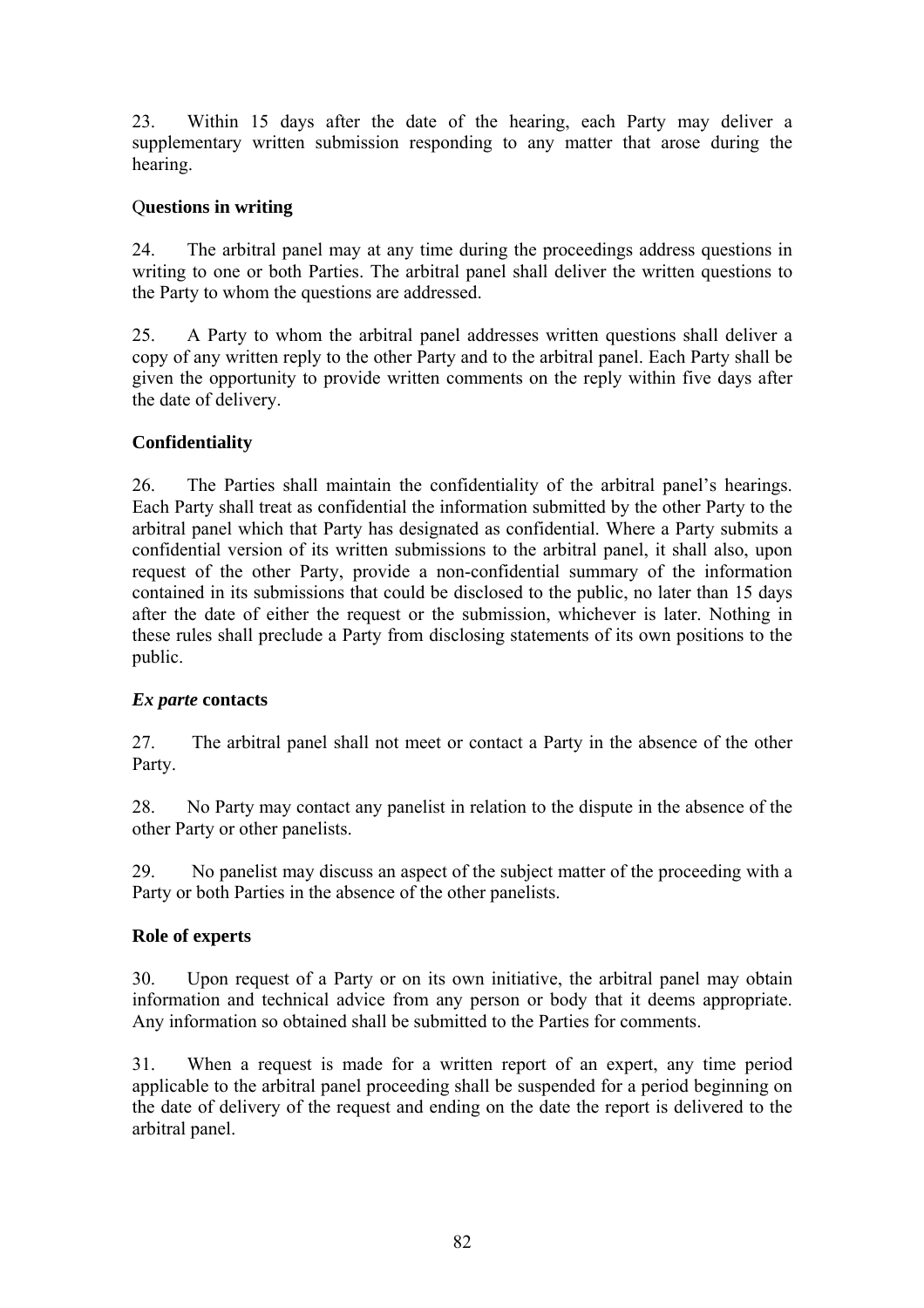# **Cases of urgency**

32. In cases of urgency referred to in Article 90 of this Agreement, the arbitral panel shall appropriately adjust the time periods mentioned to in these rules.

## **Working language**

33. The working language of the dispute settlement proceedings shall be English.

34. Written submissions, documents, oral arguments or presentations at the hearings, initial and final reports of the arbitral panel, as well as all other written or oral communications between the Parties and the arbitral panel, shall be conducted in the working language.

35. Any Party may provide comments on a translated version of a document that is prepared in accordance with these rules.

# **Computation of time**

36. Where anything under this Agreement or these rules is to be done, or the arbitral panel requires anything to be done, within a number of days after, before or of a specified date or event, the specified date or the date on which the specified event occurs shall not be included in calculating that number of days.

37. Where, by reason of the operation of Rule 6, a Party receives a document on a date other than the date on which the same document is received by the other Party, any period of time the calculation of which is dependent on such receipt shall be calculated from the date of receipt of the last such document.